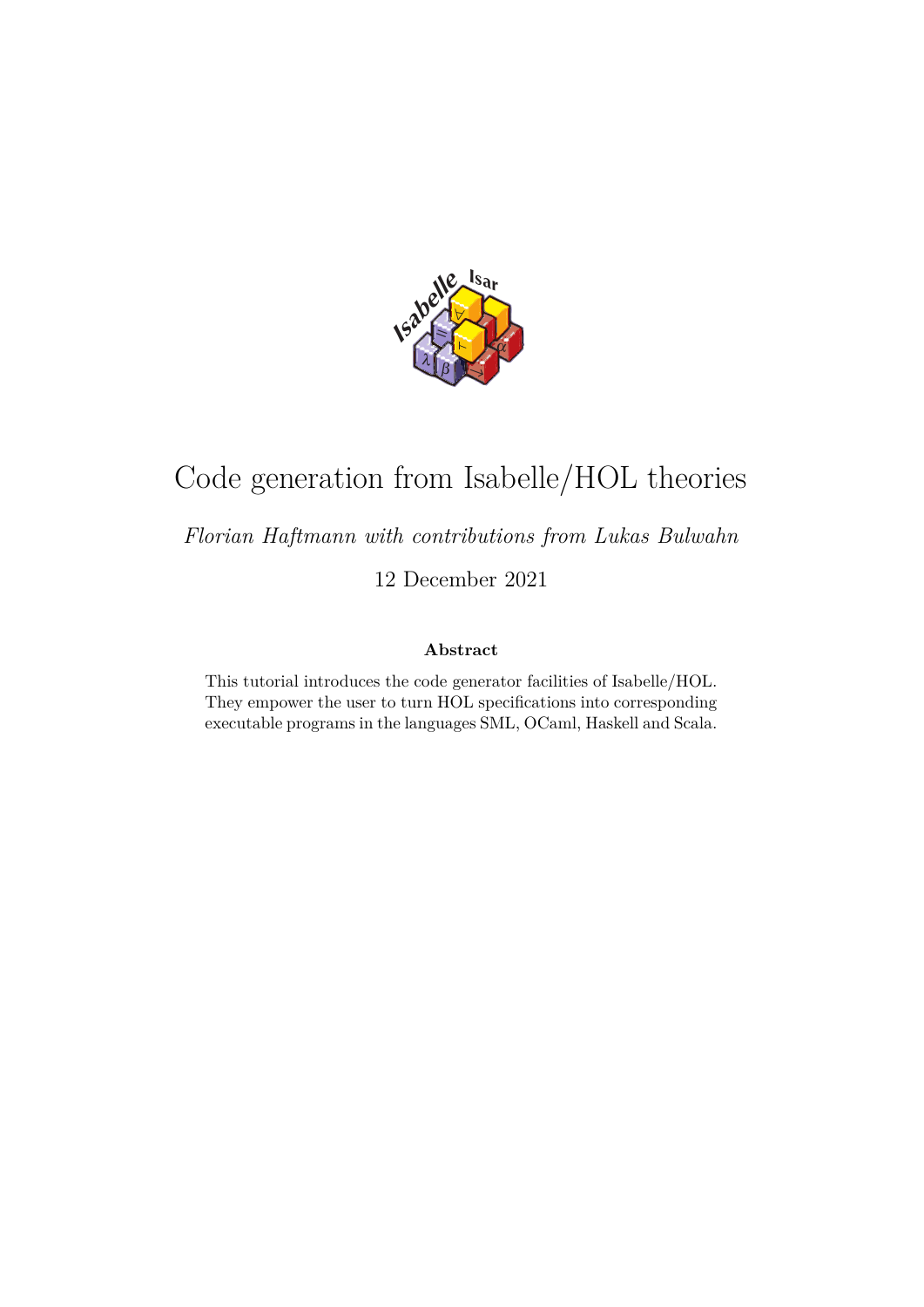## **1 Introduction**

This tutorial introduces the code generator facilities of *Isabelle*/*HOL*. It allows to turn (a certain class of) HOL specifications into corresponding executable code in the programming languages *SML* [\[9\]](#page-49-0), *OCaml* [\[8\]](#page-49-1), *Haskell* [\[11\]](#page-49-2) and *Scala* [\[5\]](#page-49-3).

To profit from this tutorial, some familiarity and experience with Isabelle/HOL [\[10\]](#page-49-4) and its basic theories is assumed.

## <span id="page-1-4"></span>**1.1 Code generation principle: shallow embedding**

The key concept for understanding Isabelle's code generation is *shallow embedding*: logical entities like constants, types and classes are identified with corresponding entities in the target language. In particular, the carrier of a generated program's semantics are *equational theorems* from the logic. If we view a generated program as an implementation of a higher-order rewrite system, then every rewrite step performed by the program can be simulated in the logic, which guarantees partial correctness [\[7\]](#page-49-5).

## <span id="page-1-5"></span>**1.2 A quick start with the Isabelle/HOL toolbox**

In a HOL theory, the **[datatype](#page-1-0)** and **[definition](#page-1-1)**/**[primrec](#page-1-2)**/**[fun](#page-1-3)** declarations form the core of a functional programming language. By default equational theorems stemming from those are used for generated code, therefore "naive" code generation can proceed without further ado.

<span id="page-1-1"></span><span id="page-1-0"></span>For example, here a simple "implementation" of amortised queues:

<span id="page-1-3"></span><span id="page-1-2"></span>**datatype**  $'a$  queue =  $AQueue$   $'a$  list  $'a$  list **definition** *empty* :: 'a *queue* **where**  $empty = AQueue \cap$ **primrec** *enqueue* ::  $'a \Rightarrow 'a$  *queue*  $\Rightarrow 'a$  *queue* **where**  $\text{triangle } x \text{ (}A\text{Queue xs } \text{ys)} = A\text{Queue } \text{ (}x \# \text{ xs)} \text{ ys}$ **fun** *dequeue* :: '*a queue*  $\Rightarrow$  '*a option*  $\times$  '*a queue* **where** *dequeue*  $(AQueue \rvert \rvert \rvert) = (None, AQueue \rvert \rvert \rvert)$  $dequeue(AQueue xs (y # ys)) = (Some y, AQueue xs ys)$  $dequeue(AQueue xs$   $\vert\vert) =$ (*case rev xs of y*  $\#$  *ys*  $\Rightarrow$  (*Some y, AQueue* [] *ys*))

Then we can generate code e.g. for *SML* as follows: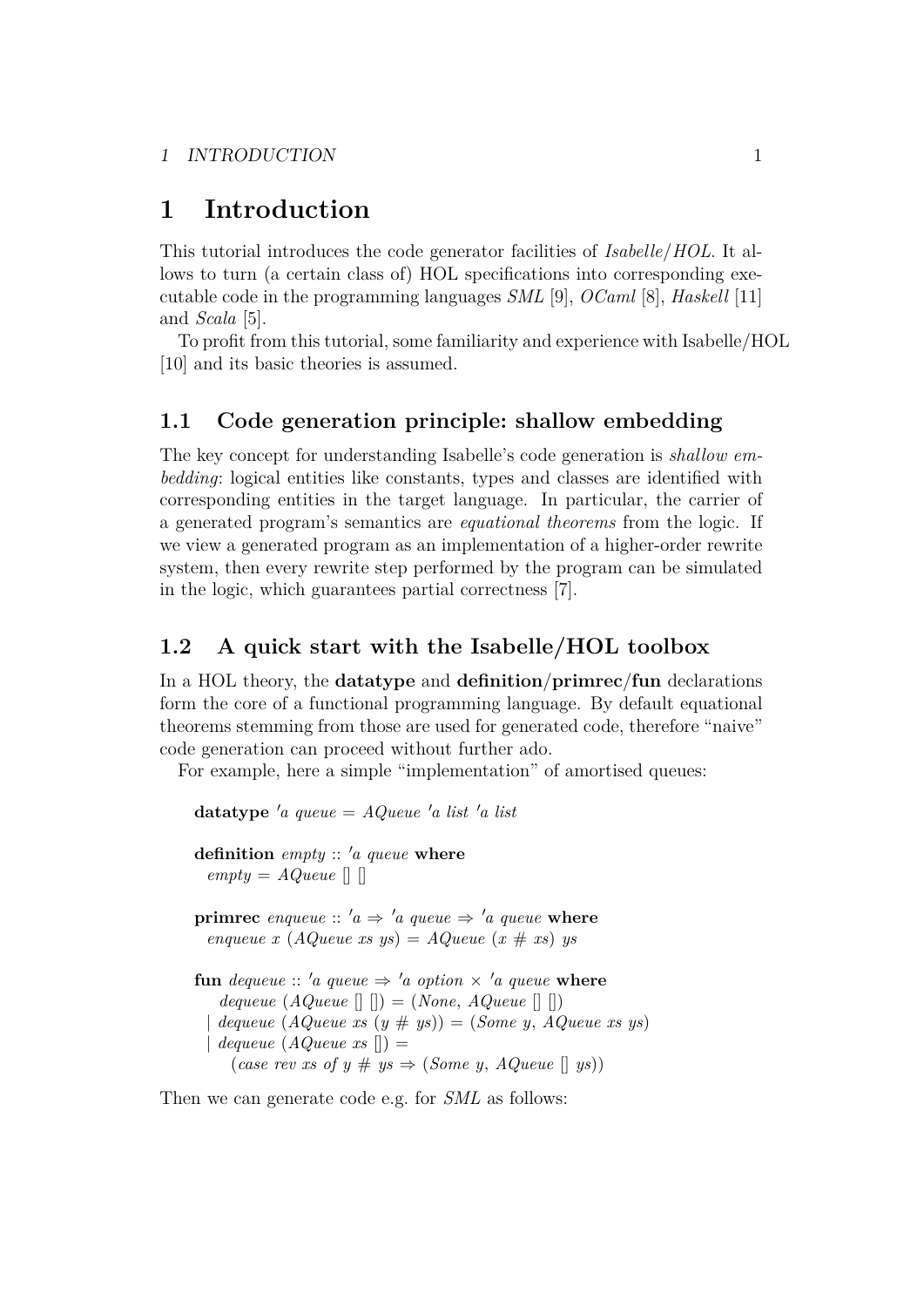**export\_code** *empty dequeue enqueue* **in** *SML* **module\_name** *Example* resulting in the following code:

```
structure Example : sig
  type 'a queue
 val empty : 'a queue
 val dequeue : 'a queue -> 'a option * 'a queue
 val enqueue : 'a -> 'a queue -> 'a queue
end = struct
datatype 'a queue = AQueue of 'a list * 'a list;
fun fold f(x:: xs) s = fold f xs (f x s)| fold f | s = s;
fun rev xs = fold (fn a => fn b => a :: b) xs [];
val empty : 'a queue = \text{AQueue } ([], []);fun dequeue (AQueue ([], [])) = (NONE, AQueue ([], []))
  | dequeue (AQueue (xs, y :: ys)) = (SOME y, AQueue (xs, ys))
  | dequeue (AQueue (v :: va, [])) = let
 val y :: ys = rev (v :: va);in
  (SOME y, AQueue ([], ys))
end;
fun enqueue x (AQueue (xs, ys)) = AQueue (x :: xs, ys);end; (*struct Example*)
```
<span id="page-2-0"></span>The **[export\\_code](#page-2-0)** command takes multiple constants for which code shall be generated; anything else needed for those is added implicitly. Then follows a target language identifier and a freely chosen **module\_name**.

Output is written to a logical file-system within the theory context, with the theory name and "code" as overall prefix. There is also a formal session export using the same name: the result may be explored in the Isabelle/jEdit Prover IDE using the file-browser on the URL "isabelle-export:".

The file name is determined by the target language together with an optional **file\_prefix** (the default is "export" with a consecutive number within the current theory). For *SML*, *OCaml* and *Scala*, the file prefix becomes a plain file with extension (e.g. ".ML" for SML). For *Haskell* the file prefix becomes a directory that is populated with a separate file for each module (with extension ".hs").

Consider the following example: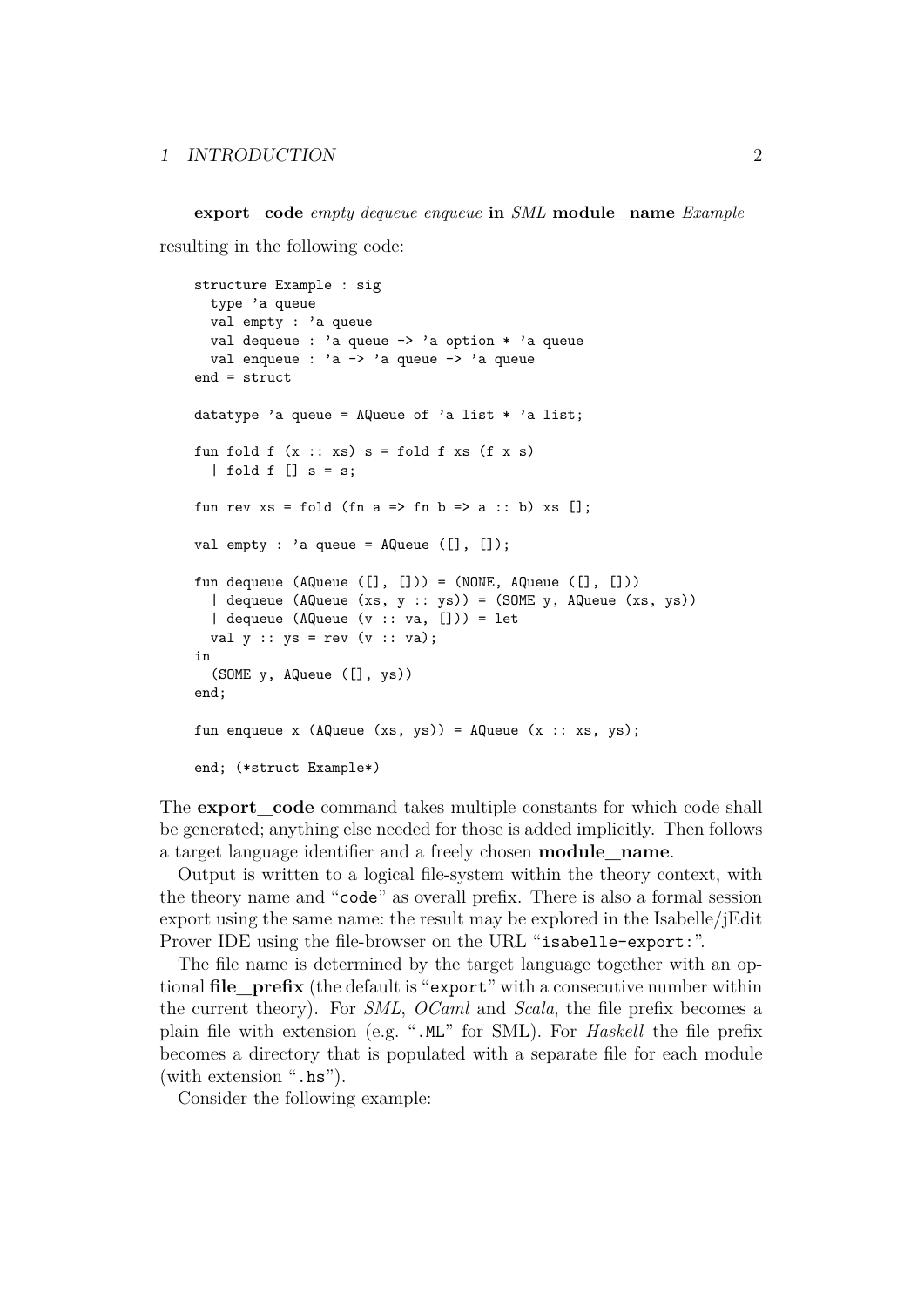**export\_code** *empty dequeue enqueue* **in** *Haskell* **module\_name** *Example* **file\_prefix** *example*

This is the corresponding code:

```
{-# LANGUAGE EmptyDataDecls, RankNTypes, ScopedTypeVariables #-}
module Example(Queue, empty, dequeue, enqueue) where {
import Prelude ((==), (/=), (<), (<=), (>=), (>), (+), (-), (*), (/),
  (**), (\gg)=), (\gg), (=\ll), (\&\&), (||), (\hat{ }), (\hat{ }), (\hat{ }), ( ,), (\hat{ }), (\hat{ }), (\hat{ }), (+),(!!), Eq, error, id, return, not, fst, snd, map, filter, concat,
  concatMap, reverse, zip, null, takeWhile, dropWhile, all, any, Integer,
  negate, abs, divMod, String, Bool(True, False), Maybe(Nothing, Just));
import qualified Prelude;
data Queue a = AQueue [a] [a];
empty :: forall a. Queue a;
empty = AQueue [] [];
dequeue :: forall a. Queue a -> (Maybe a, Queue a);
dequeue (AQueue [] []) = (Nothing, AQueue [] []);
dequeue (AQueue xs (y : ys)) = (Just y, AQueue xs ys);
dequeue (AQueue (v : va) []) = (case reverse (v : va) of {
                                   y : ys -> (Just y, AQueue [] ys);
                                 });
enqueue :: forall a. a -> Queue a -> Queue a;
enqueue x (AQueue xs ys) = AQueue (x : xs) ys;
}
```
For more details about **[export\\_code](#page-2-0)** see [§8.](#page-45-0)

## **1.3 Type classes**

Code can also be generated from type classes in a Haskell-like manner. For illustration here an example from abstract algebra:

**class** *semigroup* = **fixes**  $mult :: 'a \Rightarrow 'a \Rightarrow 'a$  (**infix**l  $\otimes$  70) **assumes** *assoc*:  $(x \otimes y) \otimes z = x \otimes (y \otimes z)$ **class**  $monoid = semigroup +$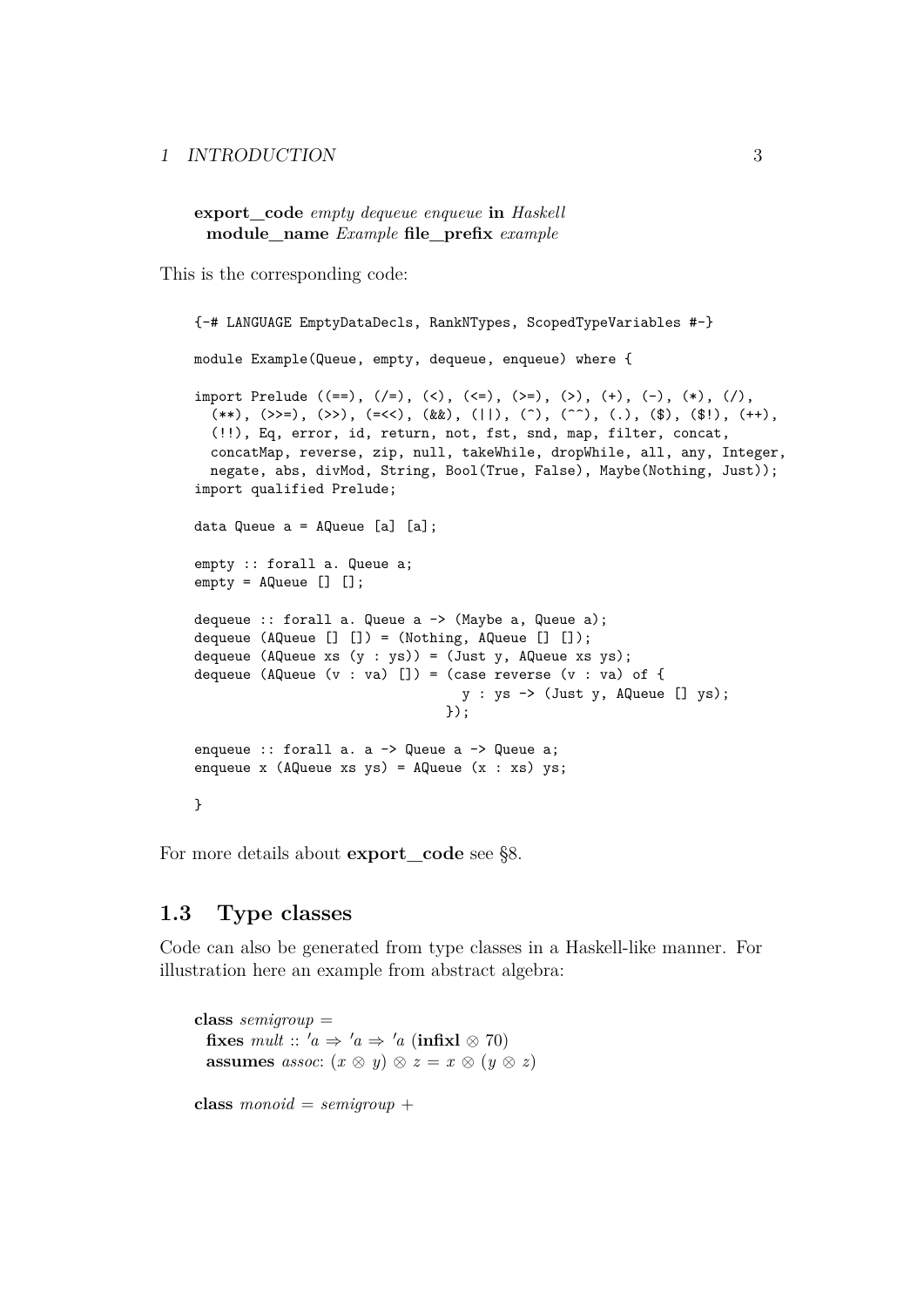**fixes** *neutral* ::  $'a(1)$ **assumes** *neutl*:  $\mathbf{1} \otimes x = x$ **and** *neutr*:  $x \otimes 1 = x$ 

**instantiation** *nat* :: *monoid* **begin**

**primrec** *mult\_nat* **where**  $0 \otimes n = (0::nat)$  $\mid$  *Suc*  $m \otimes n = n + m \otimes n$ 

**definition** *neutral\_nat* **where**  $1 = Suc$  0

**lemma** *add\_mult\_distrib*: **fixes** *n m q* :: *nat* **shows**  $(n + m) \otimes q = n \otimes q + m \otimes q$ **by** (*induct n*) *simp\_all*

#### **instance proof**

**fix** *m n q* :: *nat* **show**  $m \otimes n \otimes q = m \otimes (n \otimes q)$ **by** (*induct m*) (*simp\_all add*: *add\_mult\_distrib*) **show**  $1 \otimes n = n$ **by** (*simp add*: *neutral\_nat\_def*) **show**  $m \otimes 1 = m$ **by** (*induct m*) (*simp\_all add*: *neutral\_nat\_def*) **qed**

#### **end**

We define the natural operation of the natural numbers on monoids:

**primrec** (**in** *monoid*) *pow* :: *nat*  $\Rightarrow$   $'a \Rightarrow 'a$  **where** *pow* 0  $a = 1$ | *pow* (*Suc n*) *a* = *a* ⊗ *pow n a*

This we use to define the discrete exponentiation function:

**definition** *bexp* ::  $nat \Rightarrow nat$  **where** *bexp*  $n = pow n (Suc (Suc 0))$ 

The corresponding code in Haskell uses that language's native classes: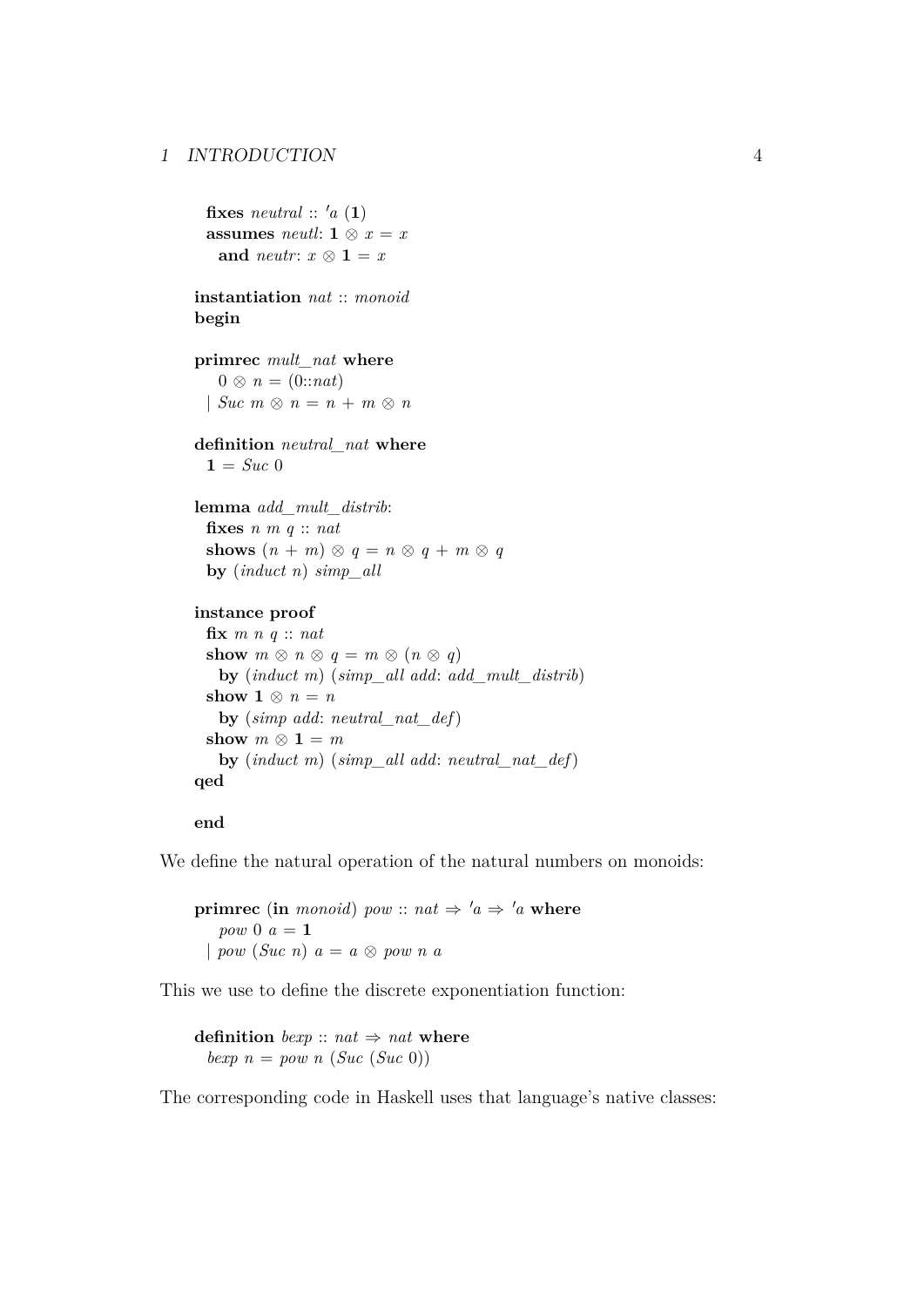```
{-# LANGUAGE EmptyDataDecls, RankNTypes, ScopedTypeVariables #-}
module Example(Nat, bexp) where {
import Prelude ((==), (/=), (<), (<=), (>=), (>), (+), (-), (*), (/),
  (**), (\gg)=), (\gg), (=\ll), (\&\&), (||), (\hat{ }), (\hat{ }), (\hat{ }), ( ,), (\hat{ }), (\hat{ }), (\hat{ }), (+),(!!), Eq, error, id, return, not, fst, snd, map, filter, concat,
  concatMap, reverse, zip, null, takeWhile, dropWhile, all, any, Integer,
  negate, abs, divMod, String, Bool(True, False), Maybe(Nothing, Just));
import qualified Prelude;
data Nat = Zero_nat | Suc Nat;
plus_nat :: Nat -> Nat -> Nat;
plus_nat (Suc m) n = plus_nat m (Suc n);
plus_nat Zero_nat n = n;
mult_nat :: Nat -> Nat -> Nat;
mult_nat Zero_nat n = Zero_nat;
mult_nat (Suc m) n = plus_nat n (mult_nat m n);
neutral_nat :: Nat;
neutral_nat = Suc Zero_nat;
class Semigroup a where {
 mult :: a \rightarrow a \rightarrow a;
};
class (Semigroup a) => Monoid a where {
 neutral :: a;
};
instance Semigroup Nat where {
 mult = mult_nat;};
instance Monoid Nat where {
 neutral = neutral_nat;
};
pow :: forall a. (Monoid a) => Nat -> a -> a;
pow Zero_nat a = neutral;
pow (Suc n) a = mult a (pow n a);
bexp :: Nat \rightarrow Nat;
bexp n = pow n (Suc (Suc Zero nat));
}
```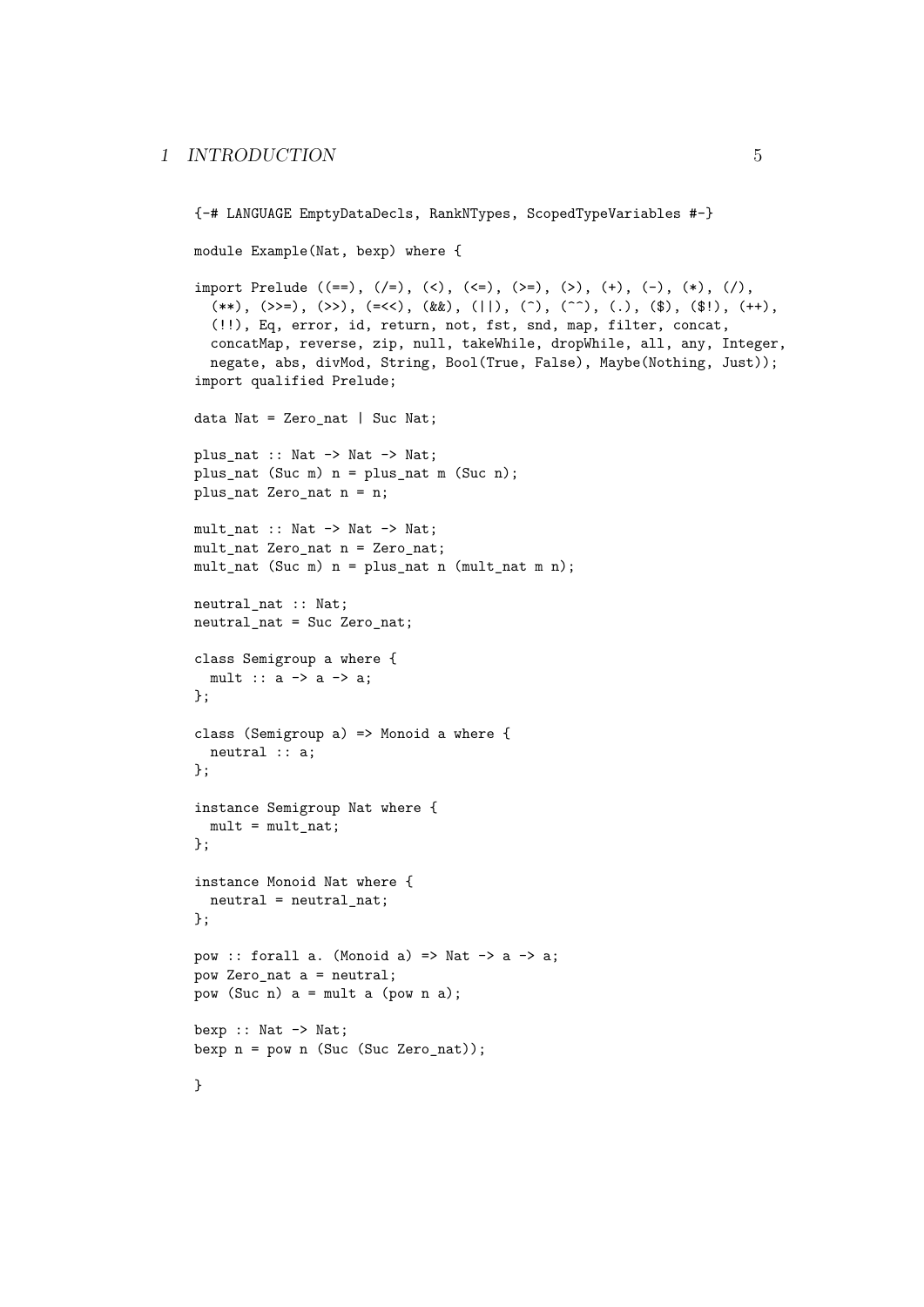This is a convenient place to show how explicit dictionary construction manifests in generated code – the same example in *SML*:

```
structure Example : sig
 type nat
 val bexp : nat -> nat
end = struct
datatype nat = Zero nat | Suc of nat;
fun plus nat (Suc m) n = plus nat m (Suc n)
  | plus_nat Zero_nat n = n;
fun mult_nat Zero_nat n = Zero_nat
  | mult_nat (Suc m) n = plus_nat n (mult_nat m n);
val neutral_nat : nat = Suc Zero_nat;
type 'a semigroup = {mult : 'a \rightarrow 'a \rightarrow 'a};val mult = \text{#mult} : 'a semigroup -> 'a -> 'a -> 'a;
type 'a monoid = {semigroup_monoid : 'a semigroup, neutral : 'a};
val semigroup_monoid = #semigroup_monoid : 'a monoid -> 'a semigroup;
val neutral = #neutral : 'a monoid \rightarrow 'a;
val semigroup_nat = {mult = mult_nat} : nat semigroup;
val monoid nat = {semigroup monoid = semigroup nat, neutral = neutral nat}
  : nat monoid;
fun pow A_ Zero_nat a = neutral A_| pow A_ (Suc n) a = mult (semigroup_monoid A_) a (pow A_ n a);
fun bexp n = pow monoid_nat n (Suc (Suc Zero_nat));
end; (*struct Example*)
```
Note the parameters with trailing underscore  $(A)$ , which are the dictionary parameters.

## **1.4 How to continue from here**

What you have seen so far should be already enough in a lot of cases. If you are content with this, you can quit reading here.

Anyway, to understand situations where problems occur or to increase the scope of code generation beyond default, it is necessary to gain some understanding how the code generator actually works: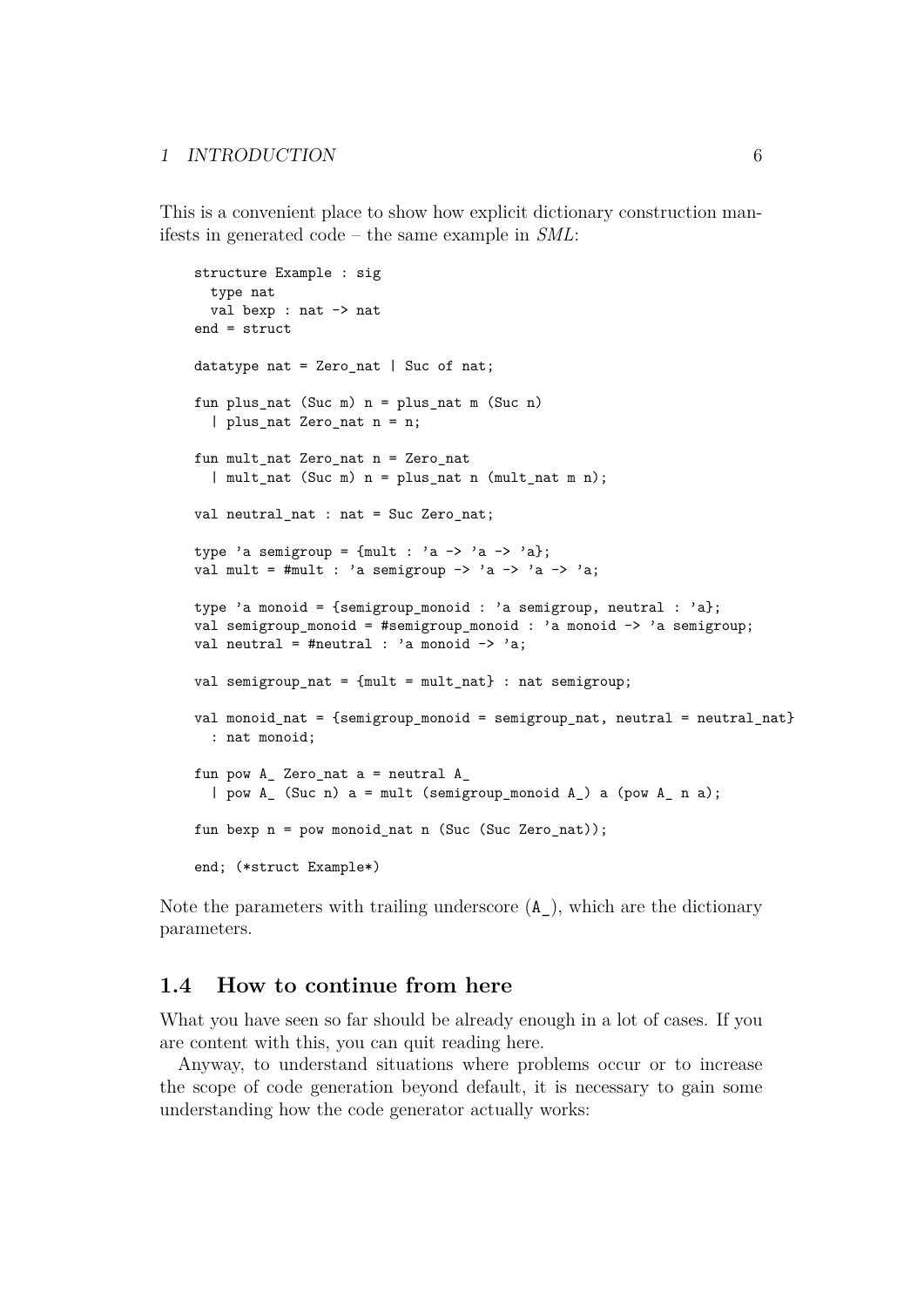#### 2 CODE GENERATION FOUNDATIONS  $7$

- The foundations of the code generator are described in [§2.](#page-7-0)
- In particular [§2.6](#page-13-0) gives hints how to debug situations where code generation does not succeed as expected.
- The scope and quality of generated code can be increased dramatically by applying refinement techniques, which are introduced in [§3.](#page-14-0)
- Inductive predicates can be turned executable using an extension of the code generator [§4.](#page-20-0)
- If you want to utilize code generation to obtain fast evaluators e.g. for decision procedures, have a look at [§5.](#page-24-0)
- You may want to skim over the more technical sections  $\S 7$  and  $\S 8$ .
- The target language Scala [\[5\]](#page-49-3) comes with some specialities discussed in [§8.2.](#page-46-0)
- For exhaustive syntax diagrams etc. you should visit the Isabelle/Isar Reference Manual [\[13\]](#page-50-0).

*Happy proving, happy hacking!*

## <span id="page-7-0"></span>**2 Code generation foundations**

### **2.1 Code generator architecture**

The code generator is actually a framework consisting of different components which can be customised individually.

Conceptually all components operate on Isabelle's logic framework Pure. Practically, the object logic HOL provides the necessary facilities to make use of the code generator, mainly since it is an extension of Isabelle/Pure.

The constellation of the different components is visualized in the following picture.

Central to code generation is the notion of *code equations*. A code equation as a first approximation is a theorem of the form  $f t_1 t_2 \ldots t_n \equiv t$  (an equation headed by a constant *f* with arguments  $t_1$   $t_2$  ...  $t_n$  and right hand side *t*).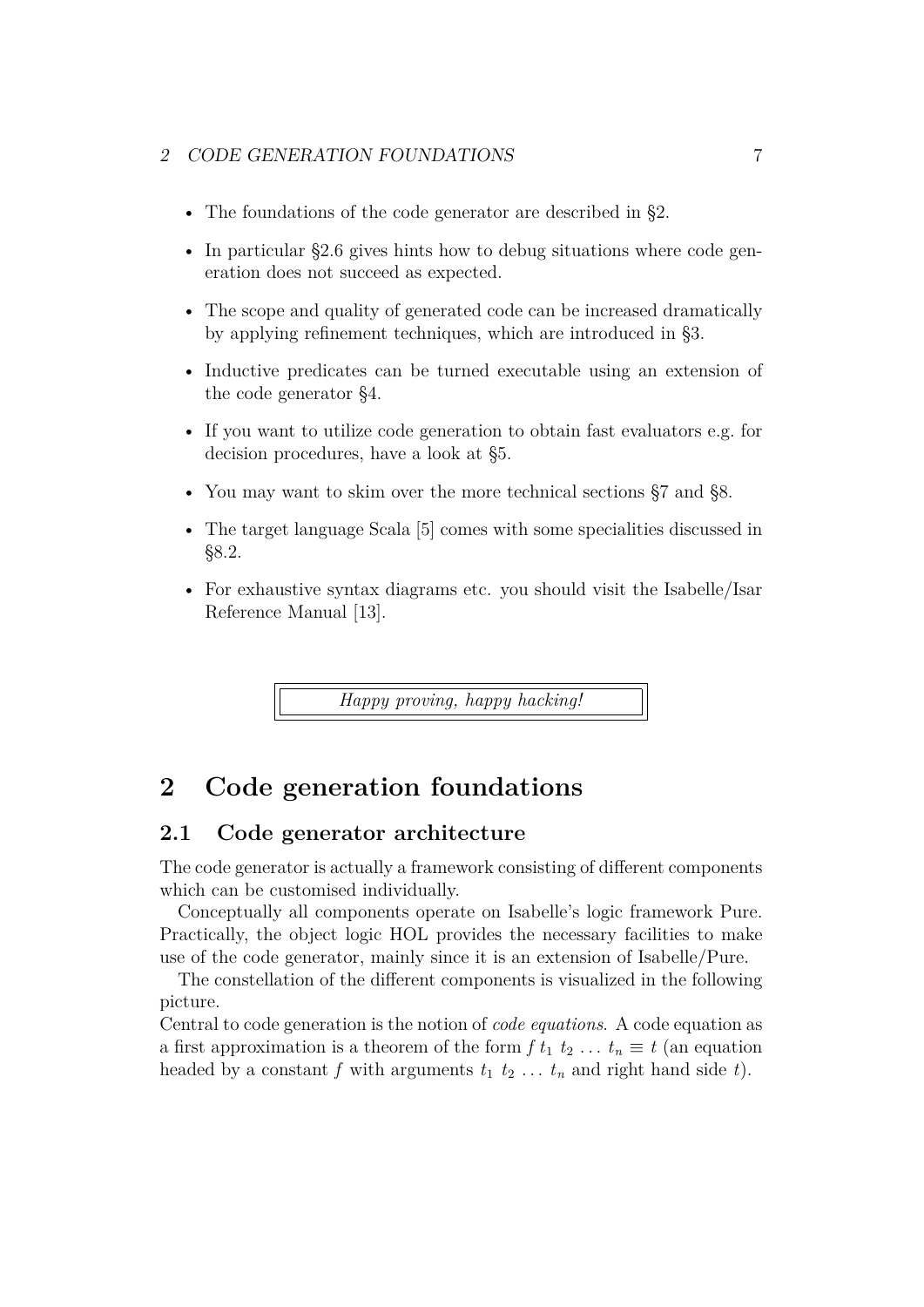

Figure 1: Code generator architecture

- Starting point of code generation is a collection of (raw) code equations in a theory. It is not relevant where they stem from, but typically they were either produced by specification tools or proved explicitly by the user.
- These raw code equations can be subjected to theorem transformations. This *preprocessor* (see [§2.2\)](#page-8-0) can apply the full expressiveness of ML-based theorem transformations to code generation. The result of preprocessing is a structured collection of code equations.
- These code equations are *translated* to a program in an abstract intermediate language. Think of it as a kind of "Mini-Haskell" with four *statements*: *data* (for datatypes), *fun* (stemming from code equations), also *class* and *inst* (for type classes).
- Finally, the abstract program is *serialised* into concrete source code of a target language. This step only produces concrete syntax but does not change the program in essence; all conceptual transformations occur in the translation step.

From these steps, only the last two are carried out outside the logic; by keeping this layer as thin as possible, the amount of code to trust is kept to a minimum.

## <span id="page-8-0"></span>**2.2 The pre- and postprocessor**

Before selected function theorems are turned into abstract code, a chain of definitional transformation steps is carried out: *preprocessing*. The preprocessor consists of two components: a *simpset* and *function transformers*.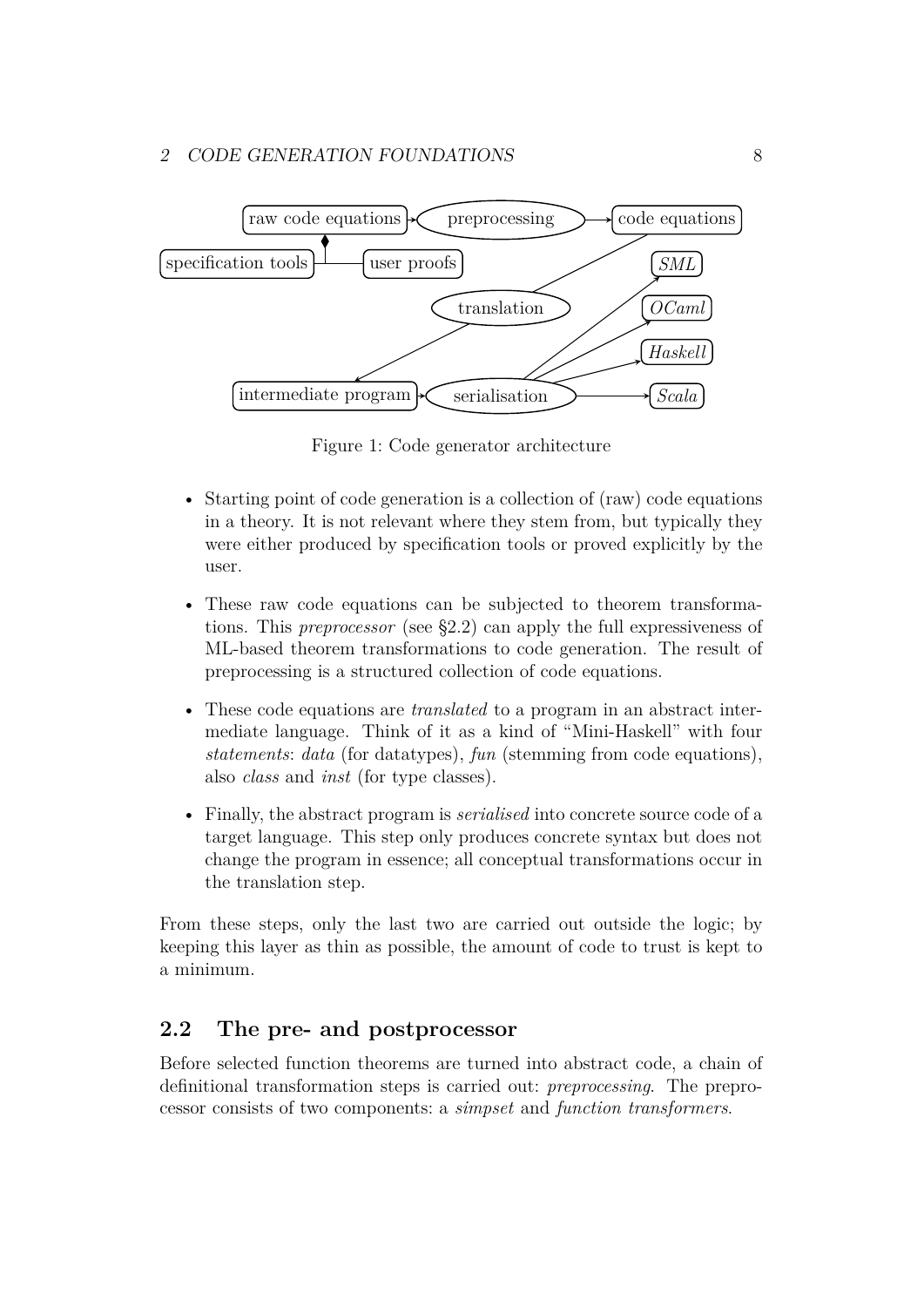#### 2 CODE GENERATION FOUNDATIONS 9

The preprocessor simpset has a disparate brother, the *postprocessor simpset*. In the theory-to-code scenario depicted in the picture above, it plays no role. But if generated code is used to evaluate expressions (cf. [§5\)](#page-24-0), the postprocessor simpset is applied to the resulting expression before this is turned back.

The pre- and postprocessor *simpsets* can apply the full generality of the Isabelle simplifier. Due to the interpretation of theorems as code equations, rewrites are applied to the right hand side and the arguments of the left hand side of an equation, but never to the constant heading the left hand side.

Pre- and postprocessor can be setup to transfer between expressions suitable for logical reasoning and expressions suitable for execution. As example, take list membership; logically it is expressed as  $x \in set xs$ . But for execution the intermediate set is not desirable. Hence the following specification:

```
definition member :: 'a list \Rightarrow 'a \Rightarrow bool
where
  [code \; abbrev]: member xs x \longleftrightarrow x \in set xs
```
The *[code\\_abbrev](#page-50-1) attribute* declares its theorem a rewrite rule for the postprocessor and the symmetric of its theorem as rewrite rule for the preprocessor. Together, this has the effect that expressions  $x \in set$  *xs* are replaced by *member xs x* in generated code, but are turned back into  $x \in set$  *xs* if generated code is used for evaluation.

Rewrite rules for pre- or postprocessor may be declared independently using *[code\\_unfold](#page-50-1)* or *[code\\_post](#page-50-1)* respectively.

*Function transformers* provide a very general interface, transforming a list of function theorems to another list of function theorems, provided that neither the heading constant nor its type change. The 0 / *Suc* pattern used in theory *Code\_Abstract\_Nat* (see [§7.3\)](#page-40-0) uses this interface.

<span id="page-9-0"></span>The current setup of the pre- and postprocessor may be inspected using the **print** codeproc command. **code** thms (see [§2.3\)](#page-10-0) provides a convenient mechanism to inspect the impact of a preprocessor setup on code equations. Attribute *[code\\_preproc\\_trace](#page-50-1)* allows for low-level tracing:

<span id="page-9-1"></span>**declare** [[*code\_preproc\_trace*]]

**declare** [[*code\_preproc\_trace only*: *distinct remdups*]]

**declare** [[*code\_preproc\_trace off* ]]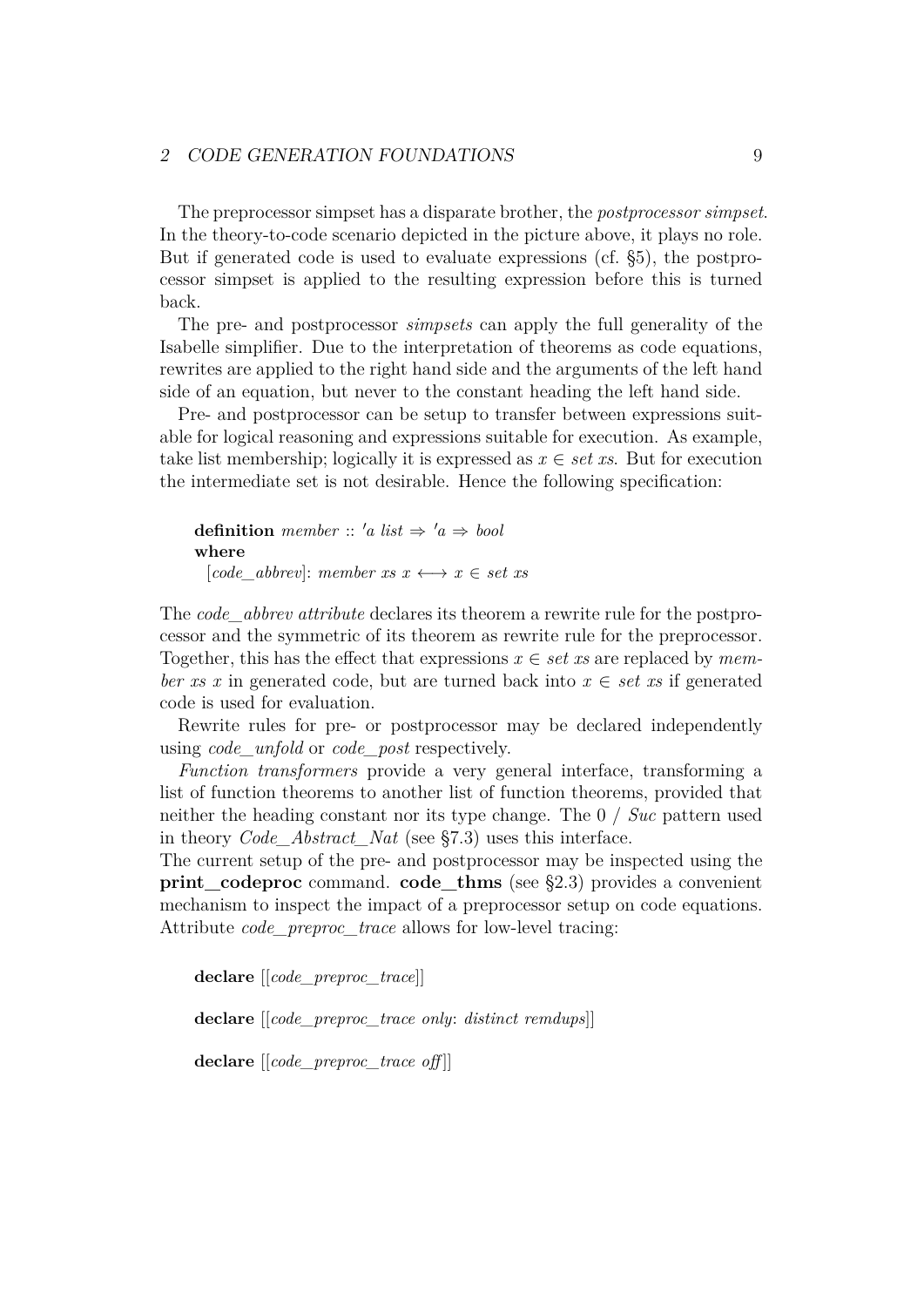### <span id="page-10-0"></span>**2.3 Understanding code equations**

As told in [§1.1,](#page-1-4) the notion of code equations is vital to code generation. Indeed most problems which occur in practice can be resolved by an inspection of the underlying code equations.

It is possible to exchange the default code equations for constants by explicitly proving alternative ones:

**lemma** [*code*]:  $dequeue(AQueue xs$   $\Box)$  =  $(if xs = [] then (None, AQueue []$ *else dequeue* (*AQueue* [] (*rev xs*))) *dequeue*  $(AQueue xs (y # ys)) =$ (*Some y*, *AQueue xs ys*) **by** (*cases xs*, *simp\_all*) (*cases rev xs*, *simp\_all*)

The annotation [*code*] is an *attribute* which states that the given theorems should be considered as code equations for a *fun* statement – the corresponding constant is determined syntactically. The resulting code:

```
dequeue :: forall a. Queue a \rightarrow (Maybe a, Queue a);
dequeue (AQueue xs (y : ys)) = (Just y, AQueue xs ys);
dequeue (AQueue xs []) =
  (if null xs then (Nothing, AQueue [] [])
    else dequeue (AQueue [] (reverse xs)));
```
You may note that the equality test  $xs = \parallel$  has been replaced by the predicate *List*.*null xs*. This is due to the default setup of the *preprocessor*.

This possibility to select arbitrary code equations is the key technique for program and datatype refinement (see [§3\)](#page-14-0).

Due to the preprocessor, there is the distinction of raw code equations (before preprocessing) and code equations (after preprocessing).

The first can be listed (among other data) using the **[print\\_codesetup](#page-10-1)** command.

The code equations after preprocessing are already are blueprint of the generated program and can be inspected using the **[code\\_thms](#page-9-1)** command:

#### <span id="page-10-2"></span><span id="page-10-1"></span>**code\_thms** *dequeue*

This prints a table with the code equations for *dequeue*, including *all* code equations those equations depend on recursively. These dependencies themselves can be visualized using the **[code\\_deps](#page-10-2)** command.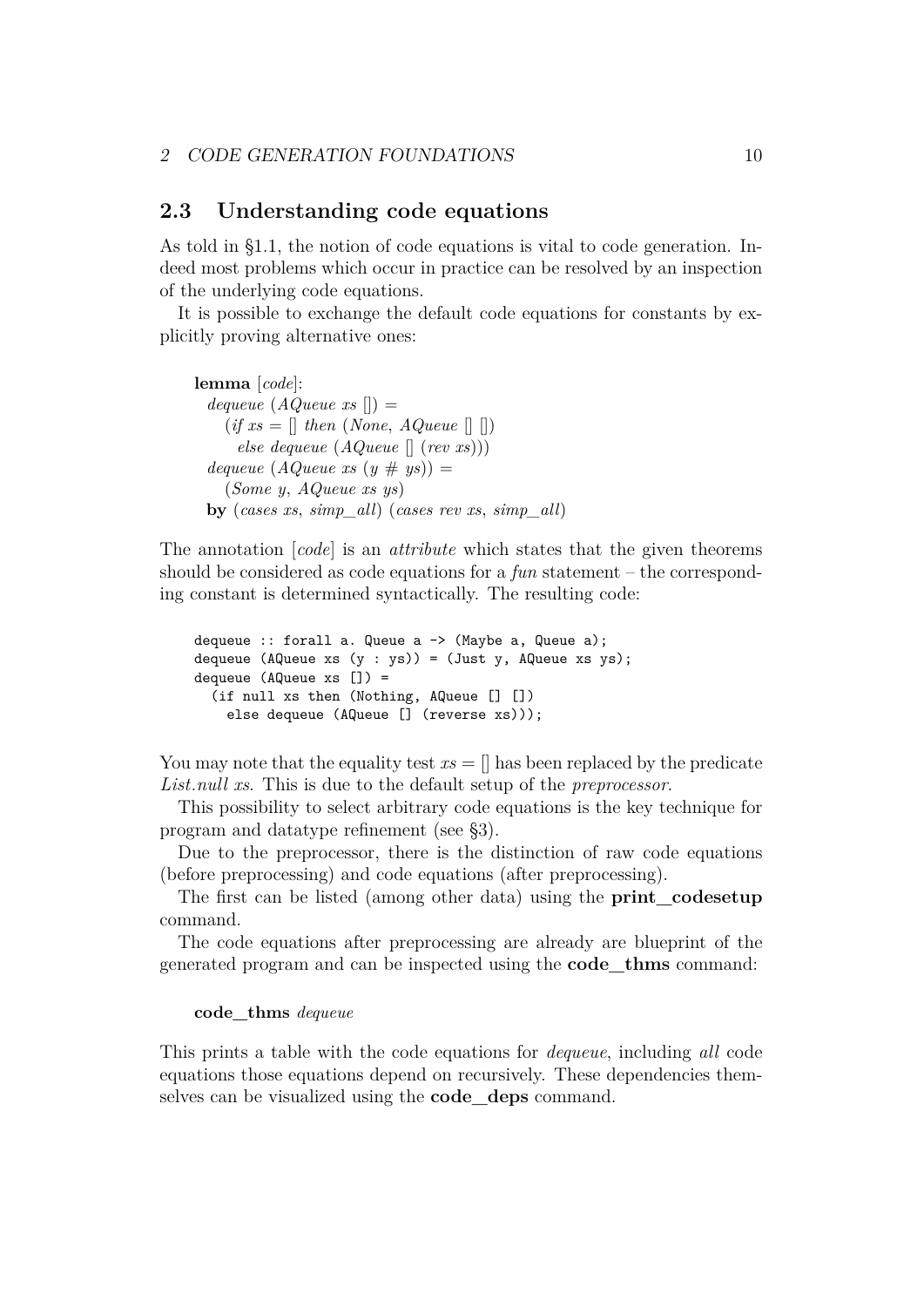## **2.4 Equality**

Implementation of equality deserves some attention. Here an example function involving polymorphic equality:

**primrec** *collect* duplicates :: 'a list  $\Rightarrow$  'a list  $\Rightarrow$  'a list  $\Rightarrow$  'a list where *collect\_duplicates xs ys*  $\vert \vert = xs$ | *collect* duplicates xs ys  $(z \# zs) = (if z \in set xs)$ *then if*  $z \in set$  *us then collect\_duplicates xs ys zs else collect\_duplicates xs* (*z*#*ys*) *zs else collect\_duplicates* (*z*#*xs*) (*z*#*ys*) *zs*)

During preprocessing, the membership test is rewritten, resulting in *List*.*member*, which itself performs an explicit equality check, as can be seen in the corresponding *SML* code:

```
structure Example : sig
 type 'a equal
 val collect_duplicates :
    'a equal -> 'a list -> 'a list -> 'a list -> 'a list
end = struct
type 'a equal = {equal : 'a -> 'a -> bool};
val equal = #equal : 'a equal \rightarrow 'a \rightarrow 'a \rightarrow bool;
fun eq A a b = equal A a b;
fun member A_{-} [] y = false| member A_ (x :: xs) y = eq A_ x y orelse member A_ xs y;
fun collect_duplicates A xs ys [] = xs| collect_duplicates A_ xs ys (z :: zs) =
    (if member A_ xs z
      then (if member A_ ys z then collect_duplicates A_ xs ys zs
             else collect_duplicates A_ xs (z :: ys) zs)
      else collect_duplicates A_ (z :: xs) (z :: ys) zs);
end; (*struct Example*)
```
Obviously, polymorphic equality is implemented the Haskell way using a type class. How is this achieved? HOL introduces an explicit class *equal* with a corresponding operation *equal\_class*.*equal* such that *equal\_class*.*equal* = (=). The preprocessing framework does the rest by propagating the *equal* constraints through all dependent code equations. For datatypes, instances of *equal* are implicitly derived when possible. For other types, you may instantiate *equal* manually like any other type class.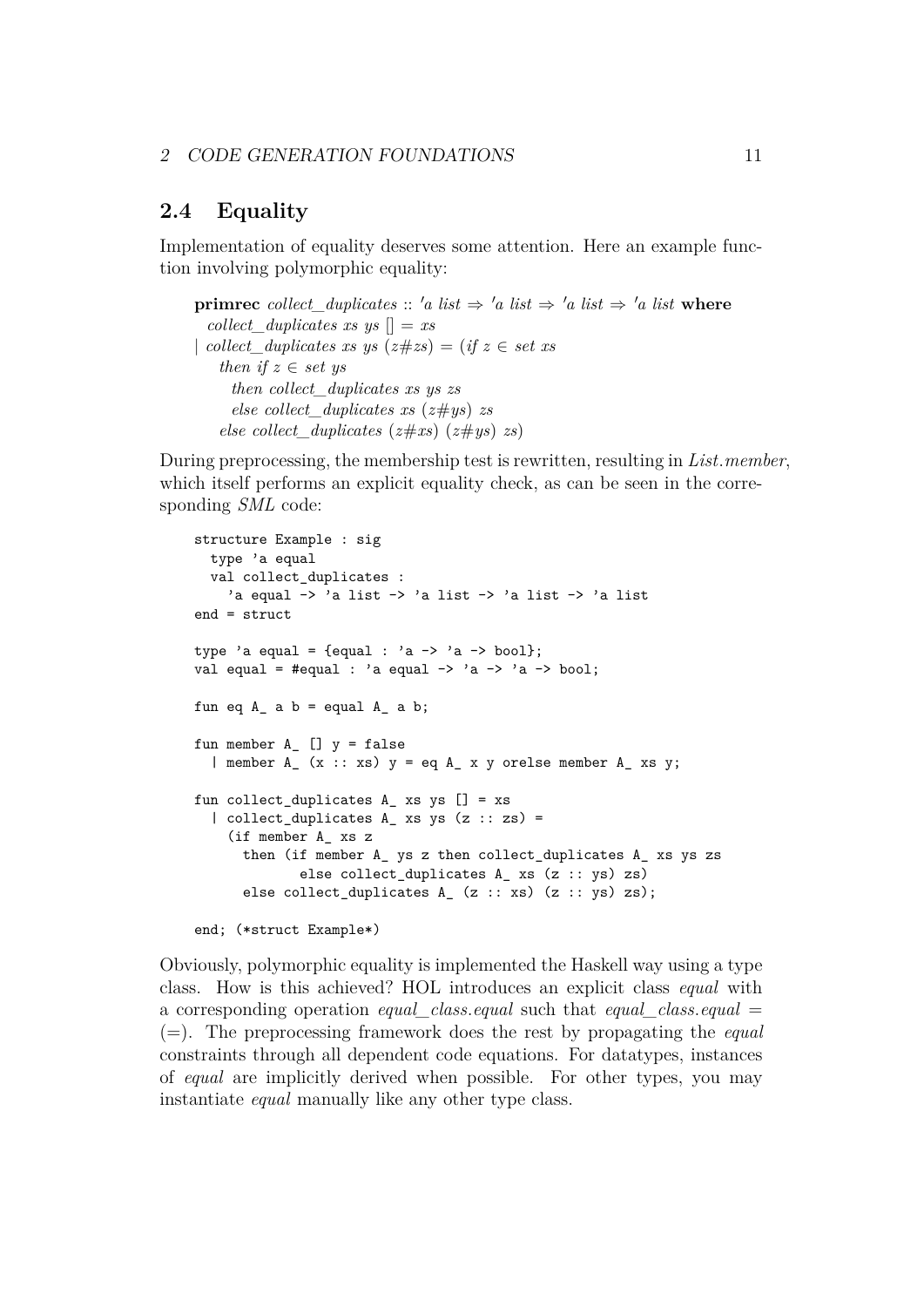## <span id="page-12-0"></span>**2.5 Explicit partiality**

Partiality usually enters the game by partial patterns, as in the following example, again for amortised queues:

**definition** *strict* dequeue ::  $'a$  queue  $\Rightarrow 'a \times 'a$  queue **where** *strict\_dequeue q* = (*case dequeue q of*  $(Some x, q') \Rightarrow (x, q')$ 

**lemma** *strict\_dequeue\_AQueue* [*code*]: *strict\_dequeue*  $(AQueue xs (y # ys)) = (y, AQueue xs ys))$ *strict\_dequeue* (*AQueue xs*  $[$ ) =  $(\text{case rev} \text{xs of } y \# \text{ys} \Rightarrow (y, AQueue \parallel \text{ys}))$ **by** (*simp\_all add*: *strict\_dequeue\_def*) (*cases xs*, *simp\_all split*: *list*.*split*)

In the corresponding code, there is no equation for the pattern *AQueue* [] []:

```
strict dequeue :: forall a. Queue a \rightarrow (a, Queue a);
strict_dequeue (AQueue xs []) = (case reverse xs of {
                                   y : ys -> (y, AQueue [] ys);
                                  });
strict_dequeue (AQueue xs (y : ys)) = (y, AQueue xs ys);
```
In some cases it is desirable to state this pseudo-"partiality" more explicitly, e.g. as follows:

```
axiomatization empty queue :: a
```
**definition** *strict\_dequeue'* :: 'a queue  $\Rightarrow$  'a  $\times$  'a queue **where**  $strict\_dequeue'$   $q = (case\,\,dequeue\,\,q\,\,of\,\,(Some\,\,x,\,q') \Rightarrow (x,\,q')$  $|\Rightarrow \text{empty queue}|\$ 

**lemma** *strict* dequeue<sup>'</sup>  $AQueue$  [*code*]:  $strict\_dequeue' (AQueue \; xs \; ||) = (if \; xs = || \; then \; empty\_queue$  $else \; strict\_dequeue' \; (AQueue \; || \; (rev \; xs)))$  $strict\_dequeue' (AQueue \, xs \, (y \# \, ys)) =$ (*y*, *AQueue xs ys*)  $\frac{dy}{dx}$  ( $\frac{\sinh{u}}{\sinh{u}}$  add:  $\frac{\sinh{u}}{\cosh{u}}$  dequeue<sup>'</sup> def split: *list*.*splits*)

Observe that on the right hand side of the definition of *strict\_dequeue'*, the unspecified constant *empty\_queue* occurs. An attempt to generate code for *strict\_dequeue'* would make the code generator complain that *empty\_queue* has no associated code equations. In most situations unimplemented constants indeed indicated a broken program; however such constants can also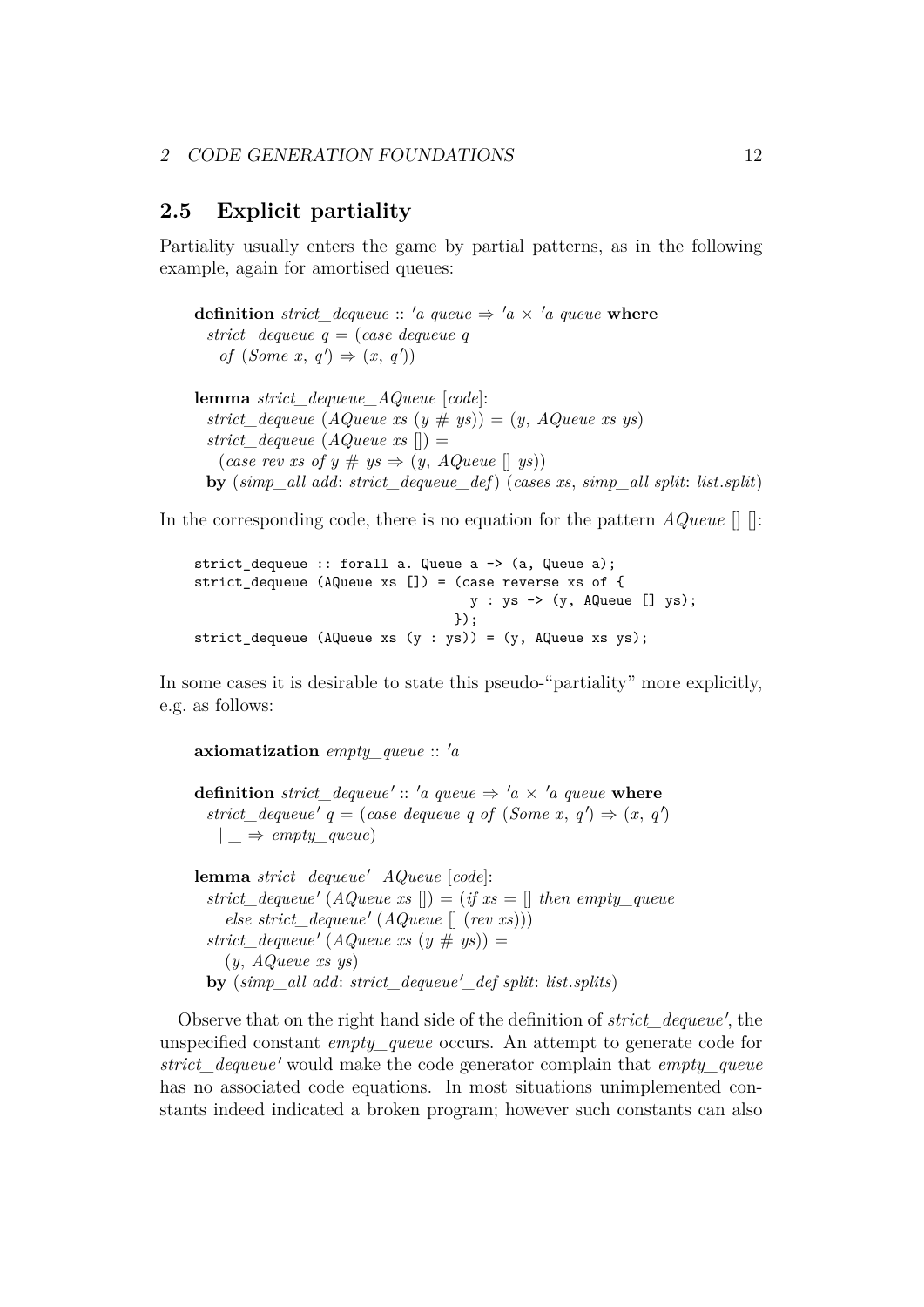be thought of as function definitions which always fail, since there is never a successful pattern match on the left hand side. In order to categorise a constant into that category explicitly, use the *[code](#page-50-1)* attribute with *abort*:

**declare** [[*code abort*: *empty\_queue*]]

Then the code generator will just insert an error or exception at the appropriate position:

```
empty_queue :: forall a. a;
empty_queue = error "Foundations.empty_queue";
strict_dequeue :: forall a. Queue a -> (a, Queue a);
strict_dequeue (AQueue xs (y : ys)) = (y, AQ)ueue xs ys);
strict dequeue (AQueue xs []) =
  (if null xs then empty_queue
   else strict_dequeue (AQueue [] (reverse xs)));
```
This feature however is rarely needed in practice. Note that the HOL default setup already includes

**declare** [[*code abort*: *undefined*]]

– hence *undefined* can always be used in such situations.

## <span id="page-13-0"></span>**2.6 If something goes utterly wrong**

Under certain circumstances, the code generator fails to produce code entirely. To debug these, the following hints may prove helpful:

- *Check with a different target language*. Sometimes the situation gets more clear if you switch to another target language; the code generated there might give some hints what prevents the code generator to produce code for the desired language.
- *Inspect code equations*. Code equations are the central carrier of code generation. Most problems occurring while generating code can be traced to single equations which are printed as part of the error message. A closer inspection of those may offer the key for solving issues (cf. [§2.3\)](#page-10-0).
- *Inspect preprocessor setup*. The preprocessor might transform code equations unexpectedly; to understand an inspection of its setup is necessary (cf. [§2.2\)](#page-8-0).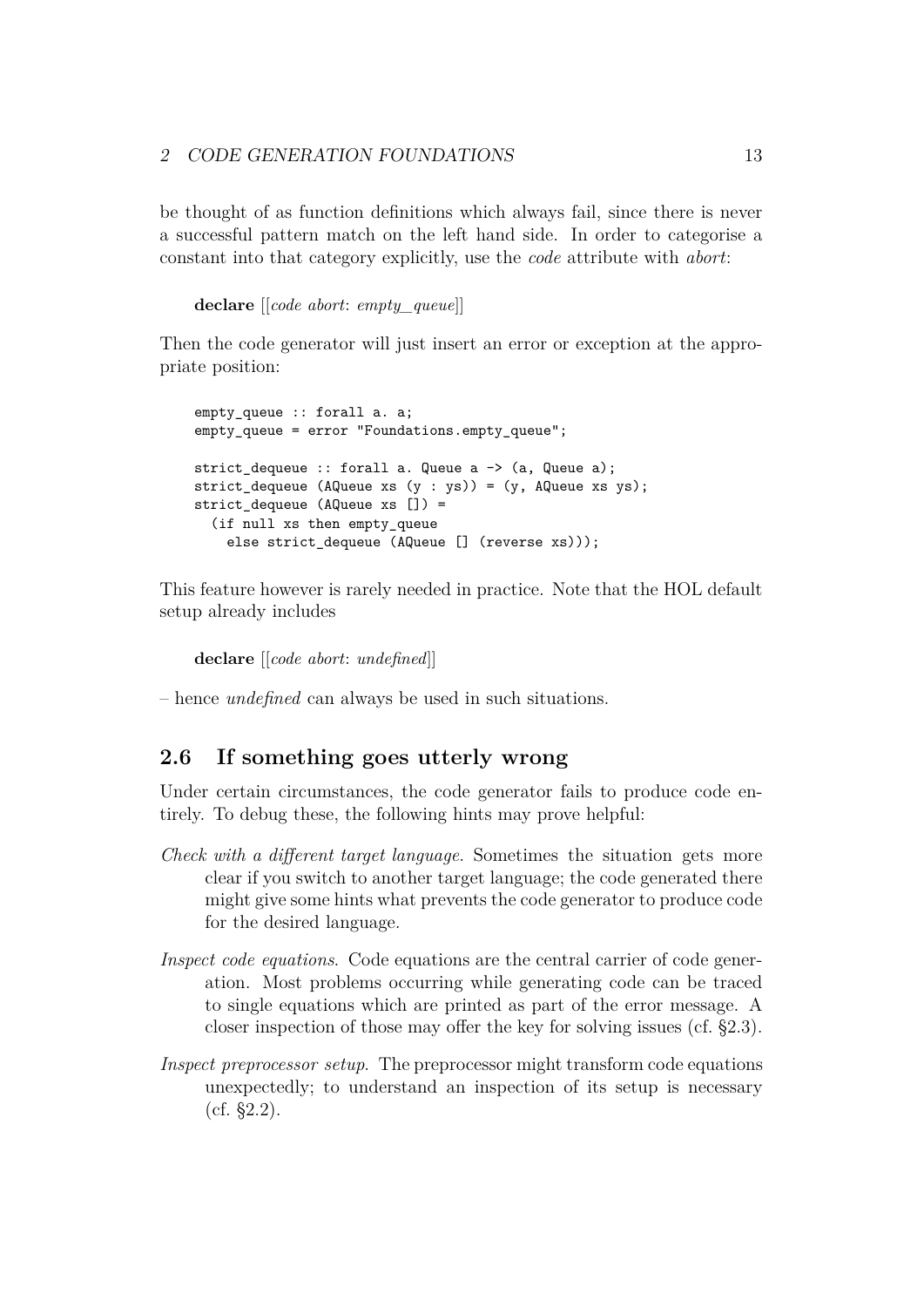- *Generate exceptions*. If the code generator complains about missing code equations, in can be helpful to implement the offending constants as exceptions (cf. [§2.5\)](#page-12-0); this allows at least for a formal generation of code, whose inspection may then give clues what is wrong.
- *Remove offending code equations*. If code generation is prevented by just a single equation, this can be removed (cf. [§2.3\)](#page-10-0) to allow formal code generation, whose result in turn can be used to trace the problem. The most prominent case here are mismatches in type class signatures ("wellsortedness error").

## <span id="page-14-0"></span>**3 Program and datatype refinement**

Code generation by shallow embedding (cf. [§1.1\)](#page-1-4) allows to choose code equations and datatype constructors freely, given that some very basic syntactic properties are met; this flexibility opens up mechanisms for refinement which allow to extend the scope and quality of generated code dramatically.

### **3.1 Program refinement**

Program refinement works by choosing appropriate code equations explicitly (cf. [§2.3\)](#page-10-0); as example, we use Fibonacci numbers:

**fun**  $fib$  ::  $nat \Rightarrow nat$  where  $fib$  0 = 0 | *fib* (*Suc* 0) = *Suc* 0 |  $\int$ *fib* (*Suc* (*Suc n*)) =  $\int$ *fib*  $n + \int$ *fib* (*Suc n*)

The runtime of the corresponding code grows exponential due to two recursive calls:

```
fib :: Nat -> Nat:
fib Zero_nat = Zero_nat;
fib (Suc Zero_nat) = Suc Zero_nat;
fib (Suc (Suc n)) = plus_nat (fib n) (fib (Suc n));
```
A more efficient implementation would use dynamic programming, e.g. sharing of common intermediate results between recursive calls. This idea is expressed by an auxiliary operation which computes a Fibonacci number and its successor simultaneously: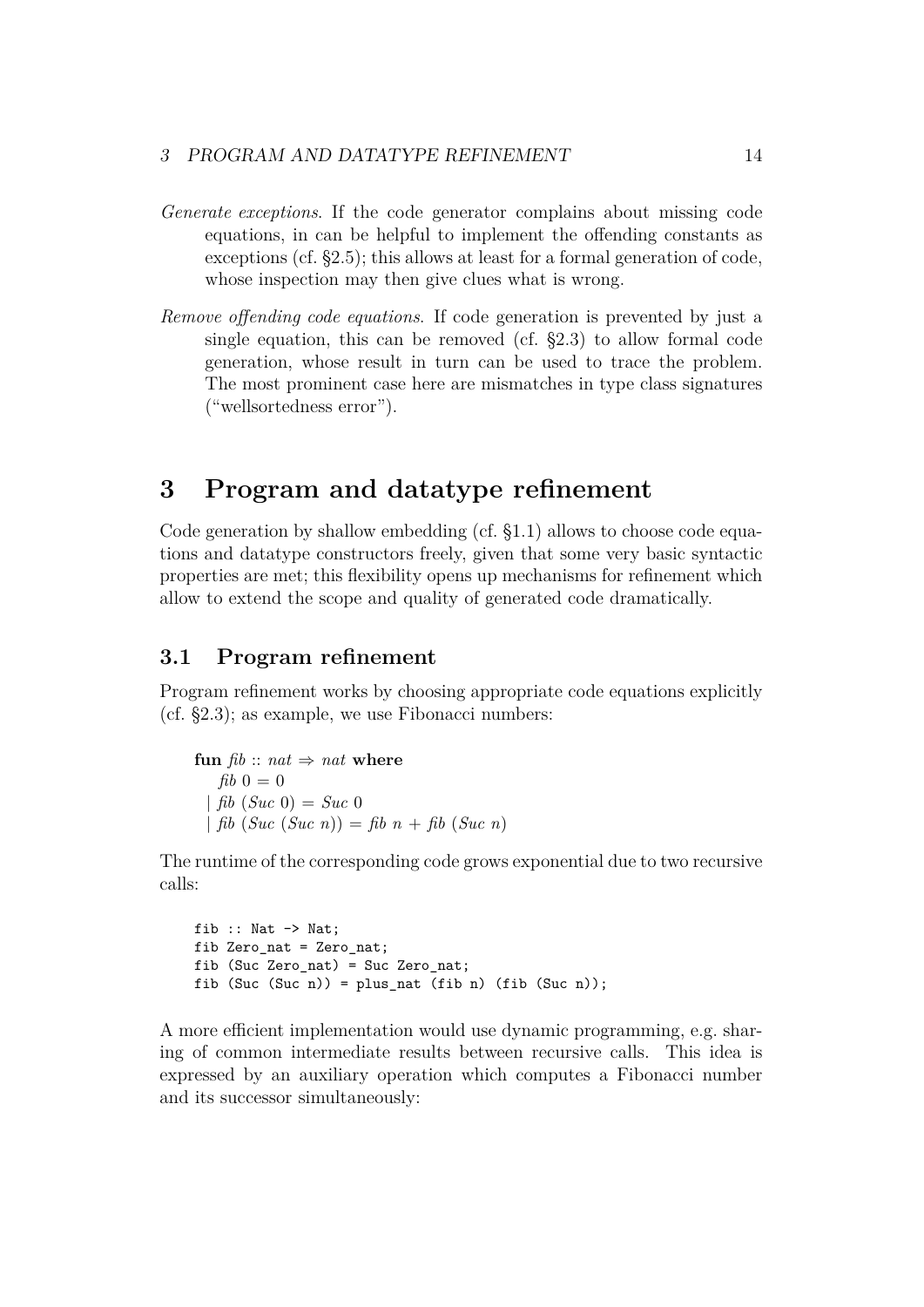#### 3 PROGRAM AND DATATYPE REFINEMENT 15

**definition** *fib step* :: *nat*  $\Rightarrow$  *nat*  $\times$  *nat* **where** *fib\_step n* = (*fib* (*Suc n*), *fib n*)

This operation can be implemented by recursion using dynamic programming:

**lemma** [*code*]: *fib\_step*  $0 = (Suc \ 0, 0)$ *fib\_step* (*Suc n*) = (*let*  $(m, q) = fh$  *step n in*  $(m + q, m)$ ) **by** (*simp\_all add*: *fib\_step\_def*)

What remains is to implement *fib* by *fib\_step* as follows:

**lemma** [*code*]:  $fib\ 0=0$ *fib*  $(Suc\ n) = \int st\ (fib\ step\ n)$ **by** (*simp\_all add*: *fib\_step\_def*)

The resulting code shows only linear growth of runtime:

fib\_step :: Nat -> (Nat, Nat); fib\_step (Suc n) = (case fib\_step n of {  $(m, q)$  -> (plus\_nat m q, m); }); fib\_step Zero\_nat = (Suc Zero\_nat, Zero\_nat); fib :: Nat  $\rightarrow$  Nat; fib (Suc n) = fst (fib step n); fib Zero\_nat = Zero\_nat;

## **3.2 Datatype refinement**

Selecting specific code equations *and* datatype constructors leads to datatype refinement. As an example, we will develop an alternative representation of the queue example given in [§1.2.](#page-1-5) The amortised representation is convenient for generating code but exposes its "implementation" details, which may be cumbersome when proving theorems about it. Therefore, here is a simple, straightforward representation of queues:

**datatype**  $'a$  queue = Queue  $'a$  list **definition** *empty* :: '*a queue* **where** *empty* = *Queue* []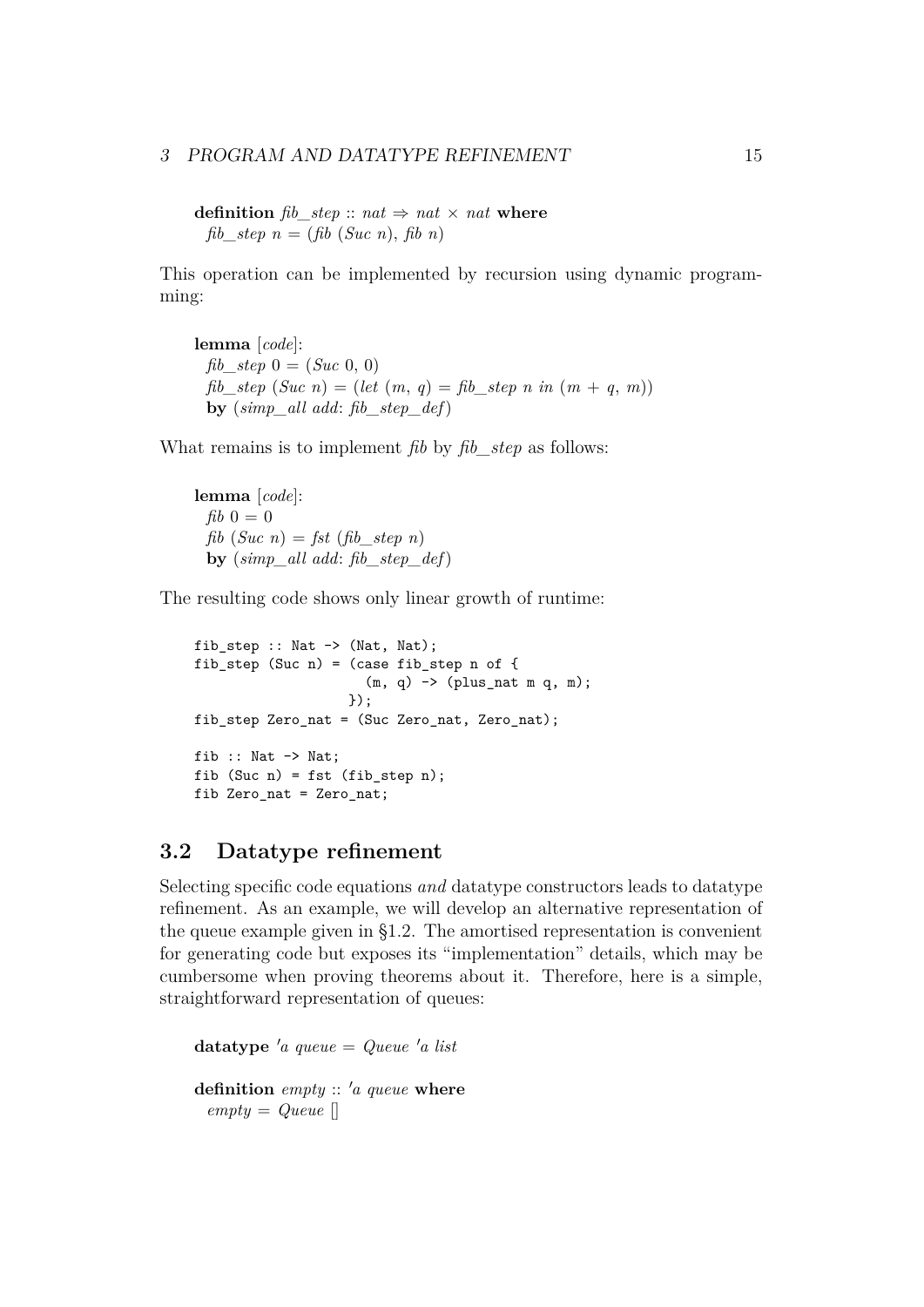**primrec** enqueue ::  $a \Rightarrow a$  queue  $\Rightarrow a$  queue where  $\text{image } x \text{ (Queue } xs) = Queue (xs \text{ @ } [x])$ 

**fun** *dequeue* :: 'a queue  $\Rightarrow$  'a option  $\times$  'a queue where  $dequeue$  (*Queue*  $\vert\vert$ ) = (*None*, *Queue*  $\vert\vert$ )  $\downarrow$  *dequeue* (*Queue* (*x* # *xs*)) = (*Some x*, *Queue xs*)

This we can use directly for proving; for executing, we provide an alternative characterisation:

**definition**  $AQueue :: 'a list \Rightarrow 'a list \Rightarrow 'a queue where$ *AQueue xs ys* = *Queue* (*ys* @ *rev xs*)

#### **code\_datatype** *AQueue*

Here we define a "constructor" *AQueue* which is defined in terms of *Queue* and interprets its arguments according to what the *content* of an amortised queue is supposed to be.

The prerequisite for datatype constructors is only syntactical: a constructor must be of type  $\tau = \ldots \Rightarrow \kappa \alpha_1 \ldots \alpha_n$  where  $\{\alpha_1, \ldots, \alpha_n\}$  is exactly the set of *all* type variables in  $\tau$ ; then  $\kappa$  is its corresponding datatype. The HOL datatype package by default registers any new datatype with its constructors, but this may be changed using **[code\\_datatype](#page-16-0)**; the currently chosen constructors can be inspected using the **[print\\_codesetup](#page-10-1)** command.

Equipped with this, we are able to prove the following equations for our primitive queue operations which "implement" the simple queues in an amortised fashion:

```
lemma empty_AQueue [code]:
 empty = AQueue \capby (simp add: AQueue_def empty_def)
lemma enqueue_AQueue [code]:
 enqueue x(AQueuexsys) = AQueue(x#xs)ysby (simp add: AQueue_def)
lemma dequeue_AQueue [code]:
 dequeue(AQueue xs |) =(if xs = [] then (None, AQueue []else dequeue (AQueue [] (rev xs)))
 dequeue (AQueue xs (y # ys)) = (Some y, AQueue xs ys))by (simp_all add: AQueue_def)
```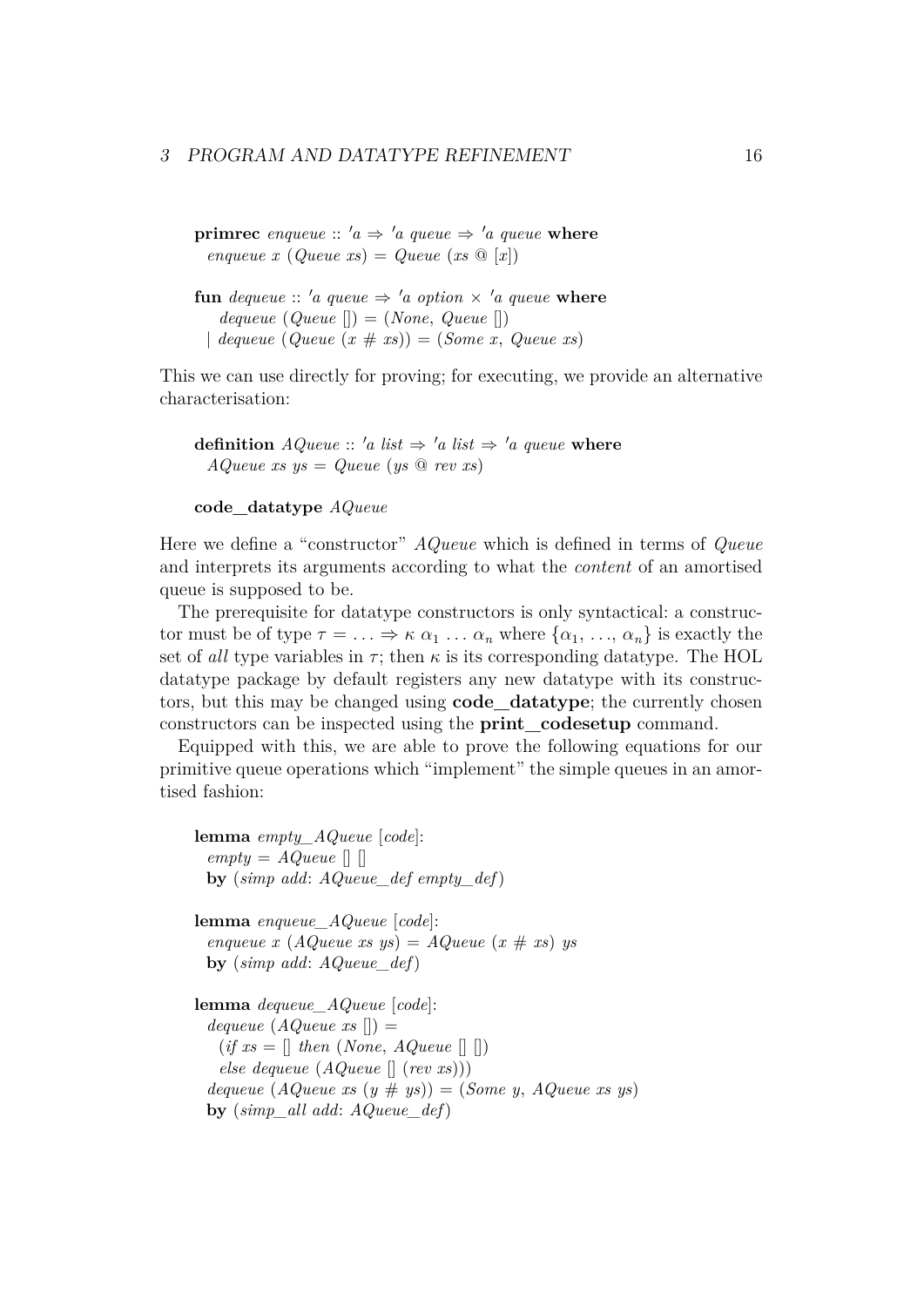It is good style, although no absolute requirement, to provide code equations for the original artefacts of the implemented type, if possible; in our case, these are the datatype constructor *Queue* and the case combinator *case\_queue*:

**lemma** *Queue\_AQueue* [*code*]: *Queue* = *AQueue* [] **by** (*simp add: AQueue def fun eq iff*) **lemma** *case\_queue\_AQueue* [*code*]: *case\_queue f*  $(AQueue xs ys) = f (ys @ rev xs)$ **by** (*simp add*: *AQueue\_def*)

The resulting code looks as expected:

```
structure Example : sig
 type 'a queue
  val empty : 'a queue
 val dequeue : 'a queue -> 'a option * 'a queue
 val enqueue : 'a -> 'a queue -> 'a queue
 val queue : 'a list -> 'a queue
 val case_queue : ('a list -> 'b) -> 'a queue -> 'bend = struct
datatype 'a queue = AQueue of 'a list * 'a list;
fun fold f(x:: xs) s = fold f xs (f x s)| fold f [] s = s;
fun rev xs = fold (fn a => fn b => a :: b) xs [];
fun null [1] = true
  | null (x :: xs) = false;val empty : 'a queue = AQueue ([], []);
fun dequeue (AQueue (xs, y :: ys)) = (SOME y, AQueue (xs, ys))
  | dequeue (AQueue (xs, [])) =
    (if null xs then (NONE, AQueue ([], []))
      else dequeue (AQueue ([], rev xs)));
fun enqueue x (A\mathbb{Q}ueue (xs, ys) = A\mathbb{Q}ueue (x :: xs, ys);
fun queue x = AQueue ([], x);fun case_queue f (AQueue (xs, ys)) = f (ys @ rev xs);
```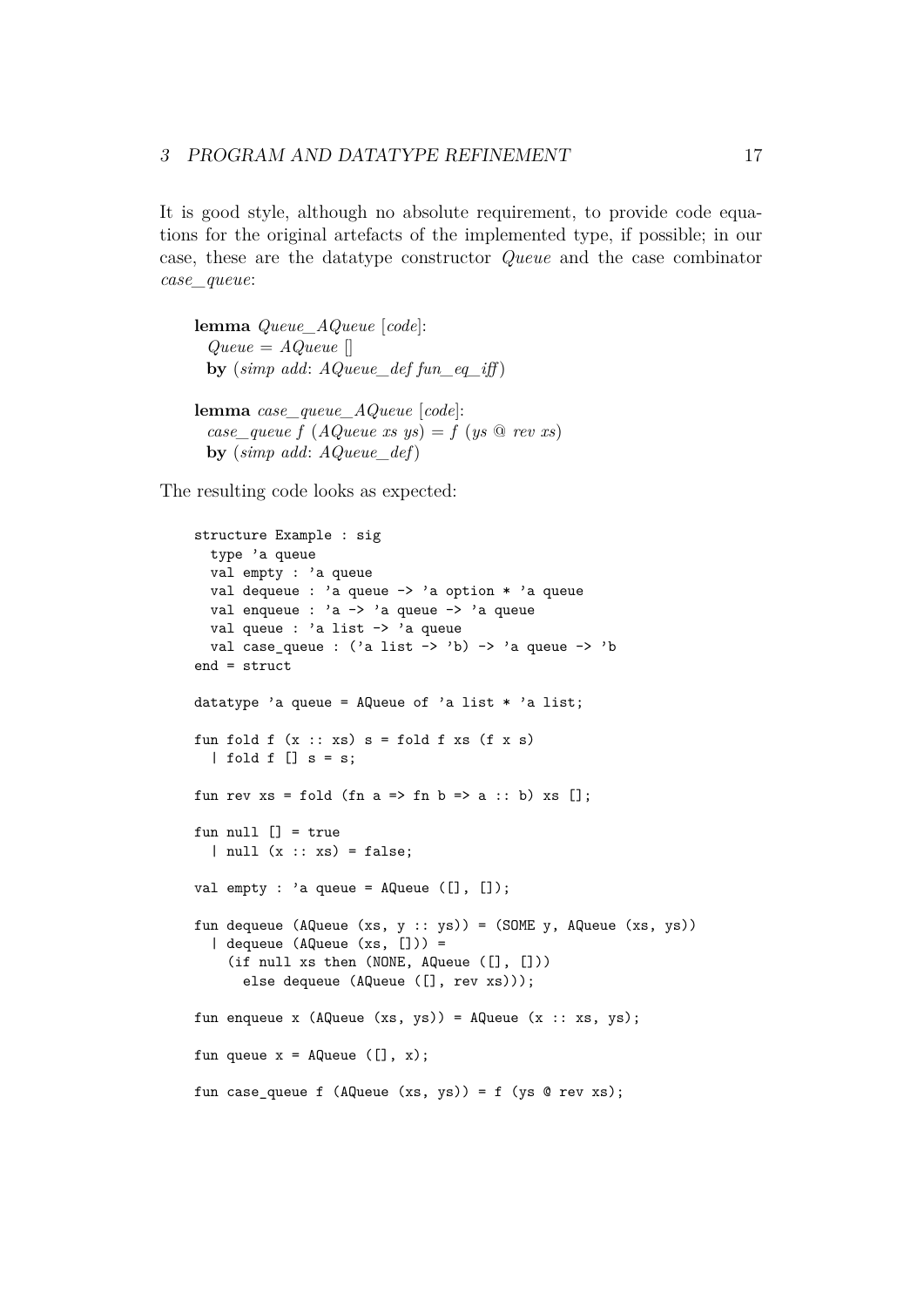#### 3 PROGRAM AND DATATYPE REFINEMENT 18

end; (\*struct Example\*)

The same techniques can also be applied to types which are not specified as datatypes, e.g. type *int* is originally specified as quotient type by means of **[typedef](#page-18-0)**, but for code generation constants allowing construction of binary numeral values are used as constructors for *int*.

<span id="page-18-0"></span>This approach however fails if the representation of a type demands invariants; this issue is discussed in the next section.

#### <span id="page-18-1"></span>**3.3 Datatype refinement involving invariants**

Datatype representation involving invariants require a dedicated setup for the type and its primitive operations. As a running example, we implement a type '*a dlist* of lists consisting of distinct elements.

The specification of '*a dlist* itself can be found in theory *HOL−Library*.*Dlist.* 

The first step is to decide on which representation the abstract type (in our example '*a dlist*) should be implemented. Here we choose '*a list*. Then a conversion from the concrete type to the abstract type must be specified, here:

*Dlist* ::  $'a$  *list*  $\Rightarrow 'a$  *dlist* 

Next follows the specification of a suitable *projection*, i.e. a conversion from abstract to concrete type:

*list* of dlist :: 'a dlist  $\Rightarrow$  'a list

This projection must be specified such that the following *abstract datatype certificate* can be proven:

**lemma** [*code abstype*]: *Dlist* (*list\_of\_dlist dxs*) = *dxs* **by** (*fact Dlist\_list\_of\_dlist*)

Note that so far the invariant on representations (*distinct* :: '*a list*  $\Rightarrow$  *bool*) has never been mentioned explicitly: the invariant is only referred to implicitly: all values in set  $\{xs. list_of_dlist (Dlist xs) = xs\}$  are invariant, and in our example this is exactly {*xs*. *distinct xs*}.

The primitive operations on '*a dlist* are specified indirectly using the projection *list\_of\_dlist*. For the empty *dlist*, *Dlist*.*empty*, we finally want the code equation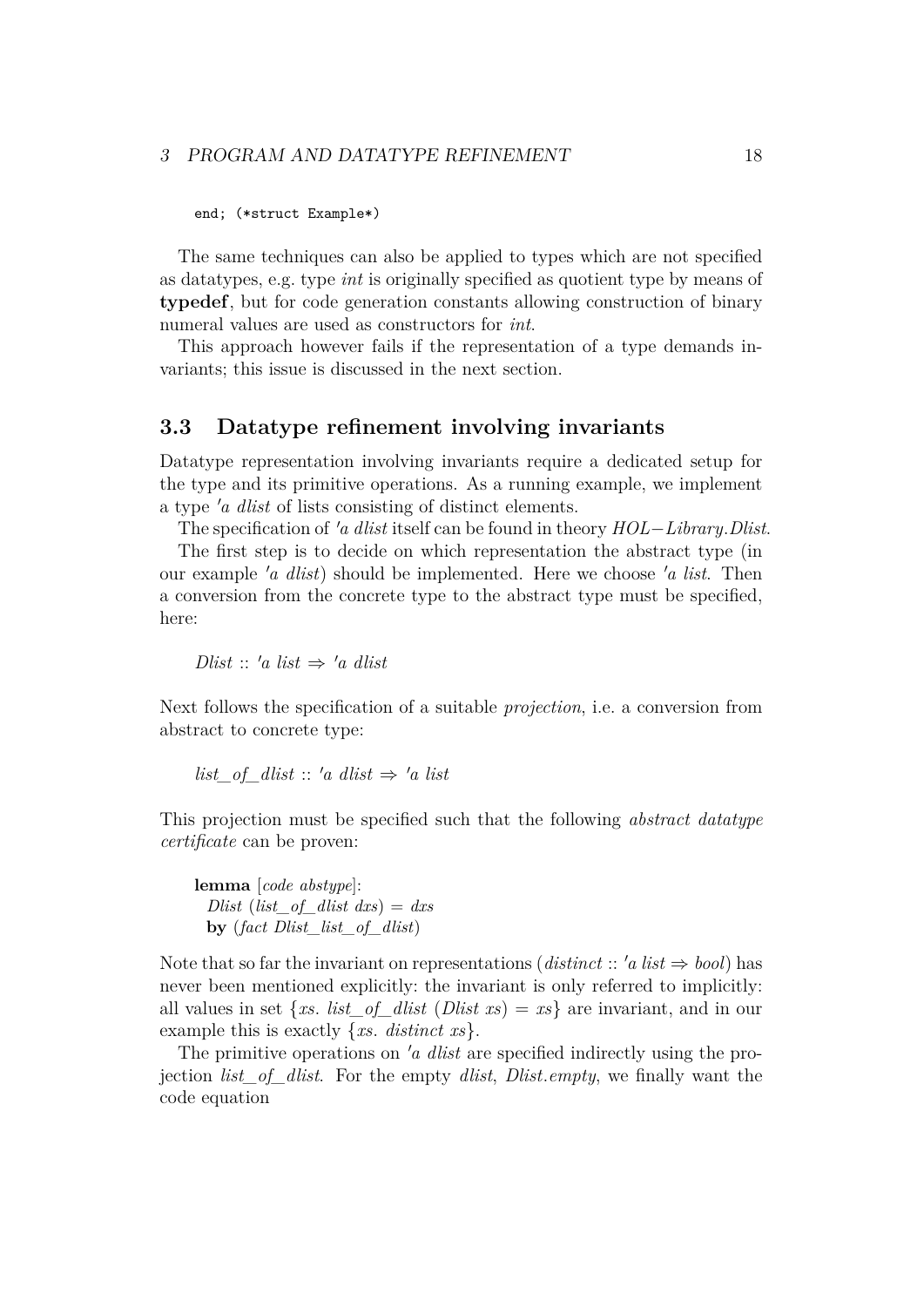*Dlist.empty* = *Dlist*  $\Box$ 

This we have to prove indirectly as follows:

**lemma** [*code*]: *list\_of\_dlist Dlist.empty* =  $[$ **by** (*fact list\_of\_dlist\_empty*)

This equation logically encodes both the desired code equation and that the expression *Dlist* is applied to obeys the implicit invariant. Equations for insertion and removal are similar:

**lemma** [*code*]: *list\_of\_dlist* (*Dlist*.*insert x dxs*) = *List*.*insert x* (*list\_of\_dlist dxs*) **by** (*fact list\_of\_dlist\_insert*)

**lemma** [*code*]: *list\_of\_dlist* (*Dlist*.*remove x dxs*) = *remove*1 *x* (*list\_of\_dlist dxs*) **by** (*fact list\_of\_dlist\_remove*)

Then the corresponding code is as follows:

```
{-# LANGUAGE EmptyDataDecls, RankNTypes, ScopedTypeVariables #-}
module Example(Dlist, empty, list_of_dlist, inserta, remove) where {
import Prelude ((==), (/=), (<), (<=), (>=), (>), (+), (-), (*), (/),
  (**), (\gg)=), (\gg), (=\ll), (\&\&), (||), (\hat{ }'), (\hat{ }'), (.), (\hat{ }'), (\hat{ }'), (\hat{ }'), (\hat{ }'), (+),
  (!!), Eq, error, id, return, not, fst, snd, map, filter, concat,
  concatMap, reverse, zip, null, takeWhile, dropWhile, all, any, Integer,
  negate, abs, divMod, String, Bool(True, False), Maybe(Nothing, Just));
import qualified Prelude;
newtype Dlist a = Dlist [a];
empty :: forall a. Dlist a;
empty = Dlist [];
member :: forall a. (Eq a) => [a] \rightarrow a \rightarrow Bool;
member [] y = False;member (x : xs) y = x == y || member xs y;
insert :: forall a. (Eq a) => a -> [a] -> [a];
insert x xs = (if member xs x then xs else x : xs);
```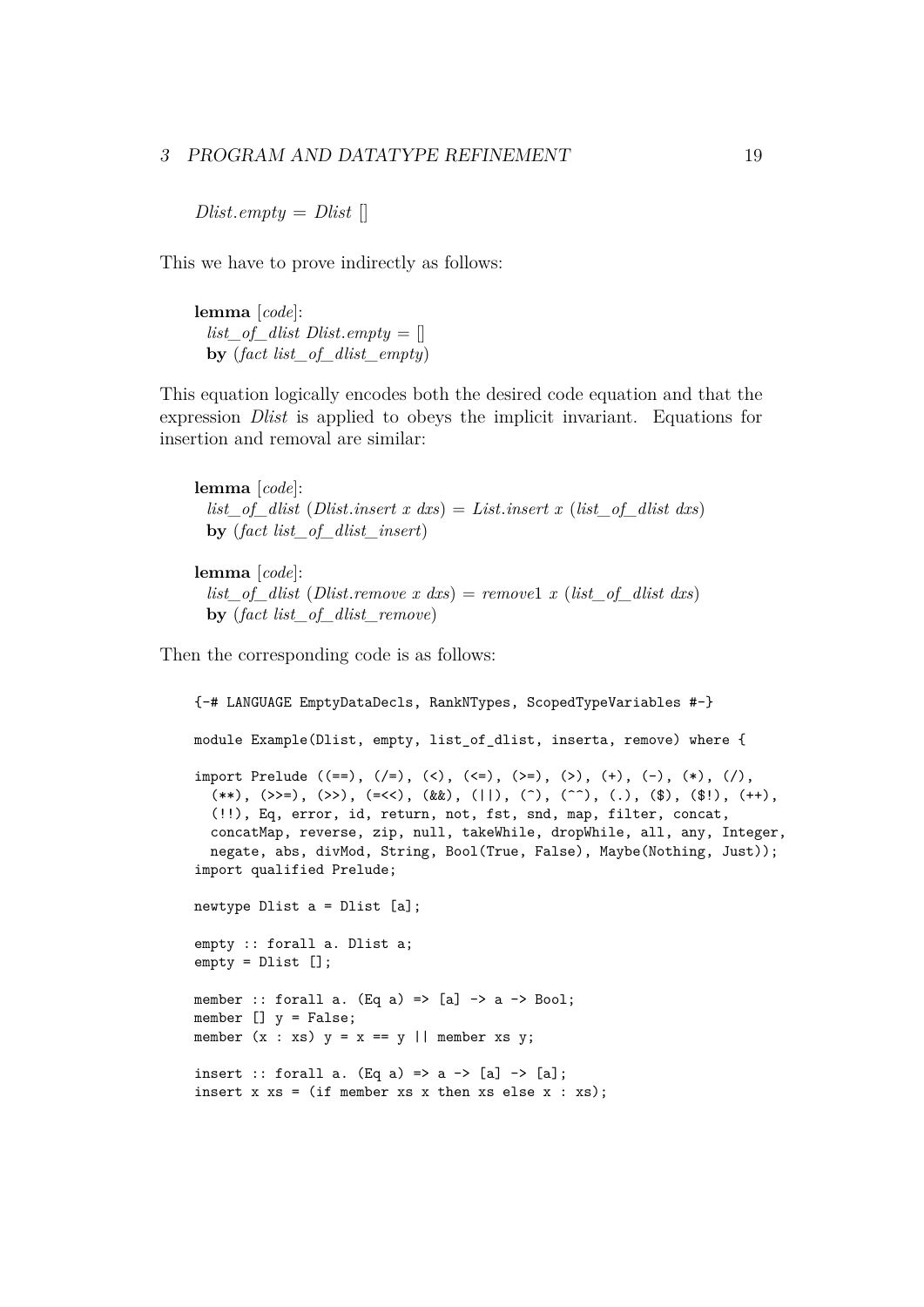```
list of dlist :: forall a. Dlist a \rightarrow [a];
list of dlist (Dlist x) = x;
inserta :: forall a. (Eq a) => a -> Dlist a -> Dlist a;
inserta x dxs = Dlist (insert x (list_of_dlist dxs));
remove1 :: forall a. (Eq a) => a -> [a] -> [a];
remove1 x [] = [];
remove1 x (y : xs) = (if x == y then xs else y : remove1 x xs);remove :: forall a. (Eq a) => a -> Dlist a -> Dlist a;
remove x dxs = Dlist (remove1 x (list of dlist dxs));
}
```
See further [\[6\]](#page-49-6) for the meta theory of datatype refinement involving invariants.

Typical data structures implemented by representations involving invariants are available in the library, theory *HOL*−*Library*.*Mapping* specifies keyvalue-mappings (type  $(a, b)$  *mapping*); these can be implemented by redblack-trees (theory *HOL*−*Library*.*RBT*).

## <span id="page-20-0"></span>**4 Inductive Predicates**

The *predicate compiler* is an extension of the code generator which turns inductive specifications into equational ones, from which in turn executable code can be generated. The mechanisms of this compiler are described in detail in [\[3\]](#page-49-7).

Consider the simple predicate *append* given by these two introduction rules:

```
append [] ys ys
append\ xs\ ys\ \gg\n  <i>append</i>\ (x\ #\ xs)\ ys\ (x\ #\ zs)
```
To invoke the compiler, simply use **[code\\_pred](#page-20-1)**:

```
code_pred append .
```
The **[code\\_pred](#page-20-1)** command takes the name of the inductive predicate and then you put a period to discharge a trivial correctness proof. The compiler infers possible modes for the predicate and produces the derived code equations. Modes annotate which (parts of the) arguments are to be taken as input, and which output. Modes are similar to types, but use the notation *i* for input and *o* for output.

For *append*, the compiler can infer the following modes: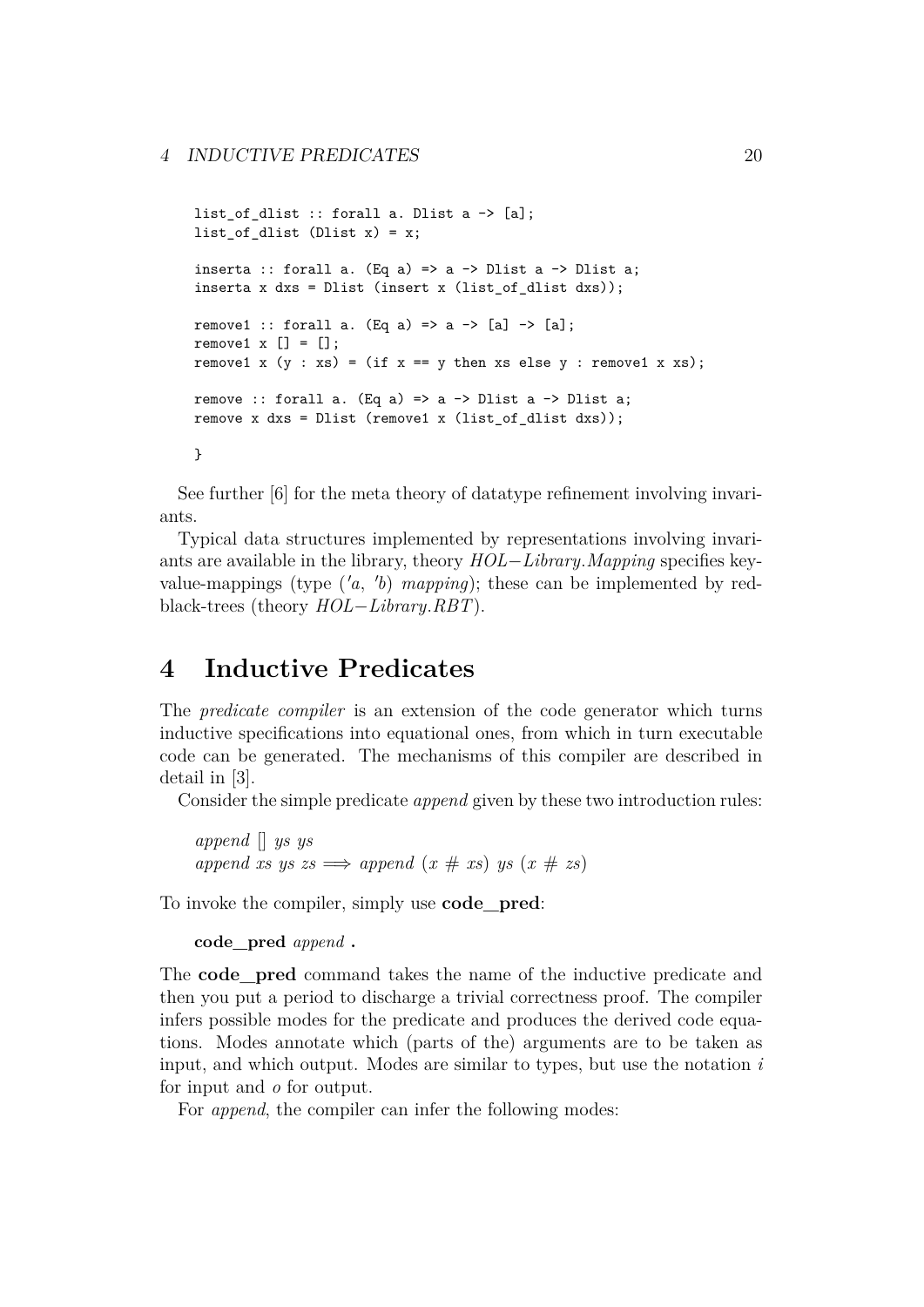- $i \Rightarrow i \Rightarrow i \Rightarrow bool$
- $i \Rightarrow i \Rightarrow o \Rightarrow bool$
- $o \Rightarrow o \Rightarrow i \Rightarrow bool$

You can compute sets of predicates using **[values](#page-21-0)**:

<span id="page-21-0"></span>**values** {*zs*. *append* [(1::*nat*),2,3] [4,5] *zs*}

outputs {[1, 2, 3, 4, 5]}, and

**values**  $\{(xs, ys)$ . *append xs ys*  $[(2::nat),3]$ 

outputs  $\{([\,], [2, 3]), ([2], [3]), ([2, 3], [])\}.$ 

If you are only interested in the first elements of the set comprehension (with respect to a depth-first search on the introduction rules), you can pass an argument to **[values](#page-21-0)** to specify the number of elements you want:

**values** 1 {(*xs*, *ys*). *append xs ys* [(1::*nat*), 2, 3, 4]} **values** 3 {(*xs*, *ys*). *append xs ys* [(1::*nat*), 2, 3, 4]}

The **[values](#page-21-0)** command can only compute set comprehensions for which a mode has been inferred.

The code equations for a predicate are made available as theorems with the suffix *equation*, and can be inspected with:

**thm** *append*.*equation*

More advanced options are described in the following subsections.

## **4.1 Alternative names for functions**

By default, the functions generated from a predicate are named after the predicate with the mode mangled into the name (e.g., *append\_i\_i\_o*). You can specify your own names as follows:

**code** pred (*modes*:  $i \Rightarrow i \Rightarrow o \Rightarrow \text{bool as concat},$  $o \Rightarrow o \Rightarrow i \Rightarrow bool \text{ as split},$  $i \Rightarrow o \Rightarrow i \Rightarrow bool$  *as suffix*) *append*.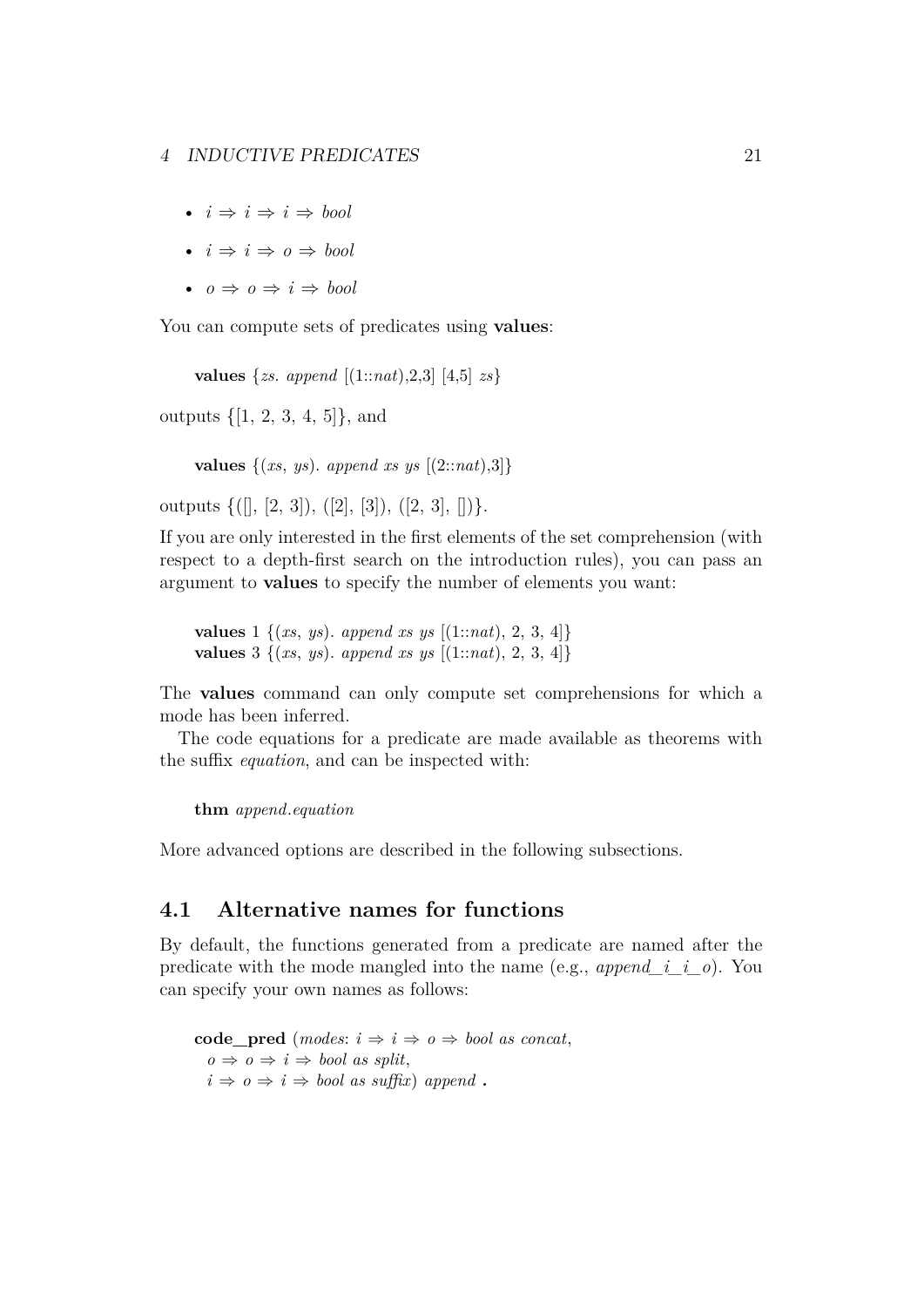## **4.2 Alternative introduction rules**

Sometimes the introduction rules of an predicate are not executable because they contain non-executable constants or specific modes could not be inferred. It is also possible that the introduction rules yield a function that loops forever due to the execution in a depth-first search manner. Therefore, you can declare alternative introduction rules for predicates with the attribute *[code\\_pred\\_intro](#page-50-1)*. For example, the transitive closure is defined by:

 $r a b \implies \text{tr} \left( r a b \right)$  $tranclp \r{a} b \Longrightarrow r b \r{c} \Longrightarrow tranclp \r{a} c$ 

These rules do not suit well for executing the transitive closure with the mode  $(i \Rightarrow o \Rightarrow bool) \Rightarrow i \Rightarrow o \Rightarrow bool$ , as the second rule will cause an infinite loop in the recursive call. This can be avoided using the following alternative rules which are declared to the predicate compiler by the attribute *[code\\_pred\\_intro](#page-50-1)*:

**lemma** [*code\_pred\_intro*]:  $r a b \Longrightarrow tranclp r a b$  $r a b \implies \text{tranclp } r b c \implies \text{tranclp } r a c$ **by** *auto*

After declaring all alternative rules for the transitive closure, you invoke **[code\\_pred](#page-20-1)** as usual. As you have declared alternative rules for the predicate, you are urged to prove that these introduction rules are complete, i.e., that you can derive an elimination rule for the alternative rules:

```
code_pred tranclp
proof −
 case tranclp
 from this converse_tranclpE [OF tranclp.prems] show thesis by metis
qed
```
Alternative rules can also be used for constants that have not been defined inductively. For example, the lexicographic order which is defined as:

*lexordp r ?xs ?ys*  $\longleftrightarrow$ (∃ *a v*. *?ys* = *?xs* @ *a* # *v* ∨ (∃ *u a b v w*. *r a b* ∧ *?xs* = *u* @ *a* # *v* ∧ *?ys* = *u* @ *b* # *w*))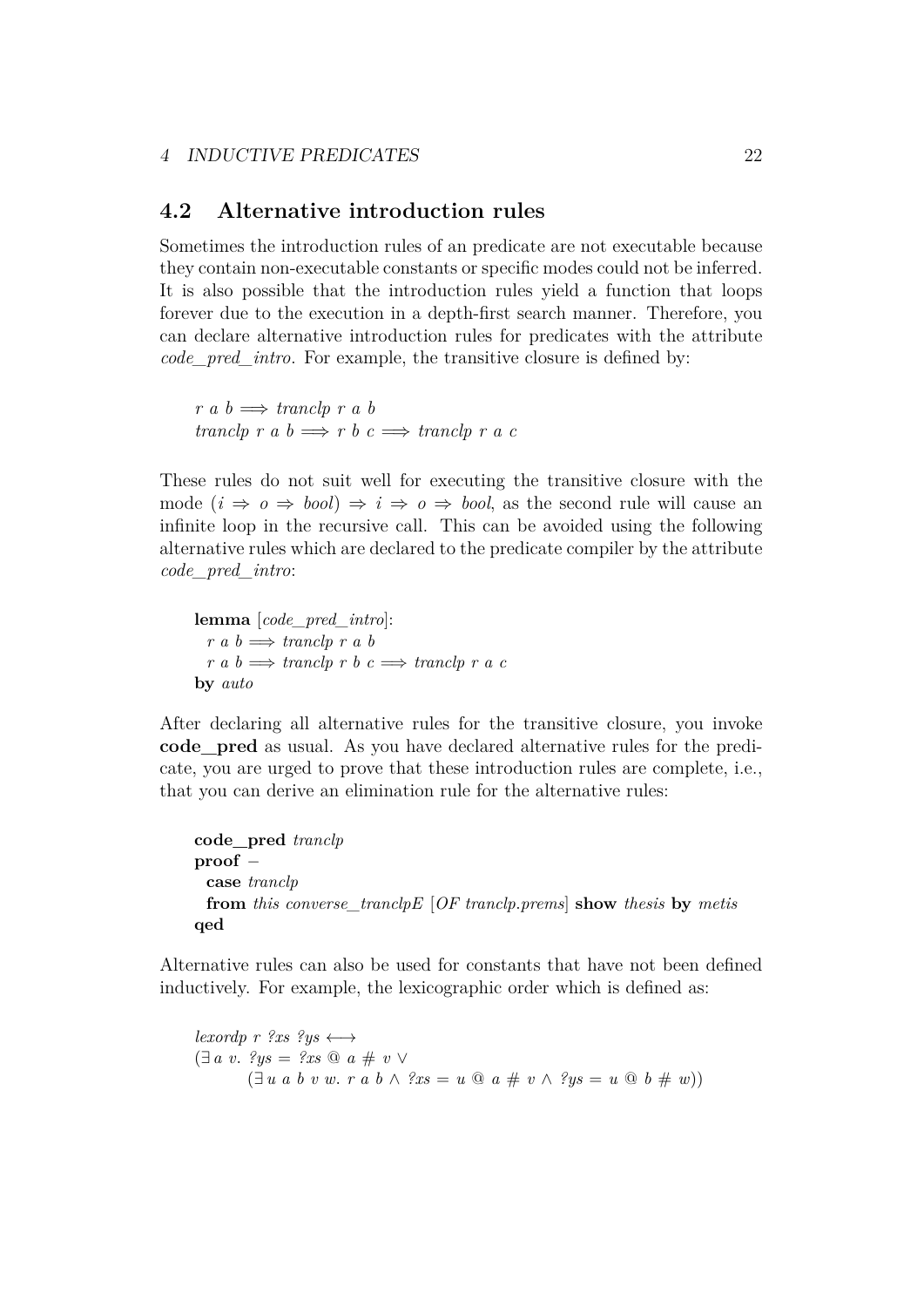To make it executable, you can derive the following two rules and prove the elimination rule:

**lemma** [*code\_pred\_intro*]:  $append xs (a \# v) ys \Longrightarrow lexordp rs ys$ **lemma** [*code\_pred\_intro*]:  $append\ u\ (a\#v)\ xs \Longrightarrow append\ u\ (b\#w)\ ys \Longrightarrow r\ a\ b$ =⇒ *lexordp r xs ys* **code\_pred** *lexordp*

## **4.3 Options for values**

In the presence of higher-order predicates, multiple modes for some predicate could be inferred that are not disambiguated by the pattern of the set comprehension. To disambiguate the modes for the arguments of a predicate, you can state the modes explicitly in the **[values](#page-21-0)** command. Consider the simple predicate *succ*:

```
inductive succ :: nat \Rightarrow nat \Rightarrow bool where
  succ 0 (Suc 0)
\vert \text{ succ } x y \Longrightarrow \text{succ } (Suc \ x) (Suc \ y) \vertcode_pred succ .
```
For this, the predicate compiler can infer modes  $o \Rightarrow o \Rightarrow \text{bool}, i \Rightarrow o \Rightarrow$ *bool*,  $o \Rightarrow i \Rightarrow bool$  and  $i \Rightarrow i \Rightarrow bool$ . The invocation of **[values](#page-21-0)** {*n. tranclp succ* 10 *n*} loops, as multiple modes for the predicate *succ* are possible and here the first mode  $o \Rightarrow o \Rightarrow bool$  is chosen. To choose another mode for the argument, you can declare the mode for the argument between the **[values](#page-21-0)** and the number of elements.

**values**  ${model: i \Rightarrow o \Rightarrow bool \mid 1 \{n \text{.} \}$   ${t \in \{10, n\}}$ **values**  ${[mode: o \Rightarrow i \Rightarrow bool] 1 {n, tranclp succ n 10}$ 

## **4.4 Embedding into functional code within Isabelle/HOL**

To embed the computation of an inductive predicate into functions that are defined in Isabelle/HOL, you have a number of options:

• You want to use the first-order predicate with the mode where all arguments are input. Then you can use the predicate directly, e.g.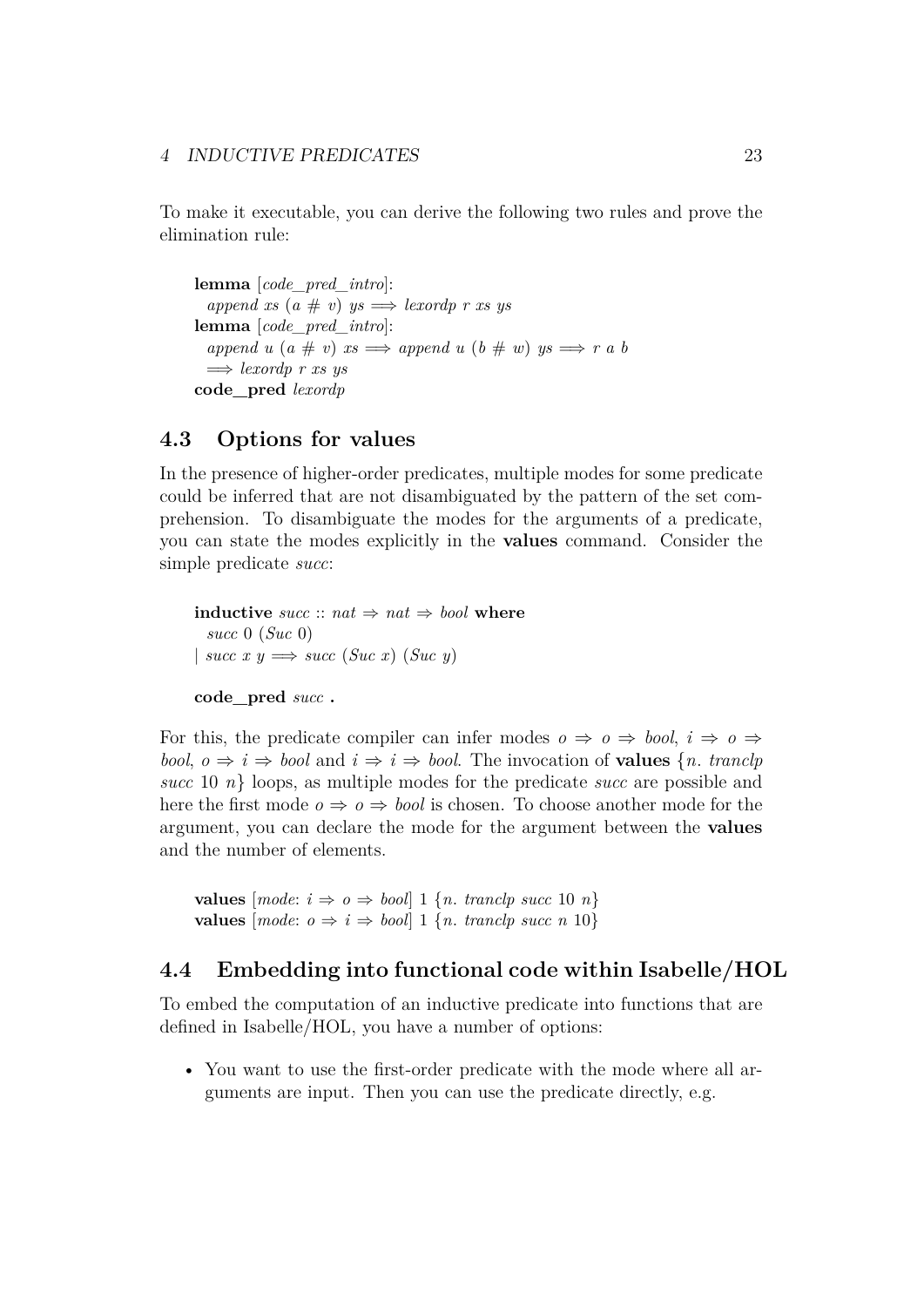#### 5 EVALUATION 24

*valid suffix ys zs*  $=$ (*if append* [*Suc* 0, 2] *ys zs then Some ys else None*)

• If you know that the execution returns only one value (it is deterministic), then you can use the combinator *Predicate*.*the*, e.g., a functional concatenation of lists is defined with

*functional concat xs ys* = *Predicate.the* (*append i i o xs ys*)

Note that if the evaluation does not return a unique value, it raises a run-time error *not\_unique*.

## **4.5 Further Examples**

Further examples for compiling inductive predicates can be found in ~~/src/ HOL/Predicate Compile Examples/Examples.thy. There are also some examples in the Archive of Formal Proofs, notably in the *POPLmark*−*deBruijn* and the *FeatherweightJava* sessions.

## <span id="page-24-0"></span>**5 Evaluation**

Recalling [§1.1,](#page-1-4) code generation turns a system of equations into a program with the *same* equational semantics. As a consequence, this program can be used as a *rewrite engine* for terms: rewriting a term *t* using a program to a term  $t'$  yields the theorems  $t \equiv t'$ . This application of code generation in the following is referred to as *evaluation*.

## **5.1 Evaluation techniques**

There is a rich palette of evaluation techniques, each comprising different aspects:

**Expressiveness.** Depending on the extent to which symbolic computation is possible, the class of terms which can be evaluated can be bigger or smaller.

**Efficiency.** The more machine-near the technique, the faster it is.

**Trustability.** Techniques which a huge (and also probably more configurable infrastructure) are more fragile and less trustable.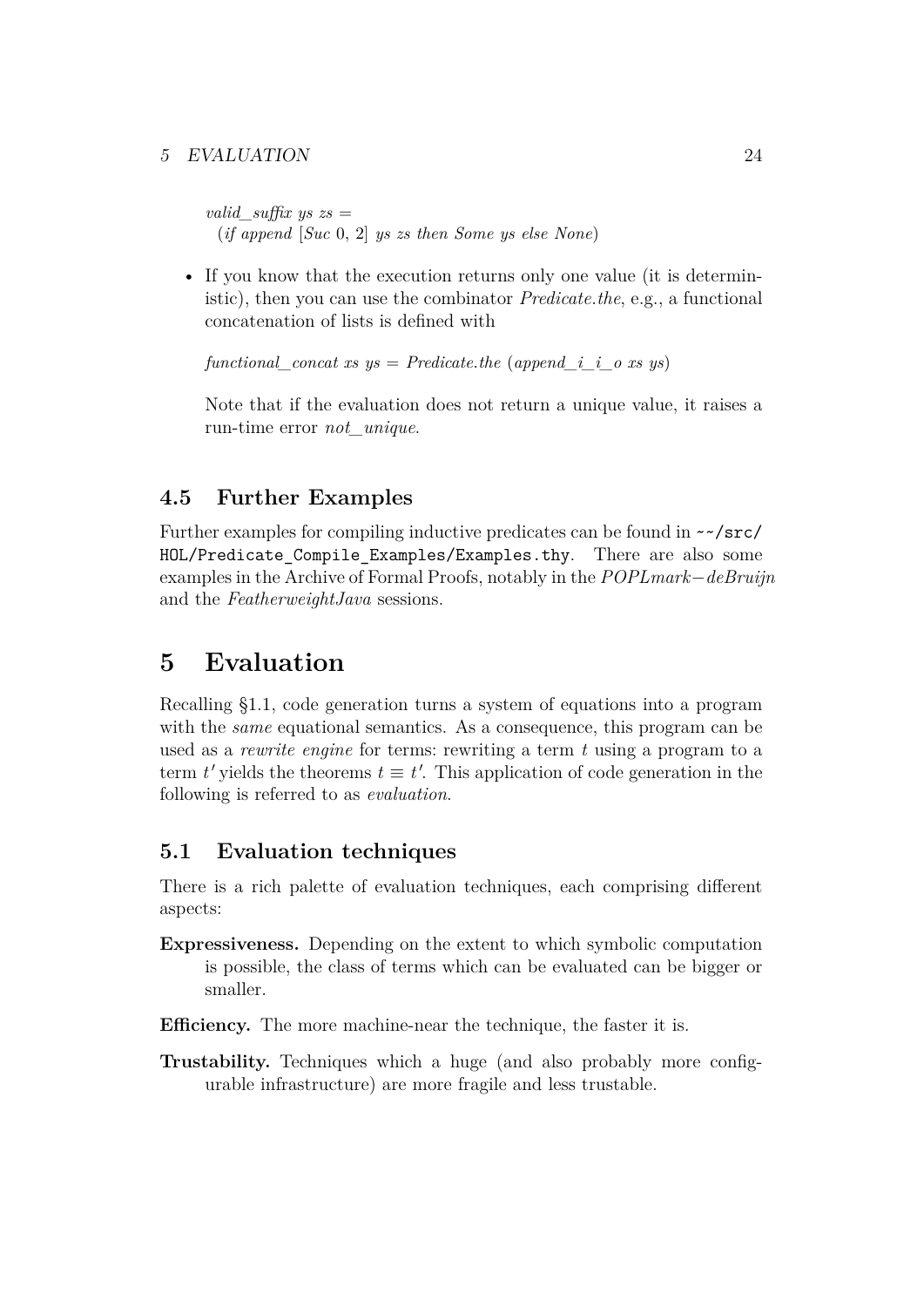#### 5 EVALUATION 25

#### **The simplifier (***simp***)**

The simplest way for evaluation is just using the simplifier with the original code equations of the underlying program. This gives fully symbolic evaluation and highest trustablity, with the usual performance of the simplifier. Note that for operations on abstract datatypes (cf. [§3.3\)](#page-18-1), the original theorems as given by the users are used, not the modified ones.

#### **Normalization by evaluation (***nbe***)**

Normalization by evaluation [\[1\]](#page-48-0) provides a comparably fast partially symbolic evaluation which permits also normalization of functions and uninterpreted symbols; the stack of code to be trusted is considerable.

#### **Evaluation in ML (***code***)**

Considerable performance can be achieved using evaluation in ML, at the cost of being restricted to ground results and a layered stack of code to be trusted, including a user's specific code generator setup.

Evaluation is carried out in a target language *Eval* which inherits from *SML* but for convenience uses parts of the Isabelle runtime environment. Hence soundness depends crucially on the correctness of the code generator setup; this is one of the reasons why you should not use adaptation (see [§7\)](#page-38-0) frivolously.

## **5.2 Dynamic evaluation**

Dynamic evaluation takes the code generator configuration "as it is" at the point where evaluation is issued and computes a corresponding result. Best example is the **[value](#page-25-0)** command for ad-hoc evaluation of terms:

```
value 42 / (12 :: rat)
```
**[value](#page-25-0)** tries first to evaluate using ML, falling back to normalization by evaluation if this fails.

A particular technique may be specified in square brackets, e.g.

**value** [*nbe*] 42 / (12 :: *rat*)

To employ dynamic evaluation in documents, there is also a *value* antiquotation with the same evaluation techniques as **[value](#page-25-0)**.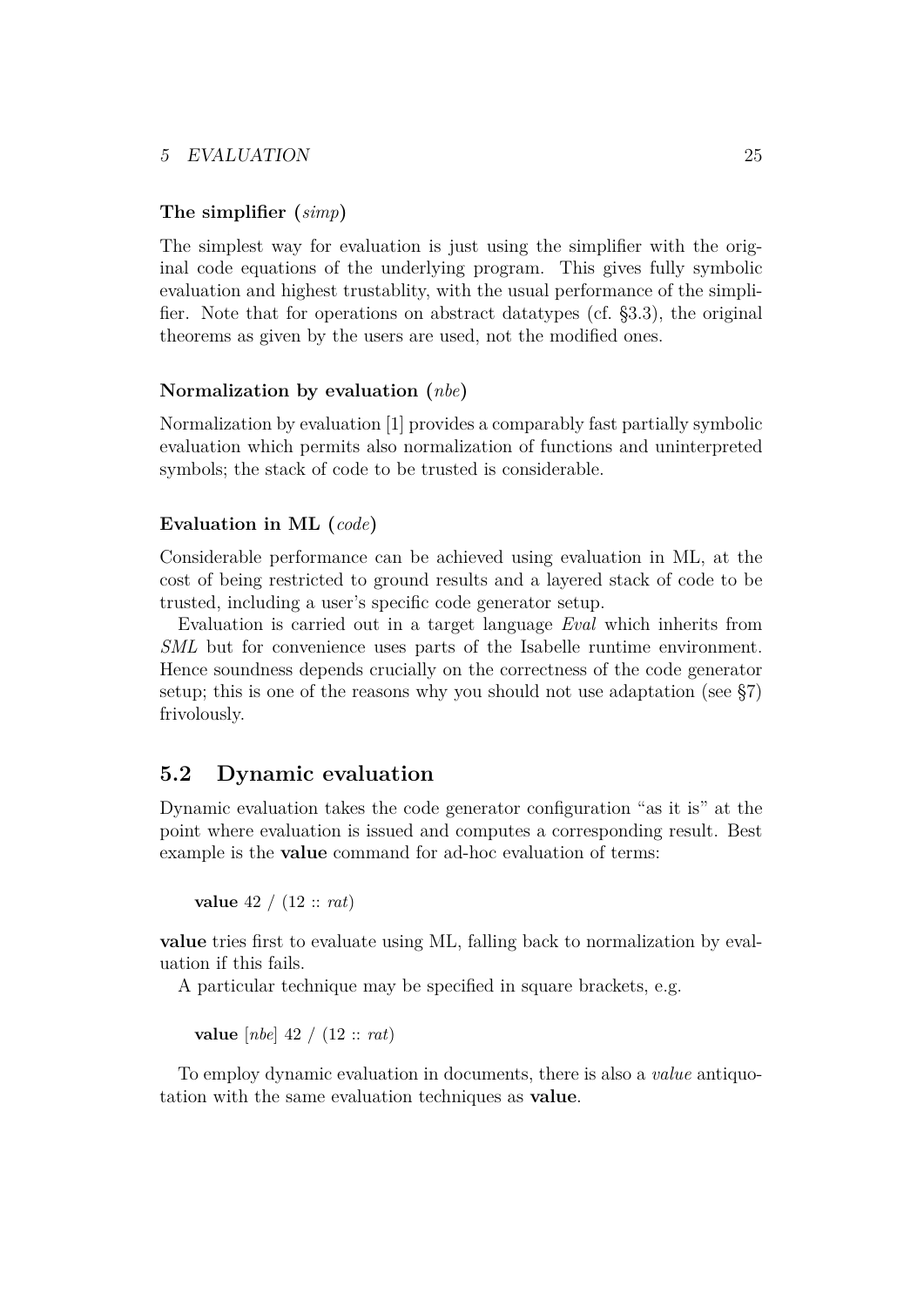#### 5 EVALUATION 26

#### **Term reconstruction in ML**

Results from evaluation in ML must be turned into Isabelle's internal term representation again. Since that setup is highly configurable, it is never assumed to be trustable. Hence evaluation in ML provides no full term reconstruction but distinguishes the following kinds:

- **Plain evaluation.** A term is normalized using the vanilla term reconstruction from ML to Isabelle; this is a pragmatic approach for applications which do not need trustability.
- **Property conversion.** Evaluates propositions; since these are monomorphic, the term reconstruction is fixed once and for all and therefore trustable – in the sense that only the regular code generator setup has to be trusted, without relying on term reconstruction from ML to Isabelle.

The different degree of trustability is also manifest in the types of the corresponding ML functions: plain evaluation operates on uncertified terms, whereas property conversion operates on certified terms.

#### <span id="page-26-0"></span>**The partiality principle**

During evaluation exceptions indicating a pattern match failure or a nonimplemented function are treated specially: as sketched in [§2.5,](#page-12-0) such exceptions can be interpreted as partiality. For plain evaluation, the result hence is optional; property conversion falls back to reflexivity in such cases.

#### **Schematic overview**

|                        | simp                   | <i>nbe</i>       | code                            |
|------------------------|------------------------|------------------|---------------------------------|
| interactive evaluation | value $[simp]$         | value $[ nbe]$   | value $[code]$                  |
| plain evaluation       |                        |                  | Code Evaluation.dynamic_value   |
| evaluation method      | $code\_simp$           | normalization    | eval                            |
| property conversion    |                        |                  | Code Runtime.dynamic_holds_conv |
| conversion             | Code_Simp.dynamic_conv | Nbe.dynamic_conv |                                 |

## **5.3 Static evaluation**

When implementing proof procedures using evaluation, in most cases the code generator setup is appropriate "as it was" when the proof procedure was written in ML, not an arbitrary later potentially modified setup. This is called static evaluation.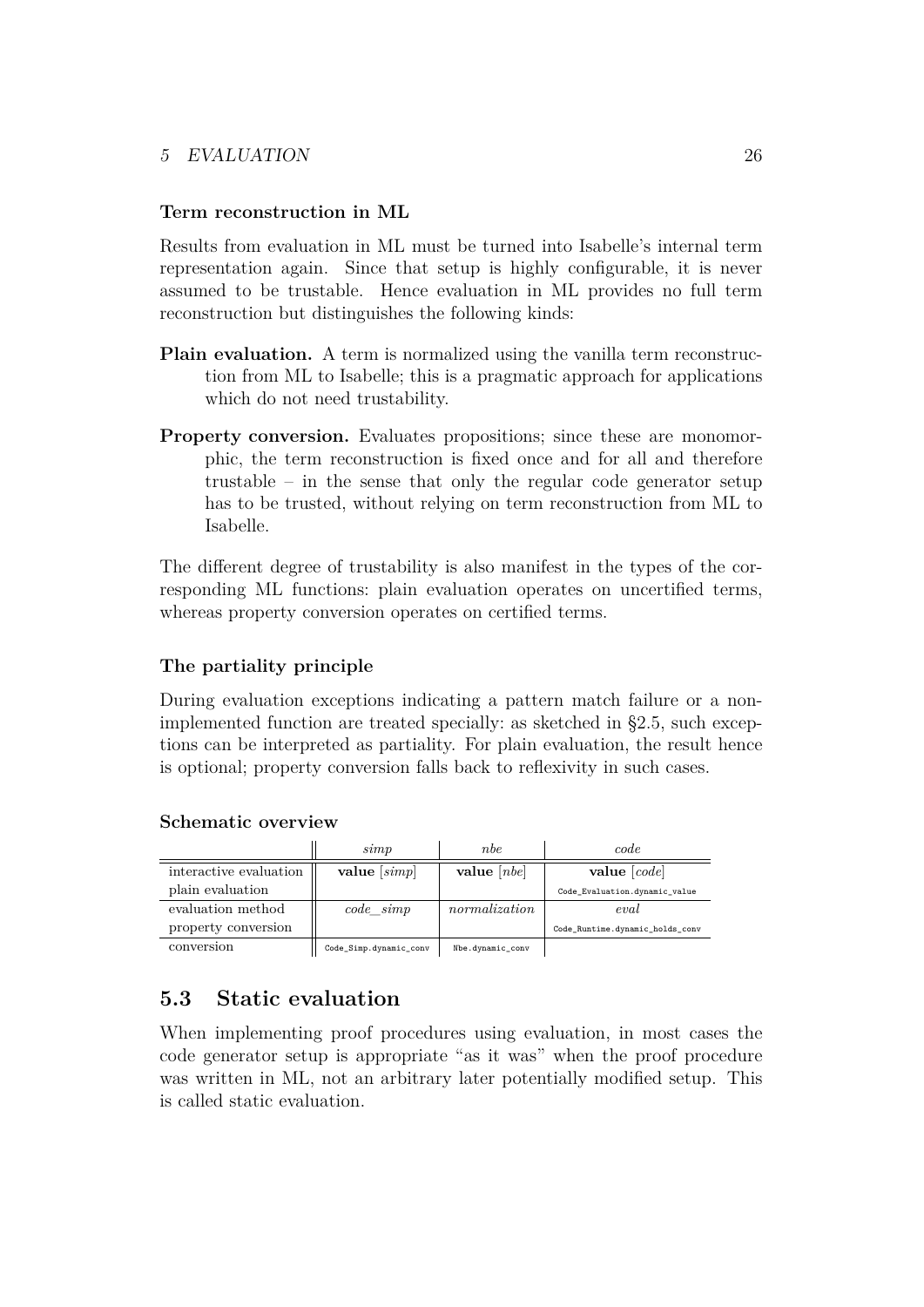### 6 COMPUTATIONS 27

#### **Static evaluation using** *simp* **and** *nbe*

For *simp* and *nbe* static evaluation can be achieved using Code Simp.static conv and Nbe.static conv. Note that Nbe.static conv by its very nature requires an invocation of the ML compiler for every call, which can produce significant overhead.

#### **Intimate connection between logic and system runtime**

Static evaluation for *eval* operates differently – the required generated code is inserted directly into an ML block using antiquotations. The idea is that generated code performing static evaluation (called a *computation*) is compiled once and for all such that later calls do not require any invocation of the code generator or the ML compiler at all. This topic deserves a dedicated chapter [§6.](#page-27-0)

## <span id="page-27-0"></span>**6 Computations**

### <span id="page-27-2"></span>**6.1 Prelude – The** *code* **antiquotation**

<span id="page-27-1"></span>The *[code](#page-27-1)* antiquotation allows to include constants from generated code directly into ML system code, as in the following toy example:

```
datatype form = T | F | And form form | Or form form <b>ML</b> <math>\leftarrow</math>fun eval form \mathbb{Q}\{\text{code } T\} = \text{true}| eval form \mathbb{Q}\{\text{code } F\} = \text{false}| eval form (Q\{code And\} (p, q)) =eval_form p andalso eval_form q
    | eval\_form (\mathcal{Q}\{\text{code }Or\} (p, q)) =
        eval_form p orelse eval_form q;
›
```
The antiquotation *[code](#page-27-1)* takes the name of a constant as argument; the required code is generated transparently and the corresponding constant names are inserted for the given antiquotations. This technique allows to use pattern matching on constructors stemming from compiled datatypes. Note that the *[code](#page-27-1)* antiquotation may not refer to constants which carry adaptations; here you have to refer to the corresponding adapted code directly.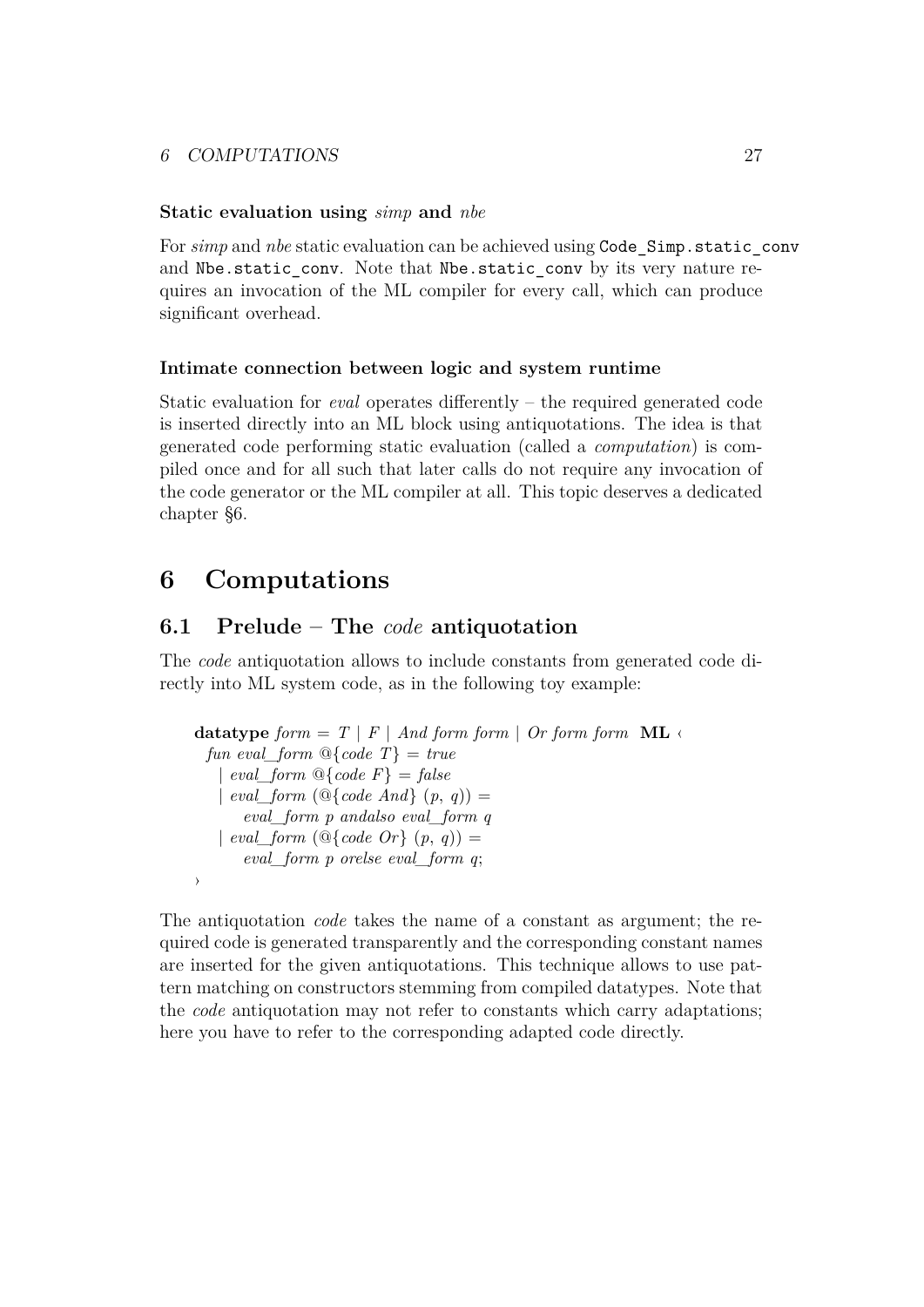### **6.2 The concept of computations**

Computations embody the simple idea that for each monomorphic Isabelle/HOL term of type  $\tau$  by virtue of code generation there exists an corresponding ML type *T* and a morphism  $\Phi :: \tau \to T$  satisfying  $\Phi (t_1 \cdot t_2) = \Phi t_1 \cdot \Phi t_2$ , with · denoting term application.

For a given Isabelle/HOL type  $\tau$ , parts of  $\Phi$  can be implemented by a corresponding ML function  $\varphi_{\tau}$  :: *term*  $\rightarrow$  *T*. How?

- *Let input be a constant C* :: τ. Then  $\varphi_{\tau}$  *C* =  $f_c$  with  $f_c$  being the image of *C* under code generation.
- *Let input be an application*  $(t_1 \cdot t_2) :: \tau$ . Then  $\varphi_{\tau}$   $(t_1 \cdot t_2) = \varphi_{\tau}$   $t_1$   $(\varphi_{\tau} t_2)$ .

Using these trivial properties, each monomorphic constant  $C : \overline{\tau}_n \to \tau$  yields the following equations:

$$
\varphi_{(\tau_1 \to \tau_2 \to \dots \to \tau_n \to \tau)} C = f_C
$$
  
\n
$$
\varphi_{(\tau_2 \to \dots \to \tau_n \to \tau)} (C \cdot t_1) = f_C (\varphi_{\tau_1} t_1)
$$
  
\n...  
\n
$$
\varphi_{\tau} (C \cdot t_1 \cdot \dots \cdot t_n) = f_C (\varphi_{\tau_1} t_1) \dots (\varphi_{\tau_n} t_n)
$$

Hence a computation is characterized as follows:

- Let *input constants* denote a set of monomorphic constants.
- Let  $\tau$  denote a monomorphic type and 'ml be a schematic placeholder for its corresponding type in ML under code generation.
- Then the corresponding computation is an ML function of type Proof.context  $\rightarrow$  term  $\rightarrow$  'ml partially implementing the morphism  $\Phi$  ::  $\tau \rightarrow T$  for all *input terms* consisting only of input constants and applications.

The charming idea is that all required code is automatically generated by the code generator for givens input constants and types; that code is directly inserted into the Isabelle/ML runtime system by means of antiquotations.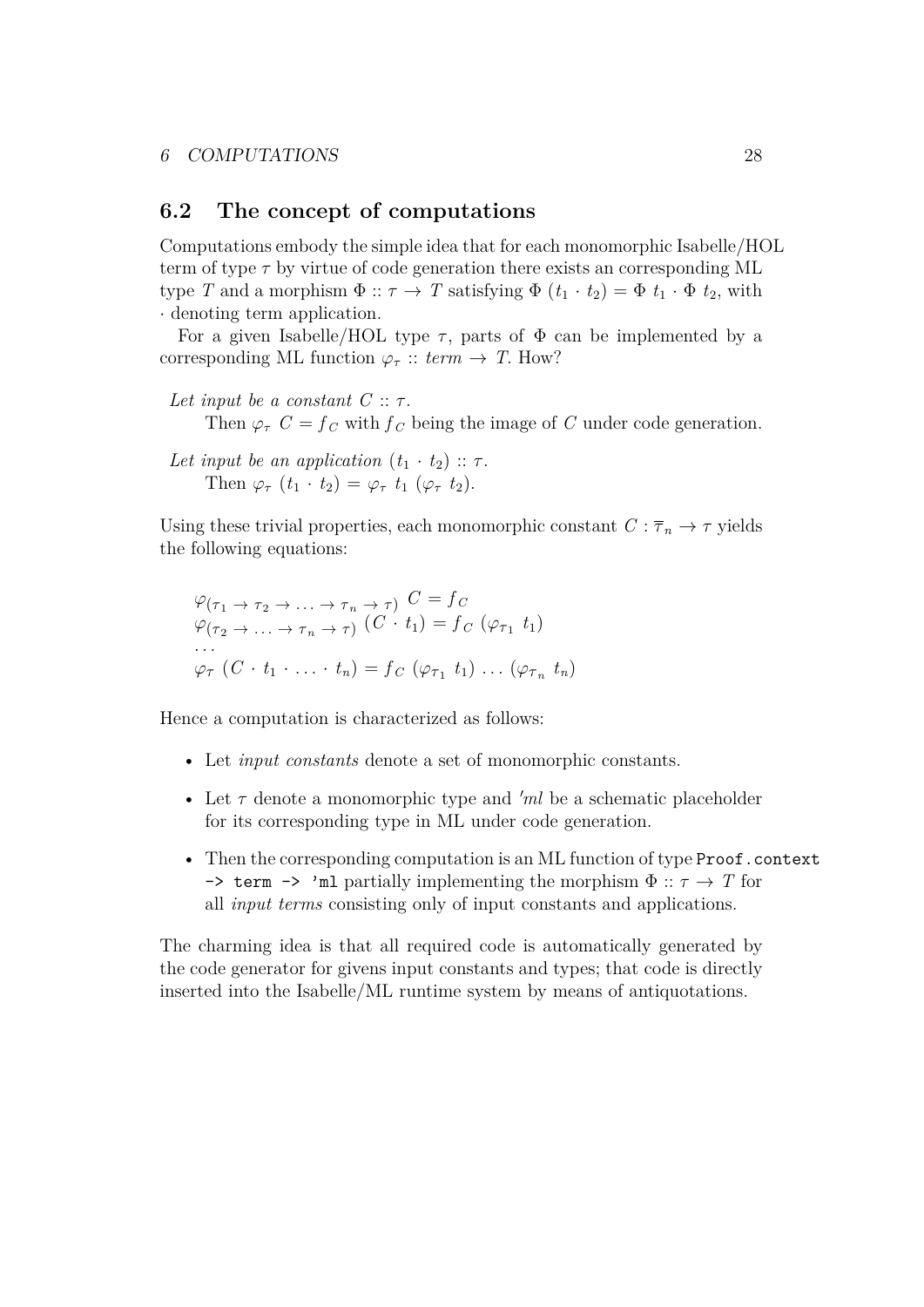›

## **6.3 The** *computation* **antiquotation**

The following example illustrates its basic usage:

```
ML ‹
  local
  fun int_of_nat @{code 0 :: nat} = 0
   | int\_of\_nat (@{code} Suc} n) = int\_of\_nat n + 1;in
  val comp_nat = @{computation nat terms:
    plus :: nat \Rightarrow nat \Rightarrow nat times :: nat \Rightarrow nat \Rightarrow natsum_list :: nat list \Rightarrow nat prod_list :: nat list \Rightarrow nat
    datatypes: nat nat list}
    (\text{fn } post \implies \text{post } o \text{ HOLoqic.mk } nat o \text{ int } of \text{ nat } o \text{ the});end
```
- Antiquotations occurring in the same ML block always refer to the same transparently generated code; particularly, they share the same transparently generated datatype declarations.
- The type of a computation is specified as first argument.
- Input constants are specified the following ways:
	- **–** Each term following *terms*: specifies all constants it contains as input constants.
	- **–** Each type following *datatypes*: specifies all constructors of the corresponding code datatype as input constants. Note that this does not increase expressiveness but succinctness for datatypes with many constructors. Abstract type constructors are skipped silently.
- The code generated by a *computation* antiquotation takes a functional argument which describes how to conclude the computation. What's the rationale behind this?
	- **–** There is no automated way to generate a reconstruction function from the resulting ML type to a Isabelle term – this is in the responsibility of the implementor. One possible approach for robust term reconstruction is the *code* antiquotation.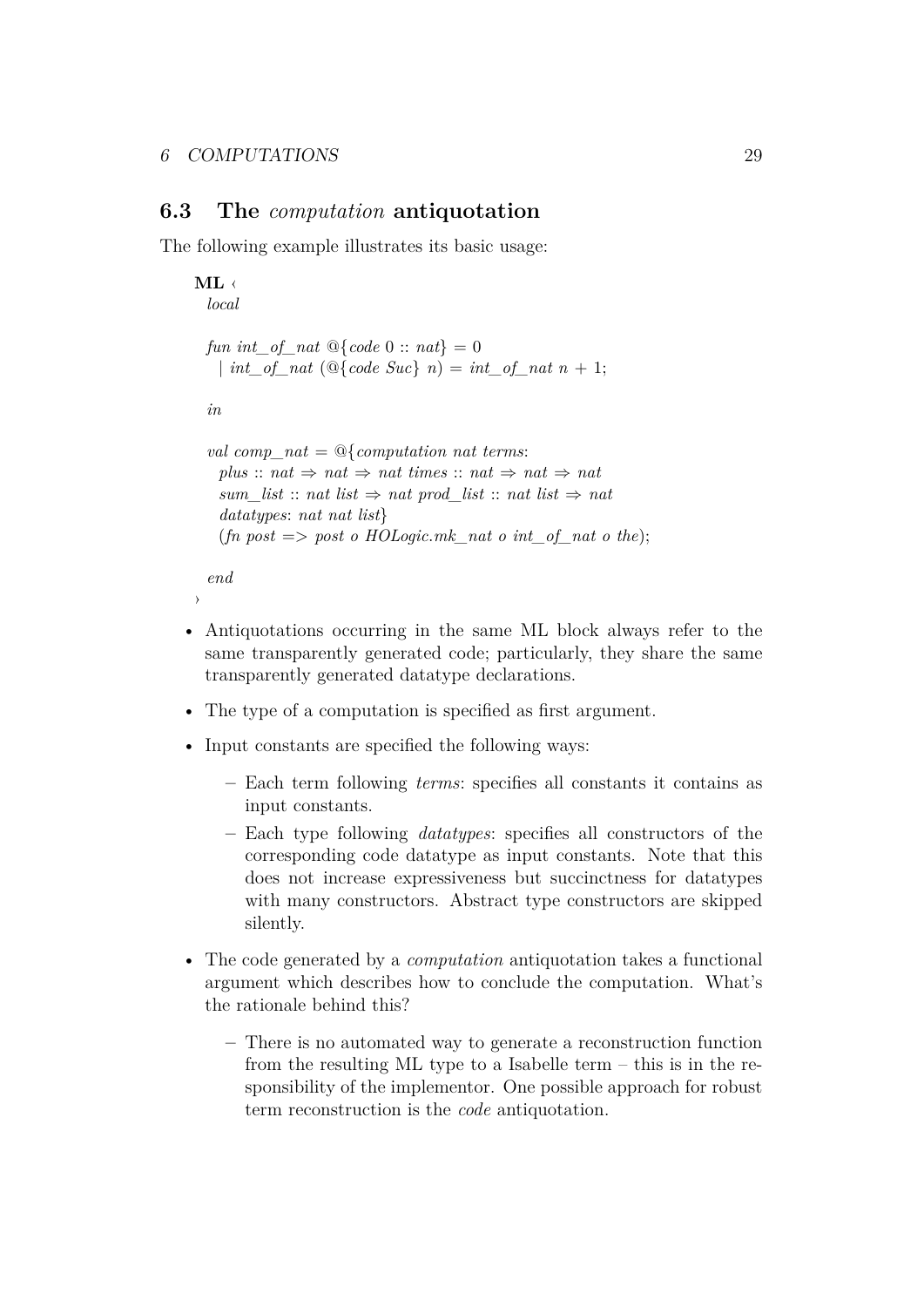- **–** Both statically specified input constants and dynamically provided input terms are subject to preprocessing. Likewise the result is supposed to be subject to postprocessing; the implementor is expected to take care for this explicitly.
- **–** Computations follow the partiality principle (cf. [§5.2\)](#page-26-0): failures due to pattern matching or unspecified functions are interpreted as partiality; therefore resulting ML values are optional.

Hence the functional argument accepts the following parameters

- **–** A postprocessor function term -> term.
- **–** The resulting value as optional argument.

The functional argument is supposed to compose the final result from these in a suitable manner.

A simple application:

```
ML_val ‹
 comp_nat context term ‹sum_list [Suc 0, Suc (Suc 0)] ∗ Suc (Suc 0)›
›
```
A single ML block may contain an arbitrary number of computation antiquotations. These share the *same* set of possible input constants. In other words, it does not matter in which antiquotation constants are specified; in the following example, *all* constants are specified by the first antiquotation once and for all:

#### **ML** ‹

*local*

```
fun int_of_nat \mathcal{Q}\{\text{code 0} : \text{nat}\} = 0| int_of_nat (@{code Suc} n) = int_of_nat n + 1;
```

```
in
```

```
val comp_nat = @{computation nat terms:
  plus :: nat \Rightarrow nat \Rightarrow nat times :: nat \Rightarrow nat \Rightarrow natsum_list :: nat list \Rightarrow nat prod_list :: nat list \Rightarrow nat
  replicate :: nat \Rightarrow nat \Rightarrow natdatatypes: nat nat list}
  (f_n \text{ post } \Longrightarrow \text{ post } \text{ o } \text{ HOLogic}.mk\_nat \text{ o } int\_of\_nat \text{ o } the);
```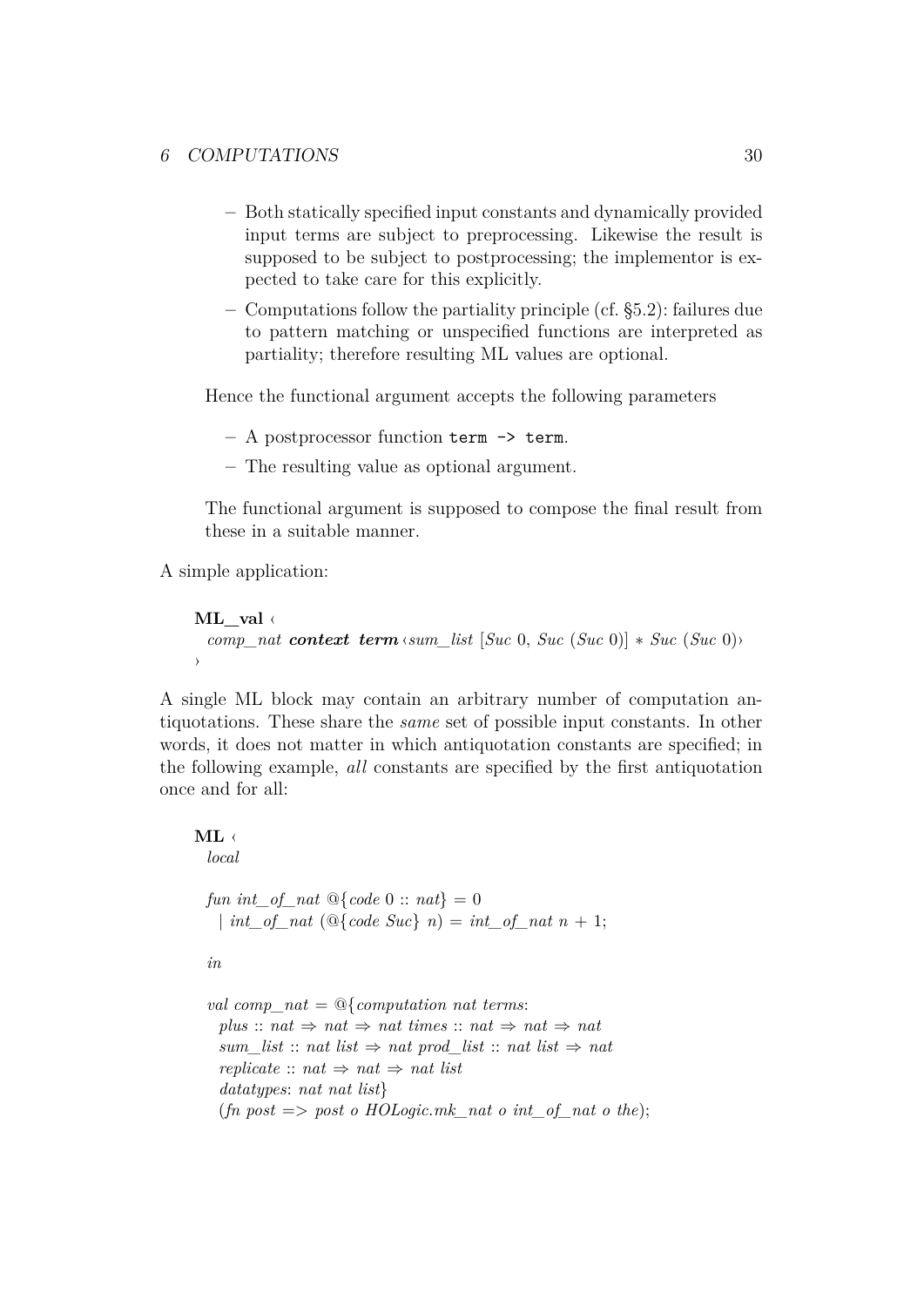*val comp\_nat\_list* =  $\mathcal{Q}\$ {*computation nat list*}  $(f_n \text{ post} \implies \text{post} \text{ of } \text{HOLoqic} \text{.}mk \text{ list } \text{typ} \text{ and } \text{ of } \text{out}$ *map* (*HOLogic*.*mk\_nat o int\_of\_nat*) *o the*);

*end*

›

## <span id="page-31-1"></span>**6.4 Pitfalls when specifying input constants**

- *Complete type coverage*. Specified input constants must be *complete* in the sense that for each required type  $\tau$  there is at least one corresponding input constant which can actually *construct* a concrete value of type  $\tau$ , potentially requiring more types recursively; otherwise the system of equations cannot be generated properly. Hence such incomplete input constants sets are rejected immediately.
- *Unsuitful right hand sides*. The generated code for a computation must compile in the strict ML runtime environment. This imposes the technical restriction that each compiled input constant  $f<sub>C</sub>$  on the right hand side of a generated equations must compile without throwing an exception. That rules out pathological examples like *undefined* :: *nat* as input constants, as well as abstract constructors (cf. [§3.3\)](#page-18-1).
- *Preprocessing*. For consistency, input constants are subject to preprocessing; however, the overall approach requires to operate on constants *C* and their respective compiled images  $f_C$ .<sup>[1](#page-31-0)</sup> This is a problem whenever preprocessing maps an input constant to a non-constant.

To circumvent these situations, the computation machinery has a dedicated preprocessor which is applied *before* the regular preprocessing, both to input constants as well as input terms. This can be used to map problematic constants to other ones that are not subject to regular preprocessing. Rewrite rules are added using attribute *[code\\_computation\\_unfold](#page-50-1)*. There should rarely be a need to use this beyond the few default setups in HOL, which deal with literals (see also [§6.8\)](#page-36-0).

<span id="page-31-0"></span><sup>1</sup>Technical restrictions of the implementation enforce this, although those could be lifted in the future.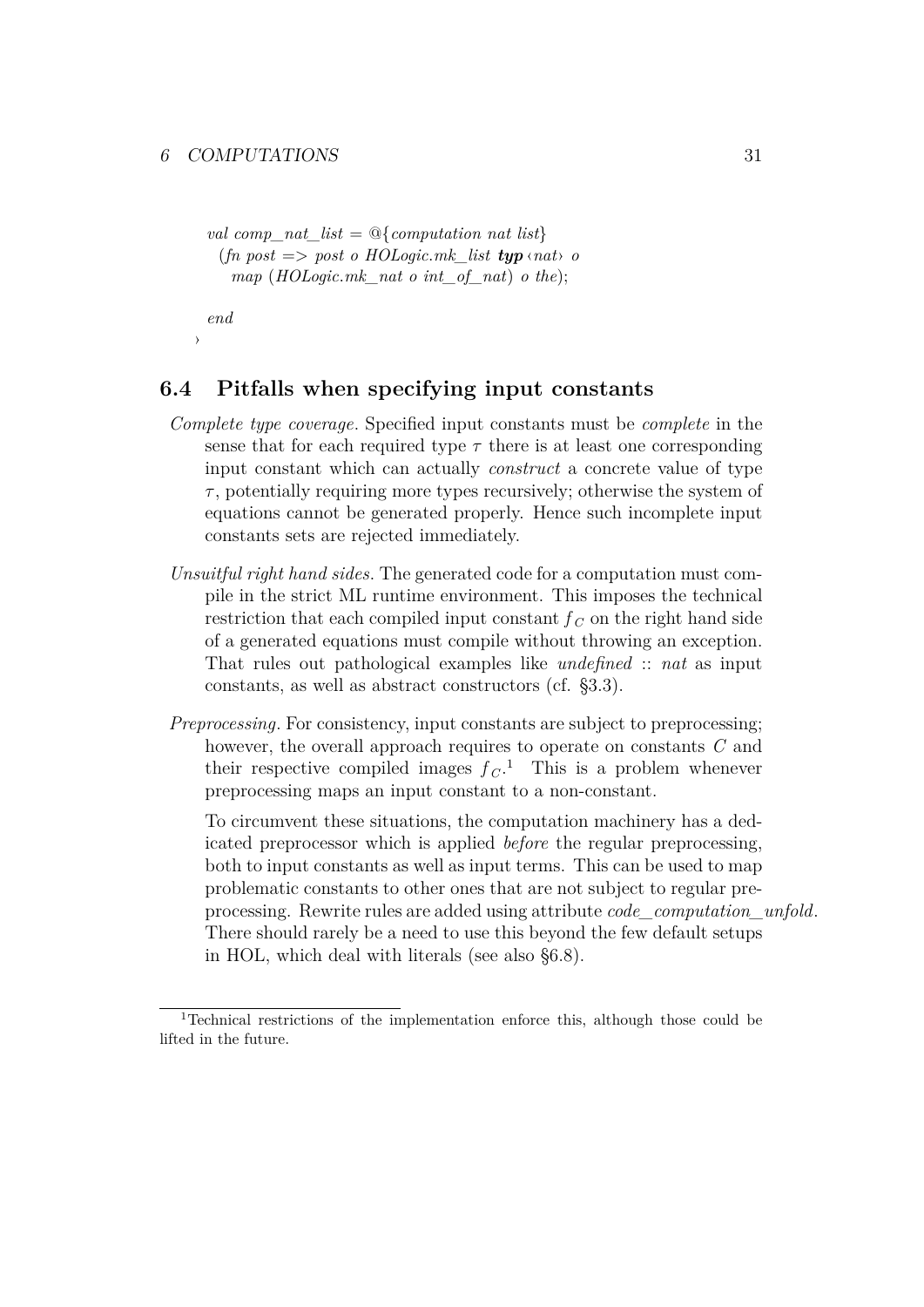## **6.5 Pitfalls concerning input terms**

- *No polymorphims*. Input terms must be monomorphic: compilation to ML requires dedicated choice of monomorphic types.
- *No abstractions*. Only constants and applications are admissible as input; abstractions are not possible. In theory, the compilation schema could be extended to cover abstractions also, but this would increase the trusted code base. If abstractions are required, they can always be eliminated by a dedicated preprocessing step, e.g. using combinatorial logic.
- *Potential interfering of the preprocessor*. As described in [§6.4](#page-31-1) regular preprocessing can have a disruptive effect for input constants. The same also applies to input terms; however the same measures to circumvent that problem for input constants apply to input terms also.

## **6.6 Computations using the** *computation\_conv* **antiquotation**

Computations are a device to implement fast proof procedures. Then results of a computation are often assumed to be trustable and thus wrapped in oracles (see [\[13\]](#page-50-0)), as in the following example:<sup>[2](#page-32-0)</sup>

```
ML ‹
```
*local*

*fun raw dvd*  $(b, ct) =$ *instantiate*  $\langle x \rangle = ct$  *and*  $y = \langle i f \rangle$  *then cterm*  $\langle True \rangle$  *else cterm*  $\langle False \rangle$ *in cterm*  $\langle x \equiv y \rangle$  *for*  $x \ y :: \mathit{bool} \rangle$ ;

*val* ( $\ldots$  *dvd\_oracle*) = *Context*.>>> (*Context*.*map\_theory\_result*  $(Thm.add\ oracle\ (binding \cdot dvd), raw\ dvd));$ 

```
in
```

```
val conv_dvd = @{computation_conv bool terms:
  Rings.dvd :: int \Rightarrow int \Rightarrow boolplus :: int \Rightarrow int \Rightarrow intminus :: int \Rightarrow int \Rightarrow int
```
<span id="page-32-0"></span><sup>2</sup>The technical details how numerals are dealt with are given later in [§6.8.](#page-36-0)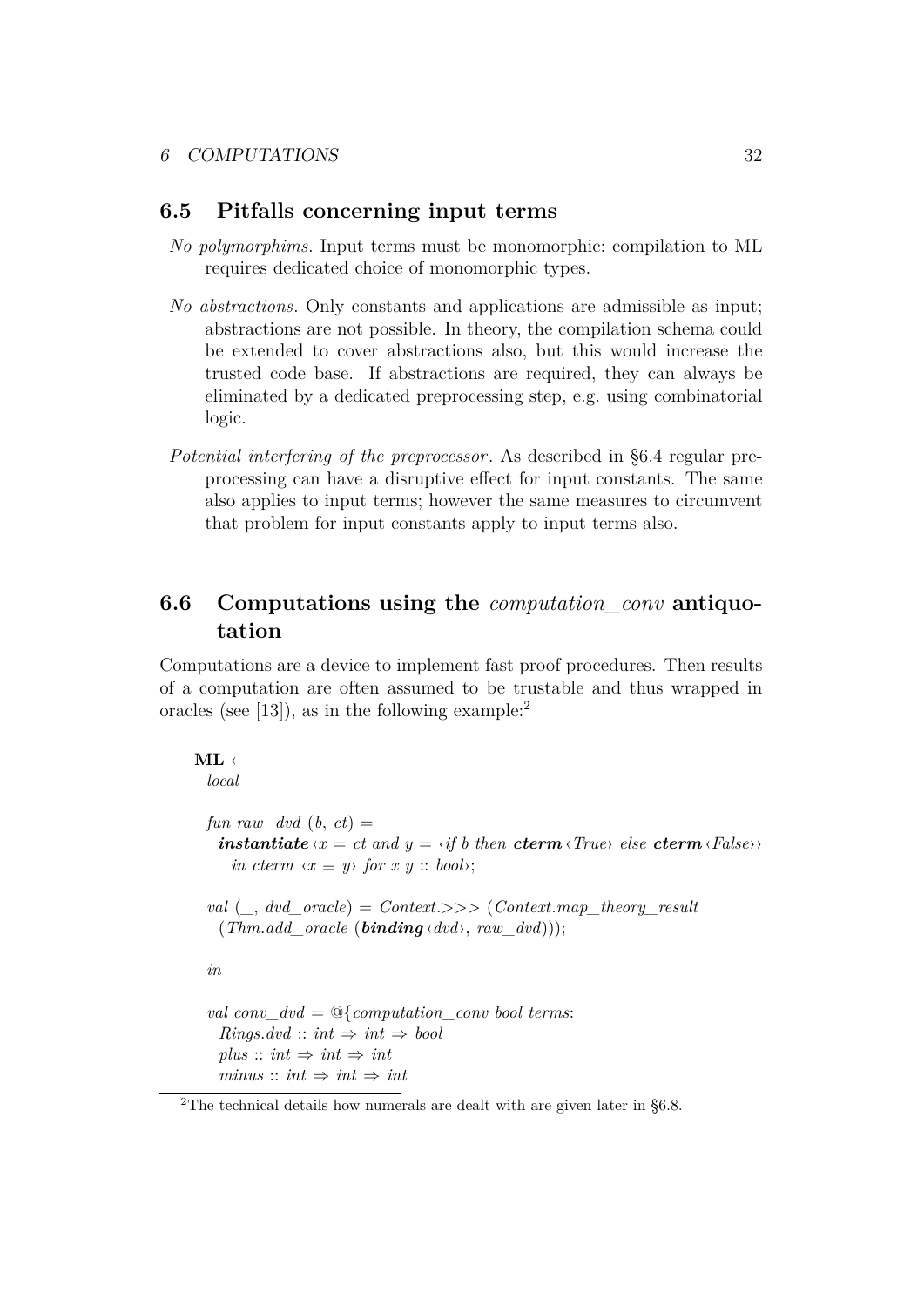#### 6 COMPUTATIONS 33

›

```
times :: int \Rightarrow int \Rightarrow int0 :: int 1 :: int 2 :: int 3 :: int −1 :: int
} (K (curry dvd_oracle))
end
```
- Antiquotation *computation* conv basically yields a conversion of type Proof.context  $\rightarrow$  cterm  $\rightarrow$  thm (see further [\[12\]](#page-49-8)).
- The antiquotation expects one functional argument to bridge the "untrusted gap"; this can be done e.g. using an oracle. Since that oracle will only yield "valid" results in the context of that particular computation, the implementor must make sure that it does not leave the local ML scope; in this example, this is achieved using an explicit *local* ML block. The very presence of the oracle in the code acknowledges that each computation requires explicit thinking before it can be considered trustworthy!
- Postprocessing just operates as further conversion after normalization.
- Partiality makes the whole conversion fall back to reflexivity.

```
ML_val ‹
 conv_dvd context cterm ‹7 dvd ( 62437867527846782 :: int)›;
 conv_dvd context cterm ‹7 dvd (−62437867527846783 :: int)›;
›
```
An oracle is not the only way to construct a valid theorem. A computation result can be used to construct an appropriate certificate:

```
lemma conv_div_cert:
 (Code_Target_Int.positive r ∗ Code_Target_Int.positive s)
    div Code Target Int.positive s \equiv (numeral r :: int) (is ?lhs \equiv ?rhs)
proof (rule eq_reflection)
 have ?lhs = numeral r ∗ numeral s div numeral s
   by simp
 also have numeral r * numeral s div numeral s = ?rhsby (rule nonzero_mult_div_cancel_right) simp
 finally show ?lhs = ?rhs \cdotqed
```
**lemma** *positive\_mult*: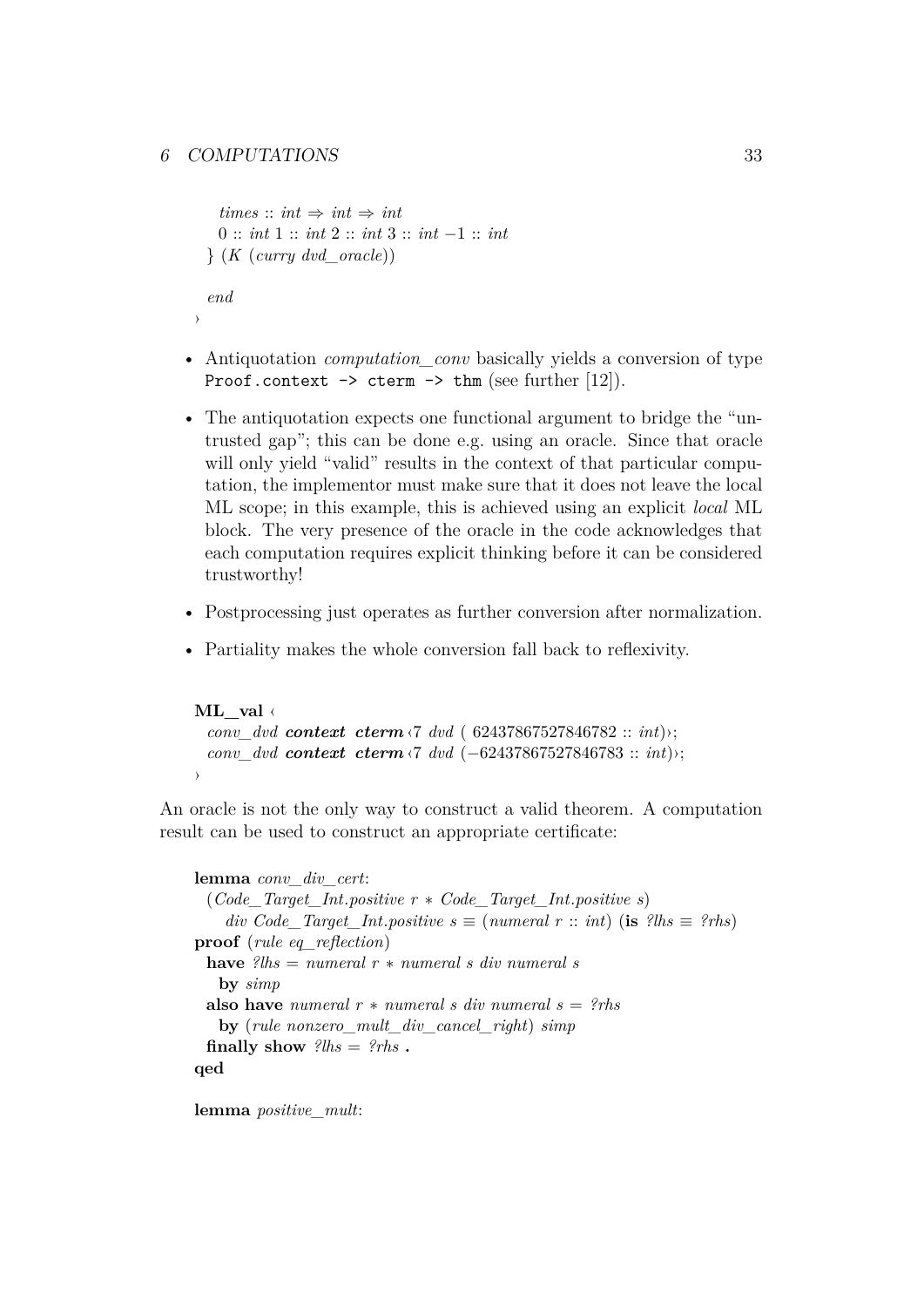#### 6 COMPUTATIONS 34

```
Code\_Target\_Int. positive r * Code\_Target\_Int.positive s =Code_Target_Int.positive (r ∗ s)
by simp
```
**ML** ‹ *local*

```
fun integer of int (@{code int of integer} k) = k
```
*val cterm\_of\_int* = *Thm*.*cterm\_of context o HOLogic*.*mk\_numeral o integer\_of\_int*;

```
val divisor = Thm.dest_arg o Thm.dest_arg;
```
*val evaluate simps* = *map mk eq* @{*thms arith simps positive mult*};

```
fun evaluate ctxt =
 Simplifier.rewrite_rule ctxt evaluate_simps;
```

```
fun revaluate ctxt k ct =@{thm conv_div_cert}
 |> Thm.instantiate' || [SOME (cterm_of_int k), SOME (divisor ct)]
 |> evaluate ctxt;
```

```
in
```

```
val conv_div = @{computation_conv int terms:
   divide: : int \Rightarrow int \Rightarrow int0 :: int 1 :: int 2 :: int 3 :: int
 } revaluate
 end
›
ML_val ‹
 conv_div context
   cterm ‹46782454343499999992777742432342242323423425 div (7 :: int)›
›
```
The example is intentionally kept simple: only positive integers are covered, only remainder-free divisions are feasible, and the input term is expected to have a particular shape. This exhibits the idea more clearly: the result of the computation is used as a mere hint how to instantiate *[conv\\_div\\_cert](#page-50-1)*,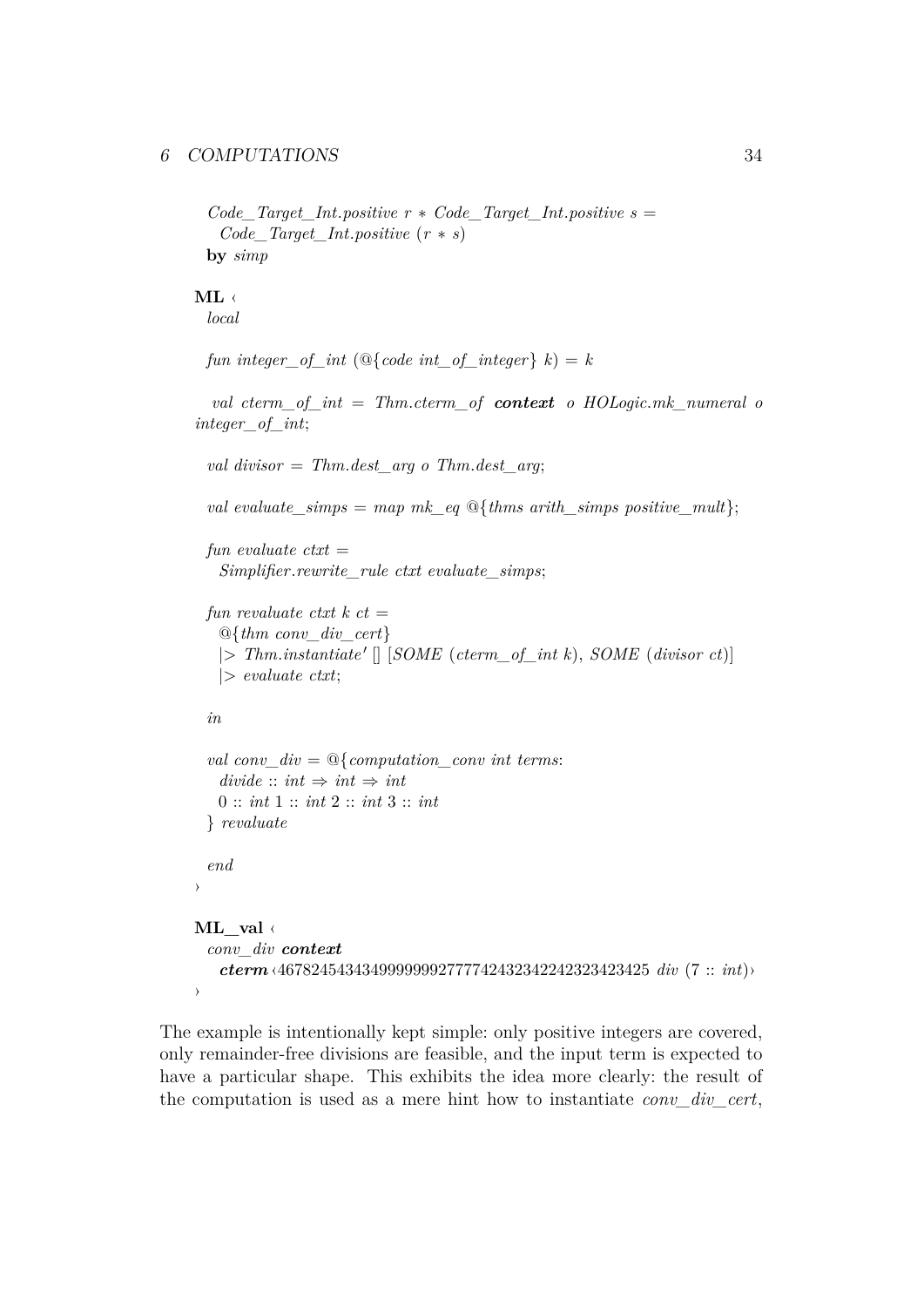from which the required theorem is obtained by performing multiplication using the simplifier; hence that theorem is built of proper inferences, with no oracles involved.

## **6.7 Computations using the** *computation\_check* **antiquotation**

The *computation\_check* antiquotation is convenient if only a positive checking of propositions is desired, because then the result type is fixed (*prop*) and all the technical matter concerning postprocessing and oracles is done in the framework once and for all:

# **ML** ‹

```
val check_nat = @{computation_check terms:
    Trueprop less :: nat \Rightarrow nat \Rightarrow bool \, plus \, :: \, nat \Rightarrow nat \Rightarrow nattimes :: nat \Rightarrow nat \Rightarrow nat0 :: nat Suc
 }
›
```
The HOL judgement *Trueprop* embeds an expression of type *bool* into *prop*.

```
ML_val ‹
 check_nat context cprop \langleless (Suc (Suc 0)) (Suc (Suc 0)))
›
```
Note that such computations can only *check* for *prop*s to hold but not *decide*.

## **6.8 Some practical hints**

### **Inspecting generated code**

The antiquotations for computations attempt to produce meaningful error messages. If these are not sufficient, it might by useful to inspect the generated code, which can be achieved using

**declare** [[*ML\_source\_trace*]]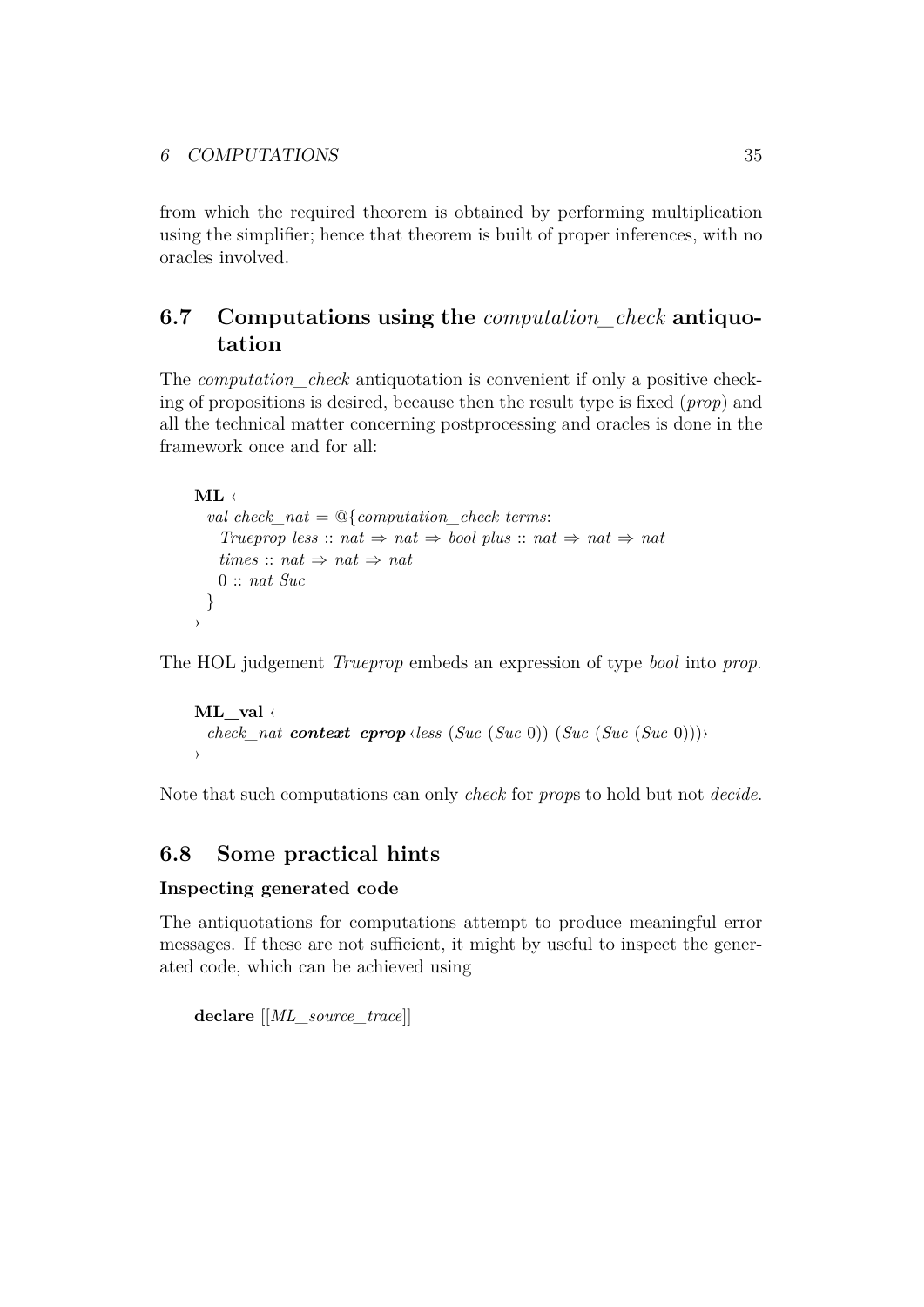#### 6 COMPUTATIONS 36

#### <span id="page-36-0"></span>**Literals as input constants**

Literals (characters, numerals) in computations cannot be processed naively: the compilation pattern for computations fails whenever target-language literals are involved; since various common code generator setups (see [§7.3\)](#page-40-0) implement *nat* and *int* by target-language literals, this problem manifests whenever numeric types are involved. In practice, this is circumvented with a dedicated preprocessor setup for literals (see also [§6.4\)](#page-31-1).

The following examples illustrate the pattern how to specify input constants when literals are involved, without going into too much detail:

#### **An example for** *nat*

```
ML ‹
 val check_nat = @{computation_check terms:
   Trueprop even :: nat \Rightarrow bool plus :: nat \Rightarrow nat
   0 :: nat Suc 1 :: nat 2 :: nat 3 :: nat
 }
›
ML_val ‹
 check nat context cprop \langle even (Suc \ 0 + 1 + 2 + 3 + 4 + 5)›
```
#### **An example for** *int*

```
ML ‹
 val check_int = @{computation_check terms:
   Trueprop even :: int \Rightarrow bool plus :: int \Rightarrow int
   0 :: int 1 :: int 2 :: int 3 :: int −1 :: int
 }
›
```
## **ML\_val** ‹

```
check int context cprop \langle even \ (0::int) + 1 + 2 + 3 + -1 + -2 + -3 \rangle›
```
#### **An example for** *String*.*literal*

```
definition is_cap_letter :: String.literal ⇒ bool
 where is cap letter s \leftrightarrow (case String.asciis of literal s
   of \Box ⇒ False \vert k \# \_ ⇒ 65 ≤ k \land k ≤ 90) ML \triangleleftval check_literal = @{computation_check terms:
   Trueprop is_cap_letter datatypes: bool String.literal
```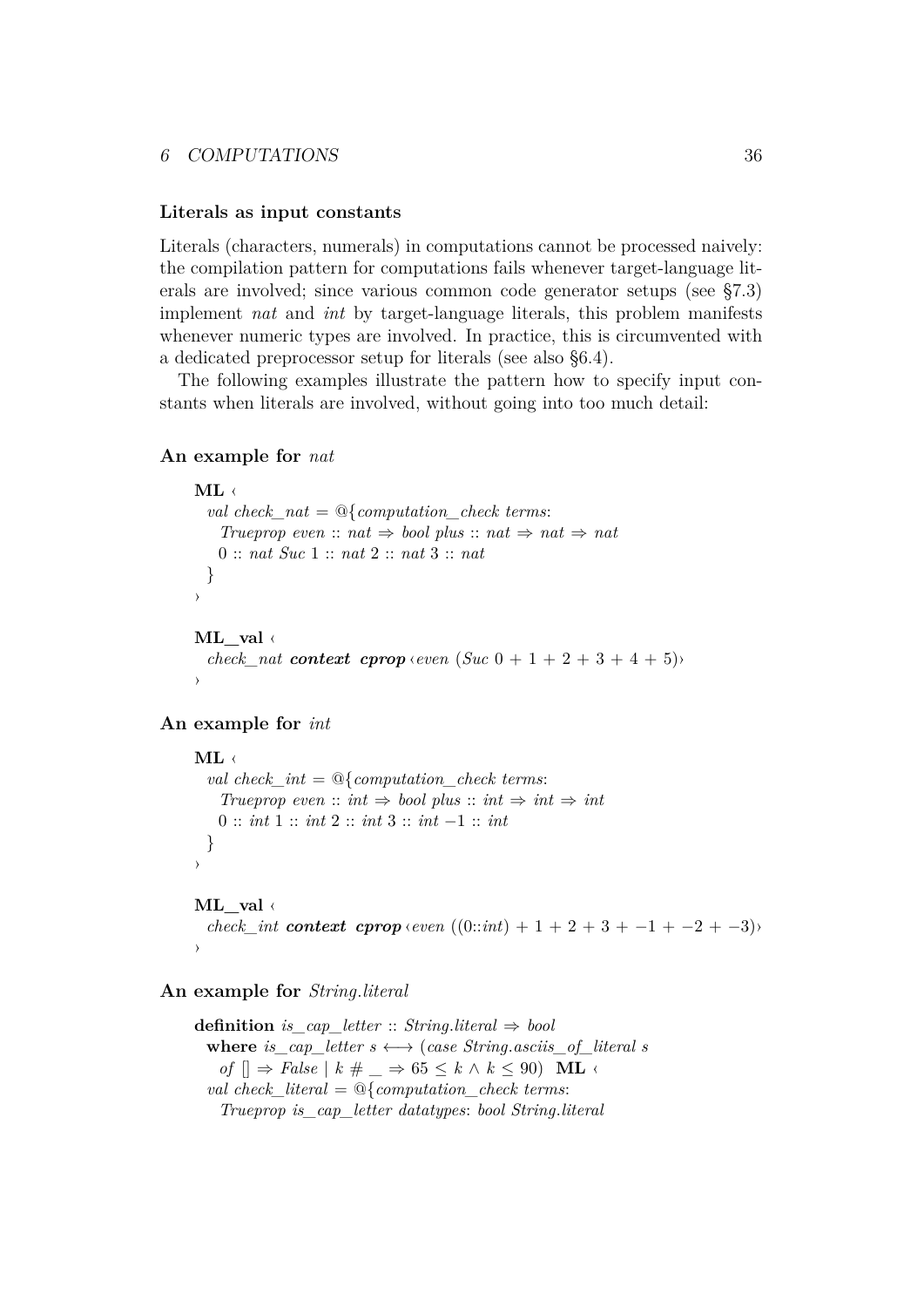```
}
›
ML_val ‹
  check_literal context cprop \langle i s \rangle cap_letter (STR ''Q')
›
```
#### **Preprocessing HOL terms into evaluable shape**

When integrating decision procedures developed inside HOL into HOL itself, a common approach is to use a deep embedding where operators etc. are represented by datatypes in Isabelle/HOL. Then it is necessary to turn generic shallowly embedded statements into that particular deep embedding ("reification").

One option is to hardcode using code antiquotations (see [§6.1\)](#page-27-2). Another option is to use pre-existing infrastructure in HOL: Reification.conv and Reification.tac.

A simplistic example:

**datatype** *form\_ord* =  $T | F |$  *Less nat nat* | *And form\_ord form\_ord* | *Or form\_ord form\_ord* | *Neg form\_ord* **primrec** *interp* :: *form\_ord*  $\Rightarrow$  '*a*::*order list*  $\Rightarrow$  *bool* **where** *interp T vs*  $\longleftrightarrow$  *True*  $\text{interp } F \text{ } \text{ } vs \longleftrightarrow \text{ } False$  $\text{interp}( \text{Less } i \text{ } j) \text{ } \text{vs} \longleftrightarrow \text{vs} \text{ } ! \text{ } i < \text{vs} \text{ } ! \text{ } j$  $\phi$  *interp* (*And f* 1 *f* 2) *vs*  $\longleftrightarrow$  *interp f* 1 *vs*  $\land$  *interp f* 2 *vs*  $\phi$  *interp* (*Or f* 1 *f* 2) *vs*  $\longleftrightarrow$  *interp f* 1 *vs*  $\lor$  *interp f* 2 *vs*  $\text{interp} \ ( \text{Neg } f) \ \text{vs} \longleftrightarrow \neg \ \text{interp} \ f \ \text{vs}$ 

The datatype *form\_ord* represents formulae whose semantics is given by *interp*. Note that values are represented by variable indices (*nat*) whose concrete values are given in list *vs*.

#### **ML**

 $\langle val~thm =$ *Reification.conv context*  $\mathbb{Q}$ {*thms interp.simps*} *cterm*  $\langle x \rangle$   $\langle y \rangle$   $\langle x \rangle$   $\langle z \rangle$ }

By virtue of *[interp](#page-50-1)*.*simps*, Reification.conv provides a conversion which, for this concrete example, yields  $x < y \land x < z \equiv$  *interp* (*And* (*Less* (*Suc*) 0) (*Suc* (*Suc* 0))) (*Less* (*Suc* 0) 0)) [*z*, *x*, *y*]. Note that the argument to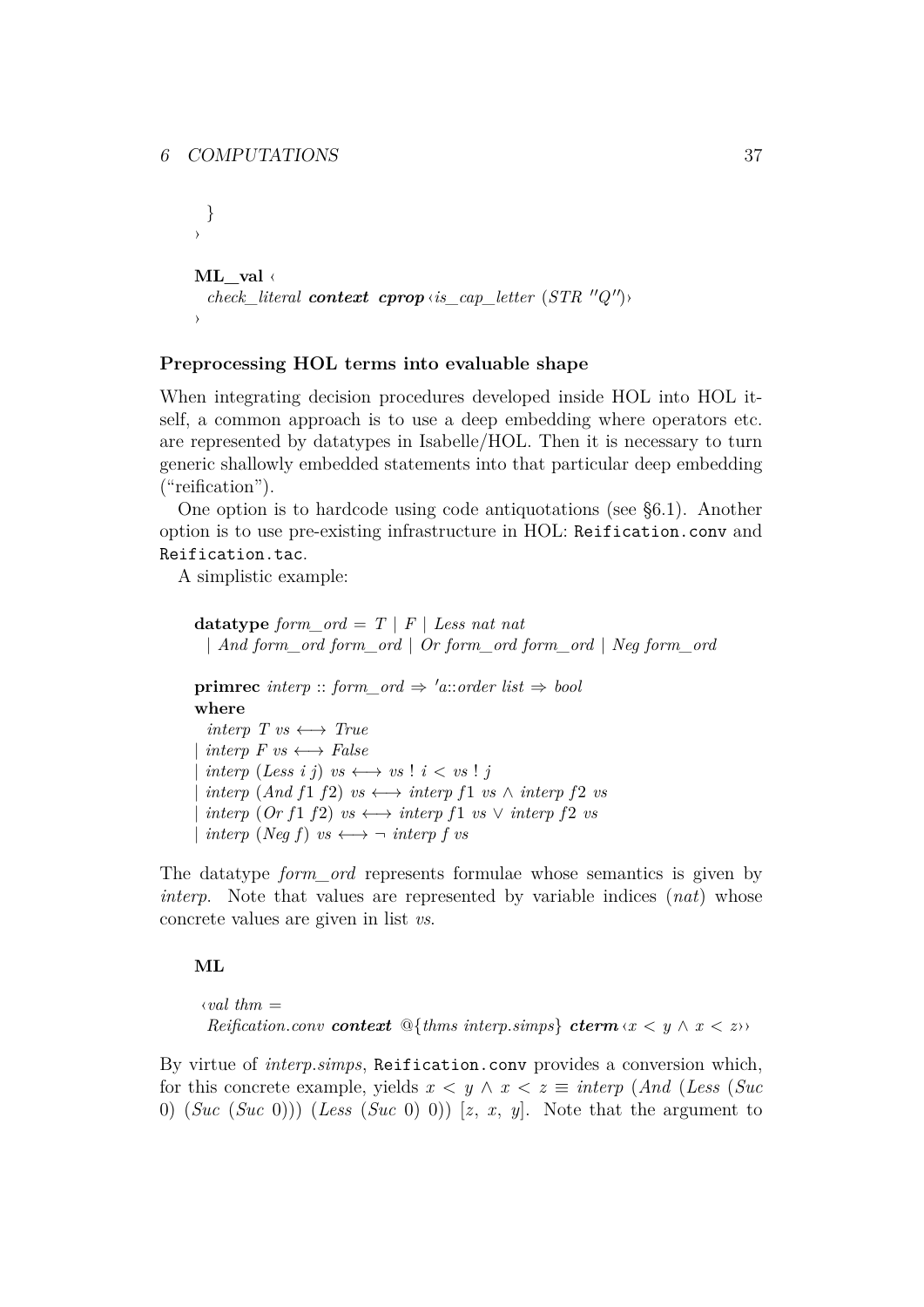*interp* does not contain any free variables and can thus be evaluated using evaluation.

A less meager example can be found in the AFP, session *Regular*−*Sets*, theory *Regexp\_Method*.

## <span id="page-38-0"></span>**7 Adaptation to target languages**

## **7.1 Adapting code generation**

The aspects of code generation introduced so far have two aspects in common:

- They act uniformly, without reference to a specific target language.
- They are *safe* in the sense that as long as you trust the code generator meta theory and implementation, you cannot produce programs that yield results which are not derivable in the logic.

In this section we will introduce means to *adapt* the serialiser to a specific target language, i.e. to print program fragments in a way which accommodates "already existing" ingredients of a target language environment, for three reasons:

- improving readability and aesthetics of generated code
- gaining efficiency
- interface with language parts which have no direct counterpart in *HOL* (say, imperative data structures)

Generally, you should avoid using those features yourself *at any cost*:

- The safe configuration methods act uniformly on every target language, whereas for adaptation you have to treat each target language separately.
- Application is extremely tedious since there is no abstraction which would allow for a static check, making it easy to produce garbage.
- Subtle errors can be introduced unconsciously.

However, even if you ought refrain from setting up adaptation yourself, already *HOL* comes with some reasonable default adaptations (say, using target language list syntax). There also some common adaptation cases which you can setup by importing particular library theories. In order to understand these, we provide some clues here; these however are not supposed to replace a careful study of the sources.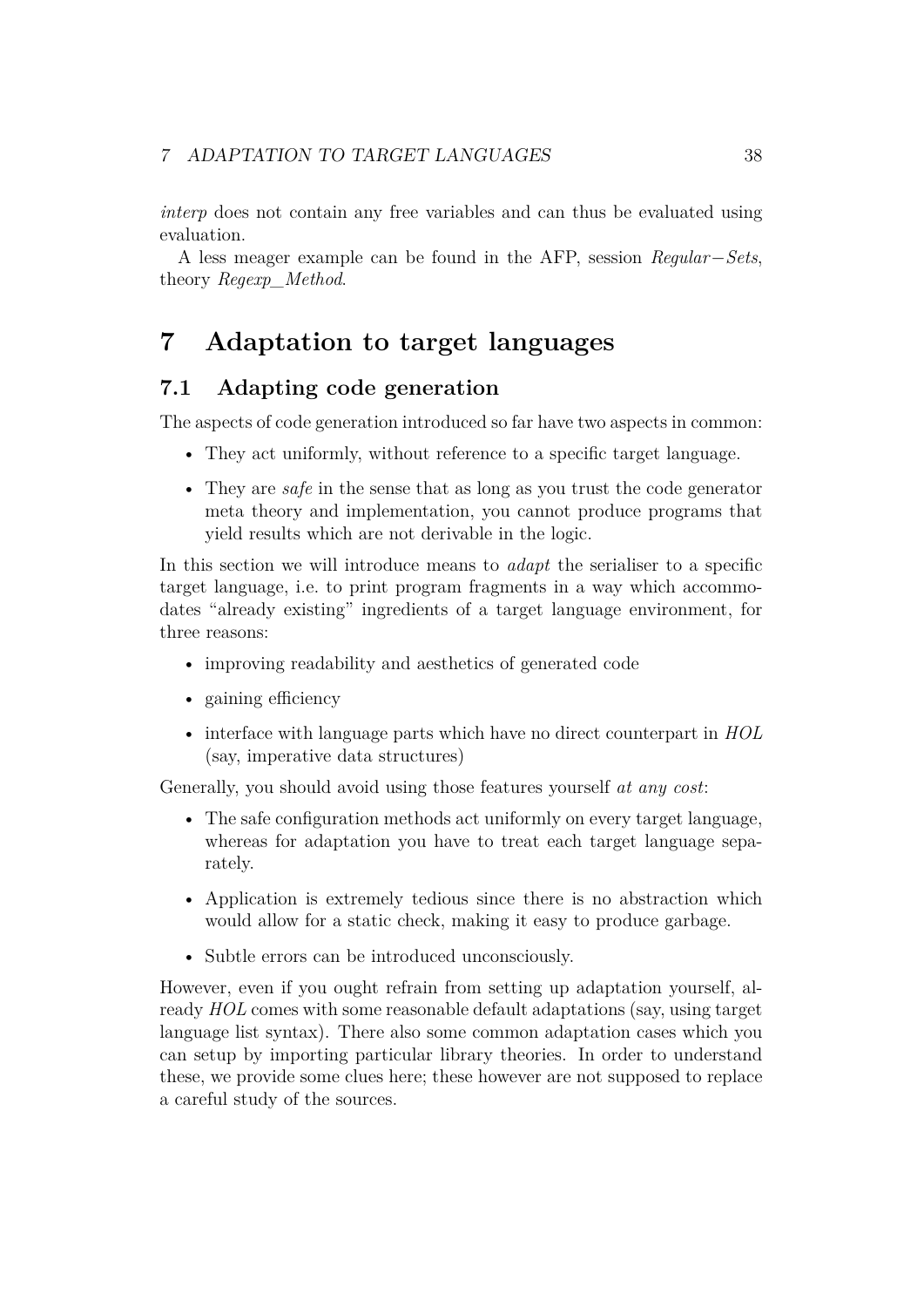## **7.2 The adaptation principle**

Figure [2](#page-39-0) illustrates what "adaptation" is conceptually supposed to be:



<span id="page-39-0"></span>Figure 2: The adaptation principle

In the tame view, code generation acts as broker between *logic*, *intermediate language* and *target language* by means of *translation* and *serialisation*; for the latter, the serialiser has to observe the structure of the *language* itself plus some *reserved* keywords which have to be avoided for generated code. However, if you consider *adaptation* mechanisms, the code generated by the serializer is just the tip of the iceberg:

- *serialisation* can be *parametrised* such that logical entities are mapped to target-specific ones (e.g. target-specific list syntax, see also [§7.4\)](#page-41-0)
- Such parametrisations can involve references to a target-specific standard *library* (e.g. using the *Haskell* Maybe type instead of the *HOL option* type); if such are used, the corresponding identifiers (in our example, Maybe, Nothing and Just) also have to be considered *reserved*.
- Even more, the user can enrich the library of the target-language by providing code snippets ("*includes*") which are prepended to any generated code (see [§7.6\)](#page-44-0); this typically also involves further *reserved* identifiers.

As figure [2](#page-39-0) illustrates, all these adaptation mechanisms have to act consistently; it is at the discretion of the user to take care for this.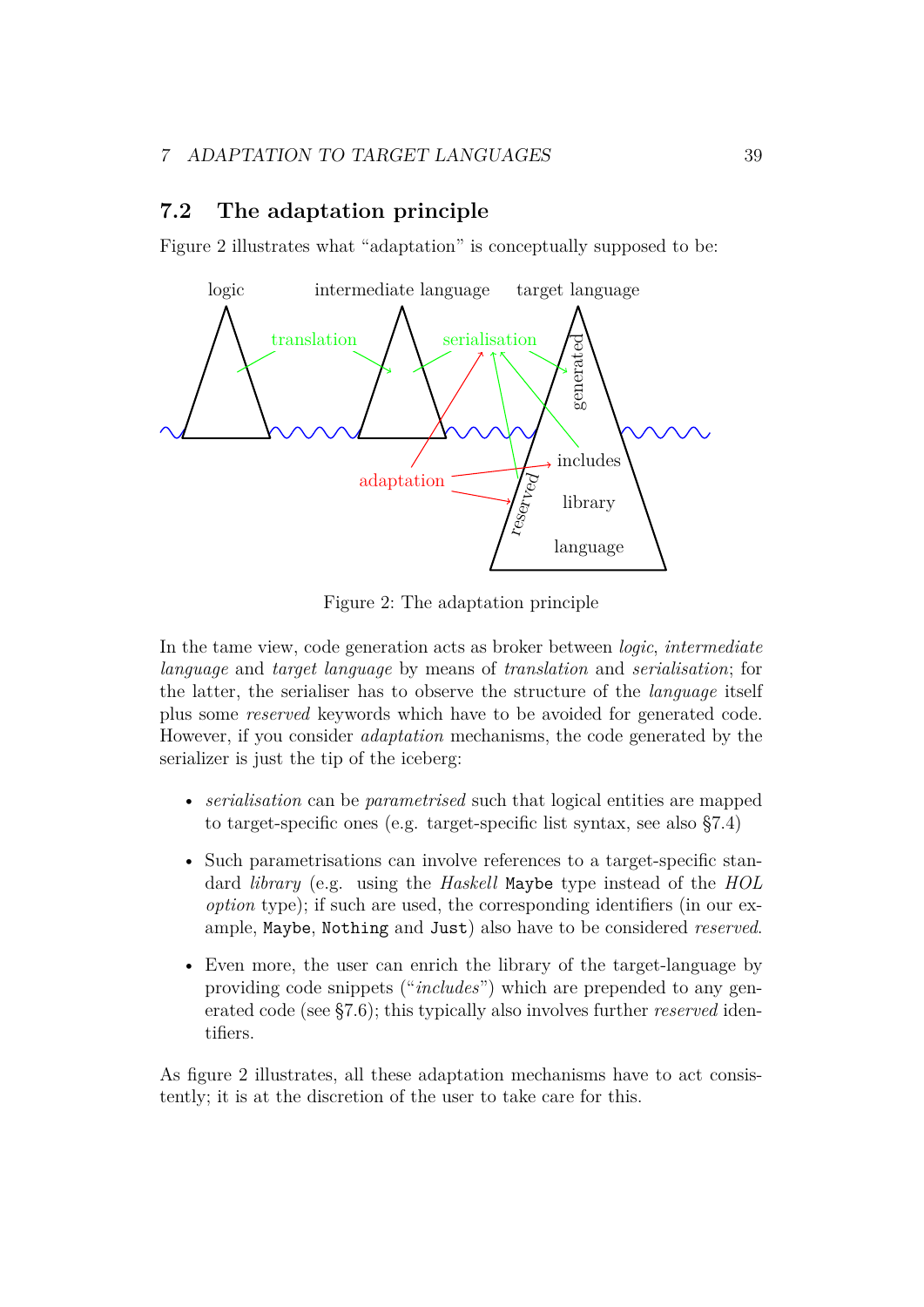## <span id="page-40-0"></span>**7.3 Common adaptation applications**

The *Main* theory of Isabelle/HOL already provides a code generator setup which should be suitable for most applications. Common extensions and modifications are available by certain theories in ~~/src/HOL/Library; beside being useful in applications, they may serve as a tutorial for customising the code generator setup (see below [§7.4\)](#page-41-0).

- *HOL*.*Code\_Numeral* provides additional numeric types *integer* and *natural* isomorphic to types *int* and *nat* respectively. Type *integer* is mapped to target-language built-in integers; *natural* is implemented as abstract type over *integer*. Useful for code setups which involve e.g. indexing of target-language arrays. Part of *HOL*−*Main*.
- *HOL*.*String* provides an additional datatype *String*.*literal* which is isomorphic to lists of 7-bit (ASCII) characters; *String*.*literal*s are mapped to target-language strings.

Literal values of type *String.literal* can be written as *STR* "..." for sequences of printable characters and *STR* 0*x*. . . for one single ASCII code point given as hexadecimal numeral; *String*.*literal* supports concatenation  $\dots$  +  $\dots$  for all standard target languages.

Note that the particular notion of "string" is target-language specific (sequence of 8-bit units, sequence of unicode code points, . . . ); hence ASCII is the only reliable common base e.g. for printing (error) messages; more sophisticated applications like verifying parsing algorithms require a dedicated target-language specific model.

Nevertheless *String*.*literal*s can be analyzed; the core operations for this are *String*.*asciis* of *literal* :: *String*.*literal*  $\Rightarrow$  *integer list* and *String*.*literal* of asciis :: *integer list* ⇒ *String*.*literal* which are implemented in a target-languagespecific way; particularly *String*.*asciis\_of\_literal* checks its argument at runtime to make sure that it does not contain non-ASCII-characters, to safeguard consistency. On top of these, more abstract conversions like *literal.explode* :: *String.literal*  $\Rightarrow$  *char list* and *String.implode* :: *char list*  $\Rightarrow$  *String*.*literal* are implemented.

Part of *HOL*−*Main*.

- *Code\_Target\_Int* implements type *int* by *integer* and thus by target-language built-in integers.
- *Code\_Binary\_Nat* implements type *nat* using a binary rather than a linear representation, which yields a considerable speedup for computations. Pattern matching with 0 / *Suc* is eliminated by a preprocessor.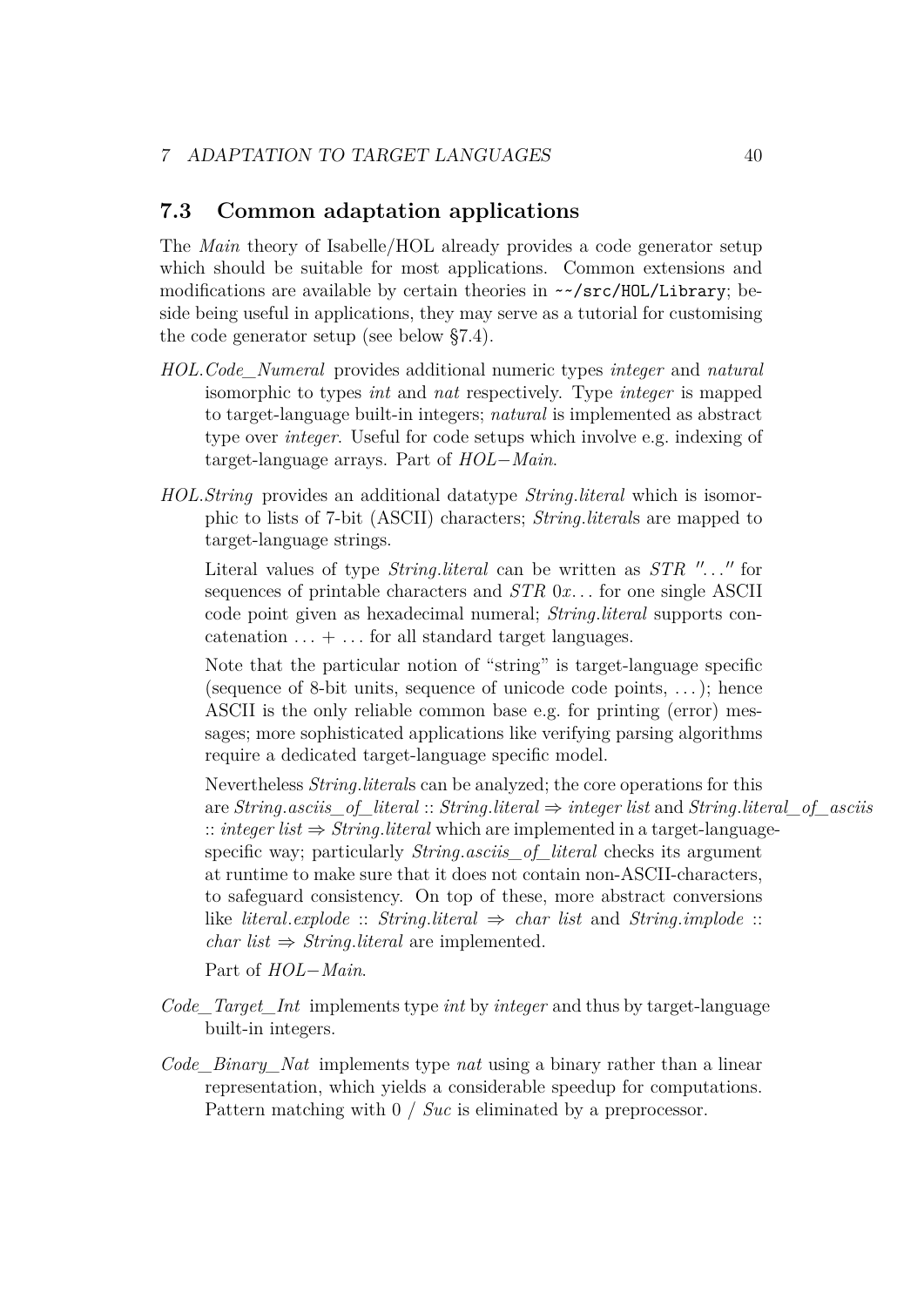- *Code\_Target\_Nat* implements type *nat* by *integer* and thus by target-language built-in integers. Pattern matching with 0 / *Suc* is eliminated by a preprocessor.
- *Code\_Target\_Numeral* is a convenience theory containing both *Code\_Target\_Nat* and *Code\_Target\_Int*.
- *HOL−Library*.*IArray* provides a type 'a *iarray* isomorphic to lists but implemented by (effectively immutable) arrays *in SML only*.

## <span id="page-41-0"></span>**7.4 Parametrising serialisation**

Consider the following function and its corresponding SML code:

```
primrec in interval :: nat \times nat \Rightarrow nat \Rightarrow bool where
 in_interval (k, l) n \longleftrightarrow k \le n \land n \le lstructure Example : sig
  type nat
  type boola
  val in interval : nat * nat \rightarrow nat \rightarrow boola
end = struct
datatype nat = Zero_nat | Suc of nat;
datatype boola = True | False;
fun conj p True = p
  | conj p False = False
  | conj True p = p
  | conj False p = False;
fun less eq nat (Suc m) n = less nat m n
  | less_eq_nat Zero_nat n = True
and less_nat m (Suc n) = less_eq_nat m n
  | less_nat n Zero_nat = False;
fun in_interval (k, 1) n = conj (less_eq_nat k n) (less_eq_nat n l);
end; (*struct Example*)
```
Though this is correct code, it is a little bit unsatisfactory: boolean values and operators are materialised as distinguished entities with have nothing to do with the SML-built-in notion of "bool". This results in less readable code;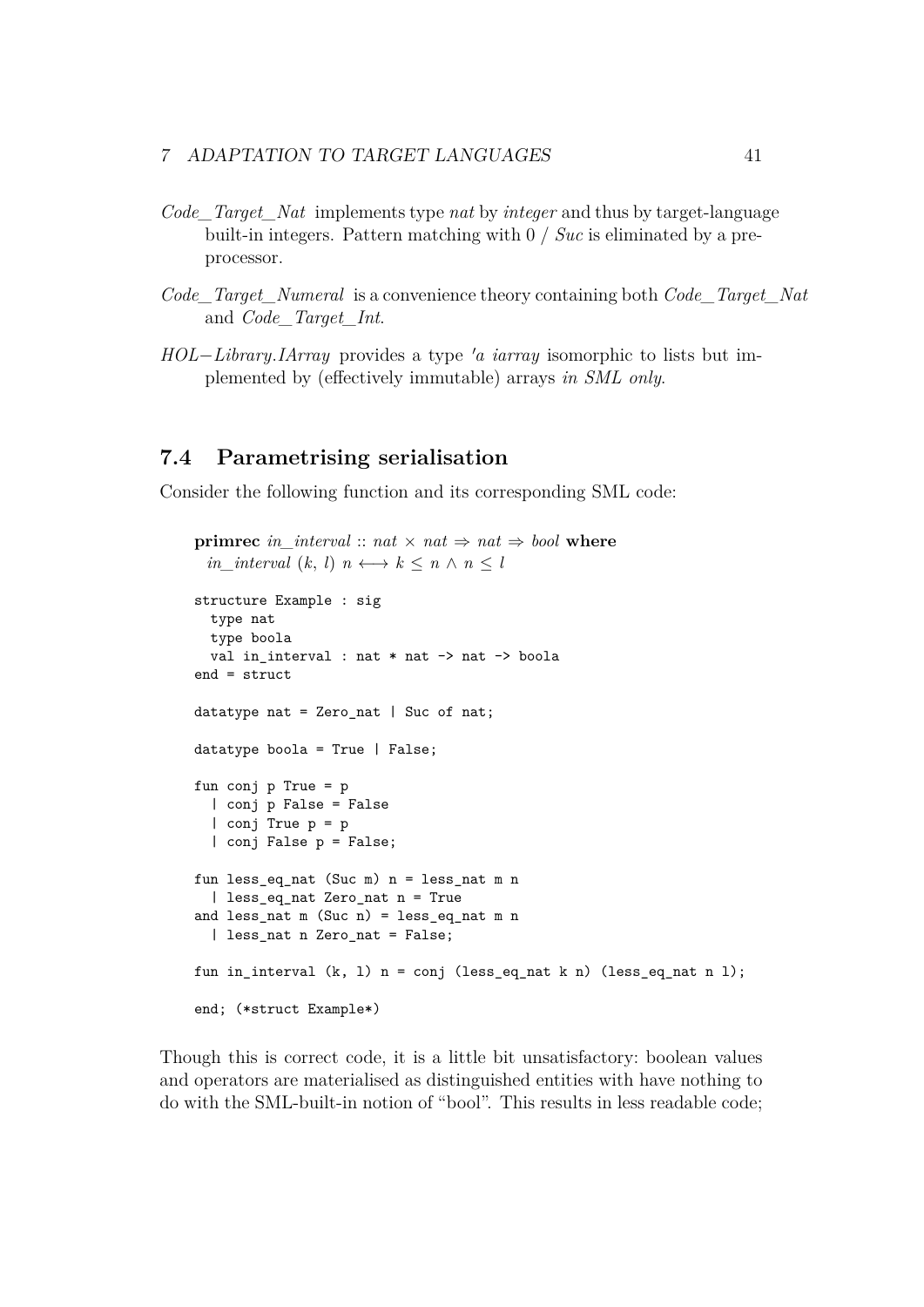additionally, eager evaluation may cause programs to loop or break which would perfectly terminate when the existing SML bool would be used. To map the HOL *bool* on SML bool, we may use *custom serialisations*:

**code printing**  $type\_constructor$  bool  $\rightarrow$  (SML) "bool"  $|$  constant True  $\rightarrow$  (SML) "true"  $|$  constant False  $\rightarrow$  (SML) "false"  $|$  **constant** HOL.conj  $\rightarrow$  (SML) " andalso  $\prime$ "

<span id="page-42-0"></span>The **[code\\_printing](#page-42-0)** command takes a series of symbols (contants, type constructor, . . . ) together with target-specific custom serialisations. Each custom serialisation starts with a target language identifier followed by an expression, which during code serialisation is inserted whenever the type constructor would occur. Each " " in a serialisation expression is treated as a placeholder for the constant's or the type constructor's arguments.

```
structure Example : sig
  type nat
  val in interval : nat * nat -> nat -> bool
end = struct
datatype nat = Zero_nat | Suc of nat;
fun less_eq_nat (Suc m) n = less_nat m n
  | less_eq_nat Zero_nat n = true
and less nat m (Suc n) = less eq nat m n
  | less_nat n Zero_nat = false;
fun in_interval (k, 1) n = (\text{less}_eq_n) and k n) and \text{abs}_eq_n at n \text{log}_eqend; (*struct Example*)
```
This still is not perfect: the parentheses around the "andalso" expression are superfluous. Though the serialiser by no means attempts to imitate the rich Isabelle syntax framework, it provides some common idioms, notably associative infixes with precedences which may be used here:

```
code printing
  constant HOL.comj \rightharpoonup (SML) infixl 1 "andalso"
structure Example : sig
  type nat
  val in_interval : nat * nat -> nat -> bool
```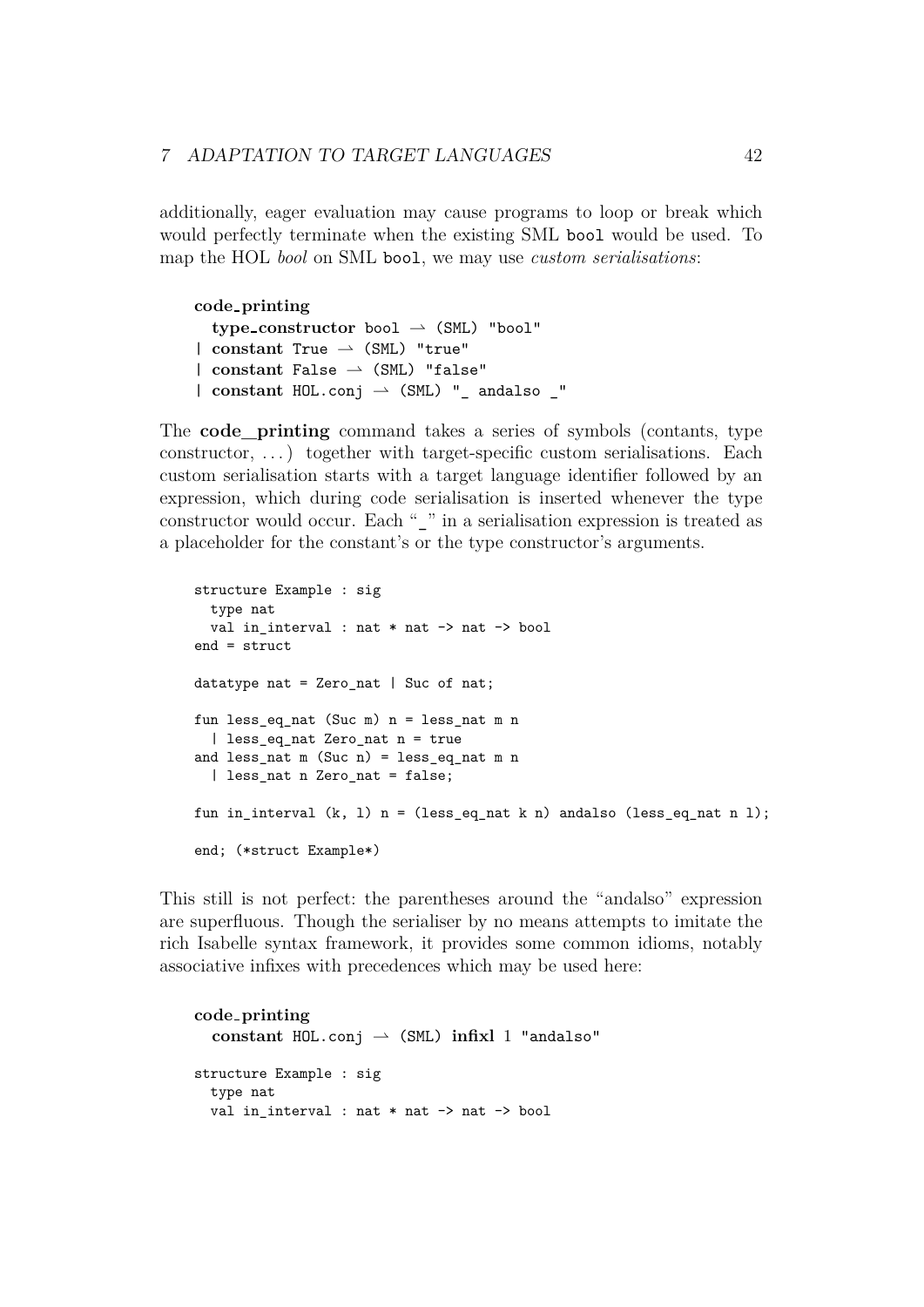```
end = struct
datatype nat = Zero_nat | Suc of nat;
fun less_eq_nat (Suc m) n = less_nat m n
  | less_eq_nat Zero_nat n = true
and less_nat m (Suc n) = less_eq_nat m n
  | less nat n Zero nat = false;
fun in_interval (k, l) n = less_eq_nat k n andalso less_eq_nat n l;
end; (*struct Example*)
```
The attentive reader may ask how we assert that no generated code will accidentally overwrite. For this reason the serialiser has an internal table of identifiers which have to be avoided to be used for new declarations. Initially, this table typically contains the keywords of the target language. It can be extended manually, thus avoiding accidental overwrites, using the **[code\\_reserved](#page-43-0)** command:

<span id="page-43-0"></span>**code\_reserved** *SML bool true false andalso*

Next, we try to map HOL pairs to SML pairs, using the infix "\*" type constructor and parentheses:

**code printing type\_constructor** prod  $\rightarrow$  (SML) infix 2 "\*"  $|$  constant Pair  $\rightarrow$  (SML) "!((),/())"

The initial bang "!" tells the serialiser never to put parentheses around the whole expression (they are already present), while the parentheses around argument place holders tell not to put parentheses around the arguments. The slash "/" (followed by arbitrary white space) inserts a space which may be used as a break if necessary during pretty printing.

These examples give a glimpse what mechanisms custom serialisations provide; however their usage requires careful thinking in order not to introduce inconsistencies – or, in other words: custom serialisations are completely axiomatic.

A further noteworthy detail is that any special character in a custom serialisation may be quoted using "'"; thus, in " $fn$  ' => " the first "" is a proper underscore while the second " " is a placeholder.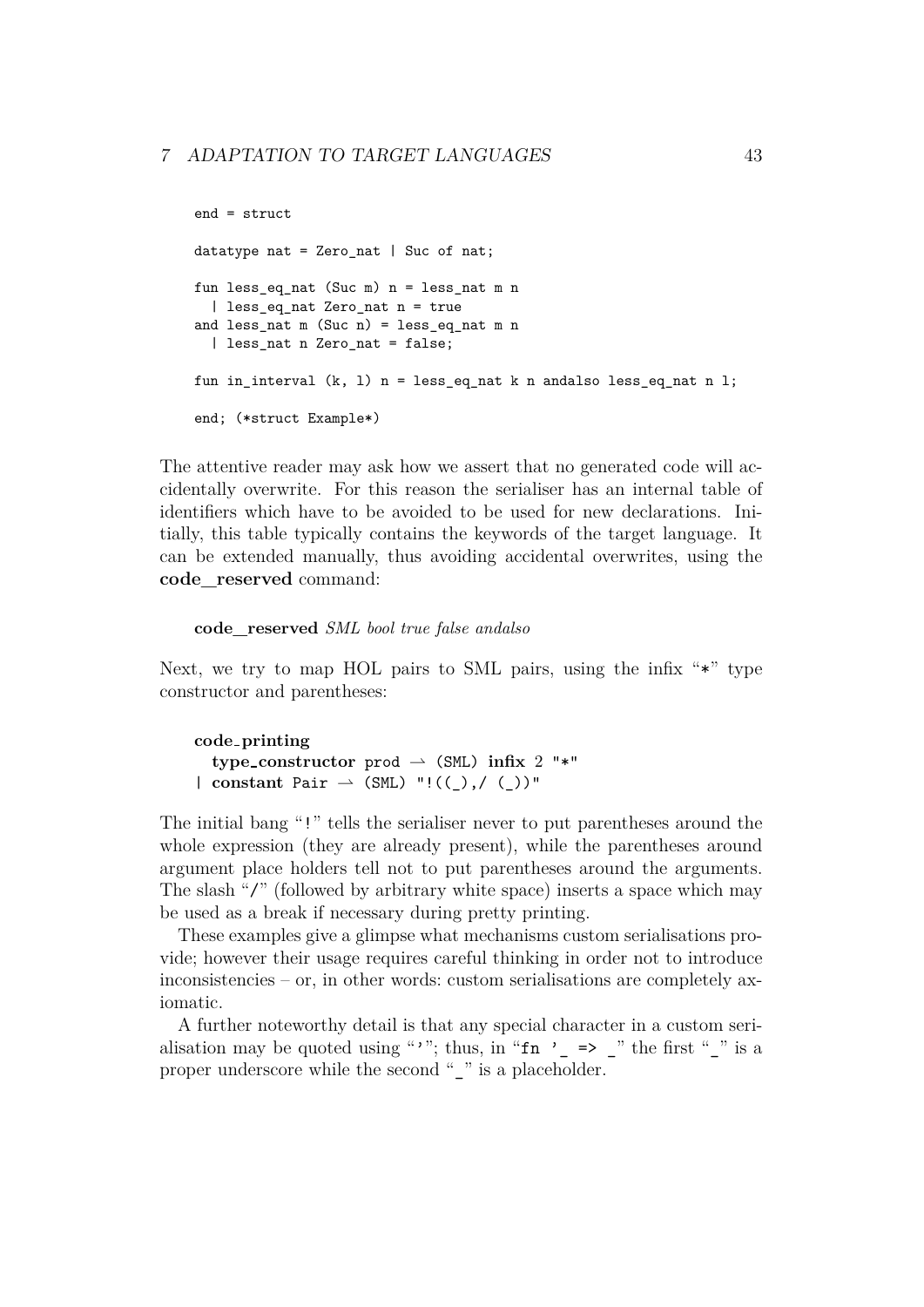## **7.5** *Haskell* **serialisation**

For convenience, the default *HOL* setup for *Haskell* maps the *equal* class to its counterpart in *Haskell*, giving custom serialisations for the class *equal* and its operation *HOL*.*equal*.

```
code printing
  type\_class equal \rightarrow (Haskell) "Eq"
| constant HOL. equal \rightarrow (Haskell) infixl 4 "=="
```
A problem now occurs whenever a type which is an instance of *equal* in *HOL* is mapped on a *Haskell*-built-in type which is also an instance of *Haskell Eq*:

```
typedecl bar
instantiation bar :: equal
begin
definition HOLequal (x::bar) y \leftrightarrow x = yinstance by standard (simp add: equal_bar_def)
end
code printing
```

```
type\_constructor bar \rightarrow (Haskell) "Integer"
```
The code generator would produce an additional instance, which of course is rejected by the *Haskell* compiler. To suppress this additional instance:

```
code printing
  class{\_} instance bar :: "HOL.equal" \rightarrow (Haskell) -
```
## <span id="page-44-0"></span>**7.6 Enhancing the target language context**

In rare cases it is necessary to *enrich* the context of a target language; this can also be accomplished using the **[code\\_printing](#page-42-0)** command:

```
code-printing code-module "Errno" \rightarrow (Haskell)
 ‹ module Errno(errno) where
  errno i = error ("Error number: " ++ show i)›
code reserved Haskell Errno
```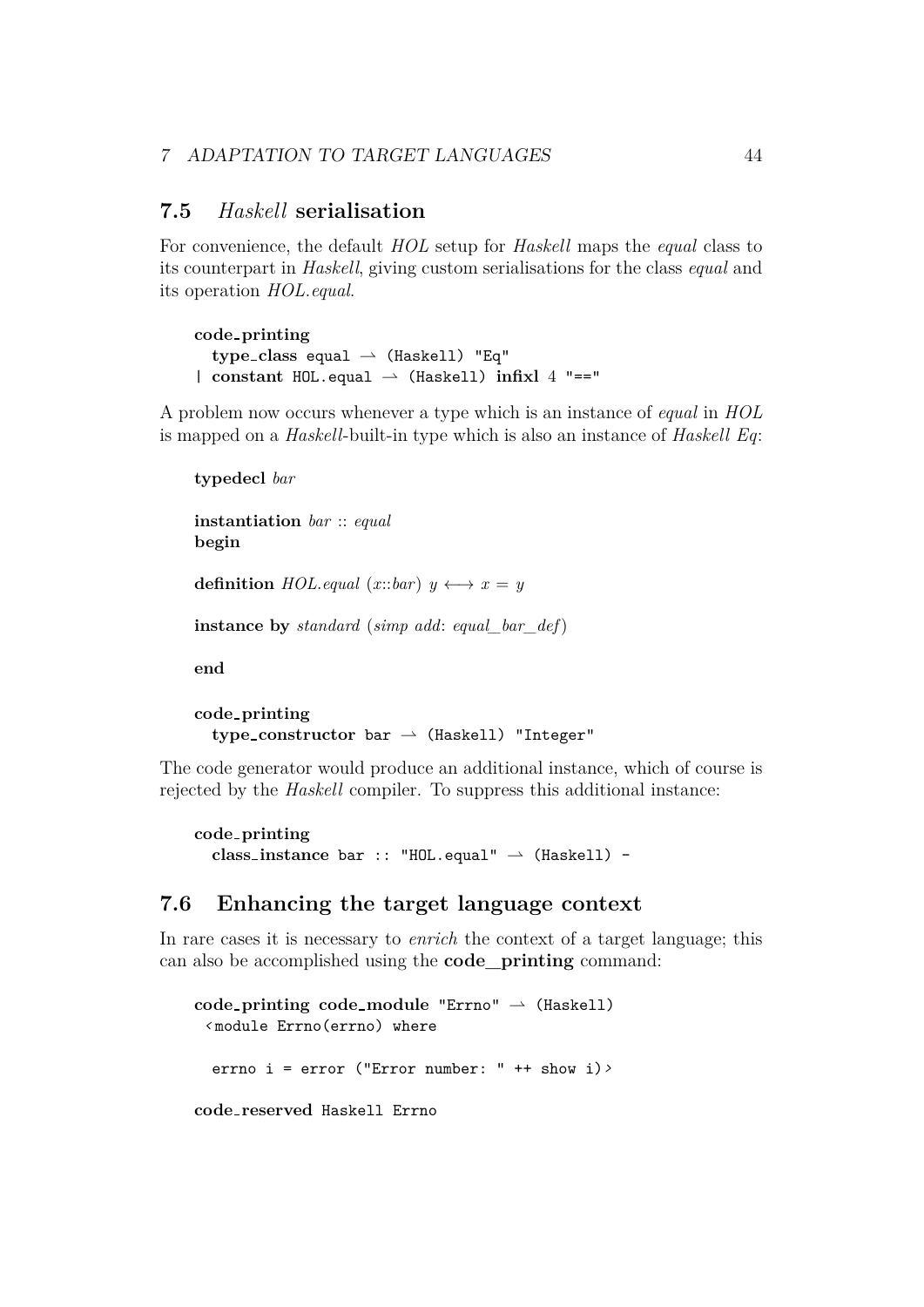Such named modules are then prepended to every generated code. Inspect such code in order to find out how this behaves with respect to a particular target language.

## <span id="page-45-0"></span>**8 Further issues**

## **8.1 Incorporating generated code directly into the system runtime –** *code\_reflect*

## **Static embedding of generated code into the system runtime**

The *[code](#page-27-1)* antiquotation is lightweight, but the generated code is only accessible while the ML section is processed. Sometimes this is not appropriate, especially if the generated code contains datatype declarations which are shared with other parts of the system. In these cases, **[code\\_reflect](#page-45-1)** can be used:

<span id="page-45-1"></span>**code\_reflect** *Sum\_Type* **datatypes** *sum* = *Inl* | *Inr* **functions** *Sum\_Type*.*sum*.*projl Sum\_Type*.*sum*.*projr*

**[code\\_reflect](#page-45-1)** takes a structure name and references to datatypes and functions; for these code is compiled into the named ML structure and the *Eval* target is modified in a way that future code generation will reference these precompiled versions of the given datatypes and functions. This also allows to refer to the referenced datatypes and functions from arbitrary ML code as well.

A typical example for **[code\\_reflect](#page-45-1)** can be found in the *HOL*.*Predicate* theory.

### **Separate compilation**

For technical reasons it is sometimes necessary to separate generation and compilation of code which is supposed to be used in the system runtime. For this **[code\\_reflect](#page-45-1)** with an optional **file** argument can be used:

```
code_reflect Rat
   datatypes rat
   functions Fract
       (\textit{plus} :: \textit{rat} \Rightarrow \textit{rat} \Rightarrow \textit{rat}) (\textit{minus} :: \textit{rat} \Rightarrow \textit{rat} \Rightarrow \textit{rat})(\text{times} :: \text{rat} \Rightarrow \text{rat} \Rightarrow \text{rat}) (\text{divide} :: \text{rat} \Rightarrow \text{rat} \Rightarrow \text{rat})file_prefix rat
```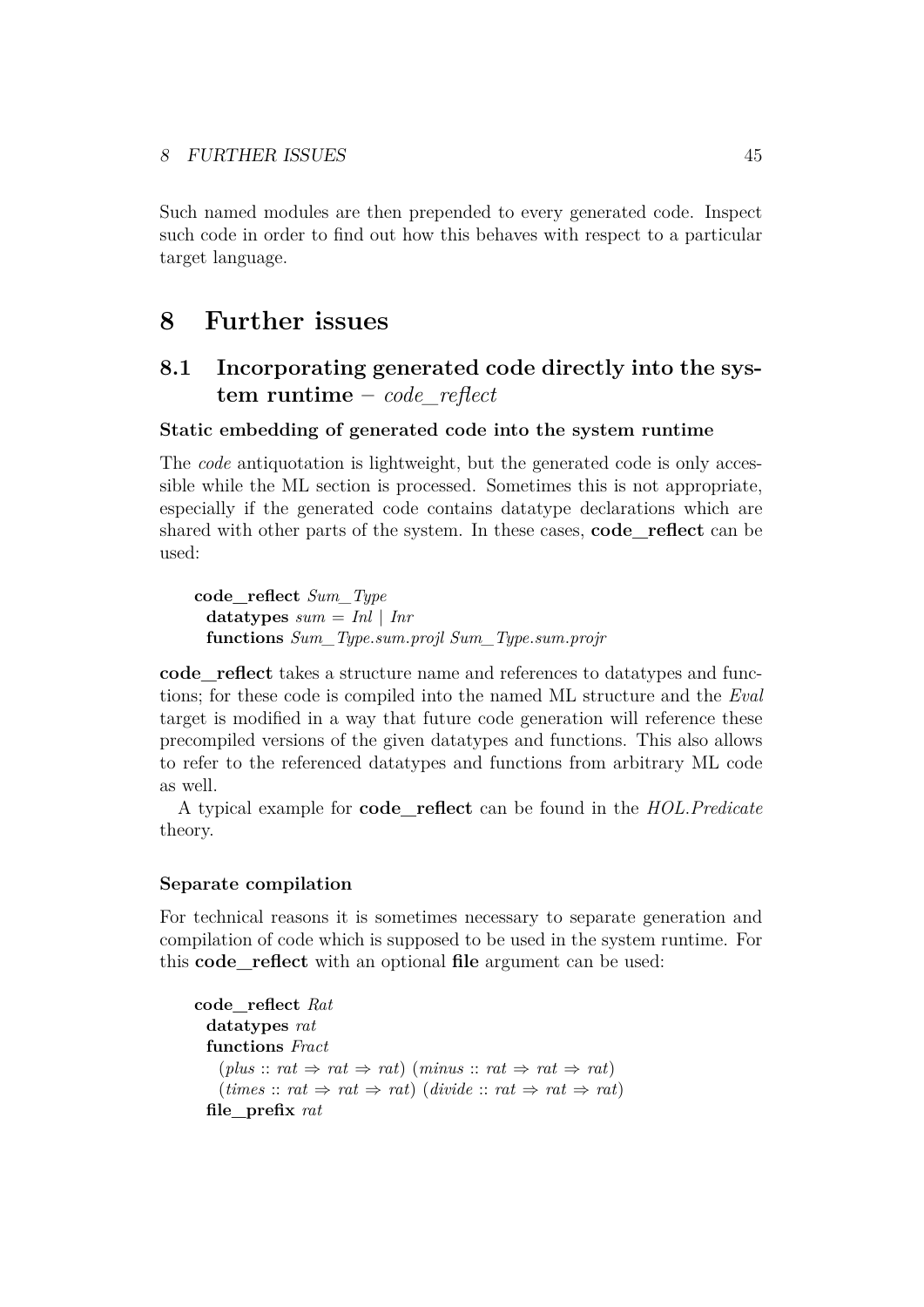This merely generates the referenced code to the given file which can be included into the system runtime later on.

## <span id="page-46-0"></span>**8.2 Specialities of the** *Scala* **target language**

*Scala* deviates from languages of the ML family in a couple of aspects; those which affect code generation mainly have to do with *Scala*'s type system:

- *Scala* prefers tupled syntax over curried syntax.
- *Scala* sacrifices Hindely-Milner type inference for a much more rich type system with subtyping etc. For this reason type arguments sometimes have to be given explicitly in square brackets (mimicking System F syntax).
- In contrast to *Haskell* where most specialities of the type system are implemented using *type classes*, *Scala* provides a sophisticated system of *implicit arguments*.

Concerning currying, the *Scala* serializer counts arguments in code equations to determine how many arguments shall be tupled; remaining arguments and abstractions in terms rather than function definitions are always curried.

The second aspect affects user-defined adaptations with **[code\\_printing](#page-42-0)**. For regular terms, the *Scala* serializer prints all type arguments explicitly. For user-defined term adaptations this is only possible for adaptations which take no arguments: here the type arguments are just appended. Otherwise they are ignored; hence user-defined adaptations for polymorphic constants have to be designed very carefully to avoid ambiguity.

Note also that name clashes can occur when generating Scala code to caseinsensitive file systems; these can be avoid using the "(*case\_insensitive*)" option for **[export\\_code](#page-2-0)**.

#### **8.3 Modules namespace**

When invoking the **export** code command it is possible to leave out the **module** name part; then code is distributed over different modules, where the module name space roughly is induced by the Isabelle theory name space.

Then sometimes the awkward situation occurs that dependencies between definitions introduce cyclic dependencies between modules, which in the *Haskell* world leaves you to the mercy of the *Haskell* implementation you are using, while for *SML*/*OCaml* code generation is not possible.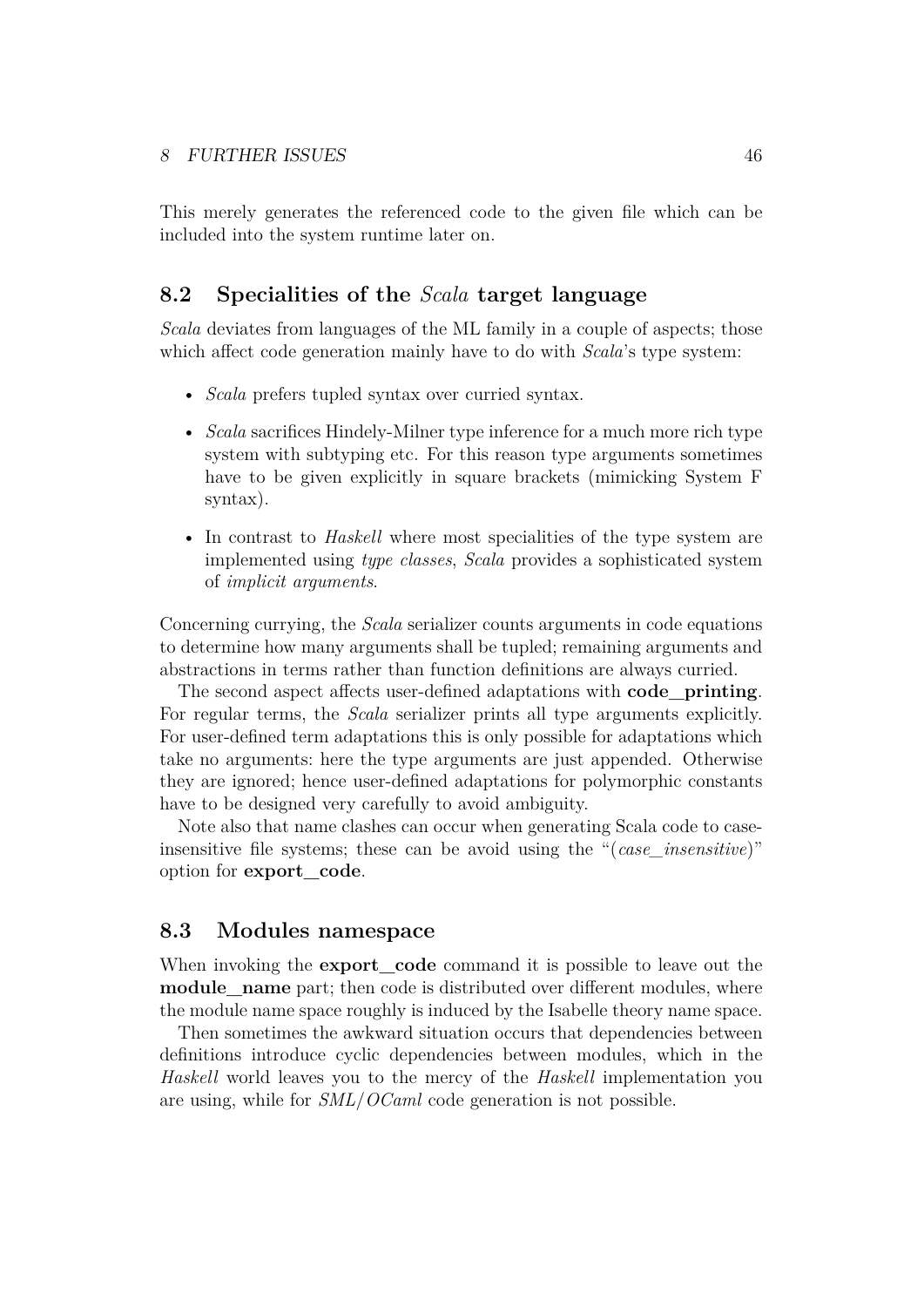A solution is to declare module names explicitly. Let use assume the three cyclically dependent modules are named *A*, *B* and *C*. Then, by stating

**code\_identifier**  $code$ <sub>*module*  $A \rightarrow (SML)$  *ABC*</sub>  $\textbf{code}$  module  $B \rightarrow (SML)$  *ABC*  $\textbf{code\_module} \quad C \rightarrow (SML) \quad ABC$ 

we explicitly map all those modules on *ABC*, resulting in an ad-hoc merge of this three modules at serialisation time.

## **8.4 Locales and interpretation**

A technical issue comes to surface when generating code from specifications stemming from locale interpretation into global theories.

Let us assume a locale specifying a power operation on arbitrary types:

**locale** *power* = **fixes** *power* ::  $'a \Rightarrow b \Rightarrow b$ **assumes** *power\_commute: power x* ◦ *power y* = *power y* ◦ *power x* **begin**

Inside that locale we can lift *power* to exponent lists by means of a specification relative to that locale:

**primrec** *powers* :: 'a list  $\Rightarrow$  'b  $\Rightarrow$  'b **where** *powers*  $\vert \vert = id$ | *powers*  $(x \# xs) = power x \circ powers xs$ 

**lemma** *powers\_append*:

 $powers (xs \tQys) = powers xs \tO\r$ **by** (*induct xs*) *simp\_all*

**lemma** *powers\_power*: *powers xs*  $\circ$  *power x* = *power x*  $\circ$  *powers xs* **by** (*induct xs*) (*simp\_all del*: *o\_apply id\_apply add*: *comp\_assoc*, *simp del*: *o\_apply add*: *o\_assoc power\_commute*)

**lemma** *powers\_rev*:

*powers* (*rev xs*) = *powers xs* **by** (*induct xs*) (*simp\_all add*: *powers\_append powers\_power*)

**end**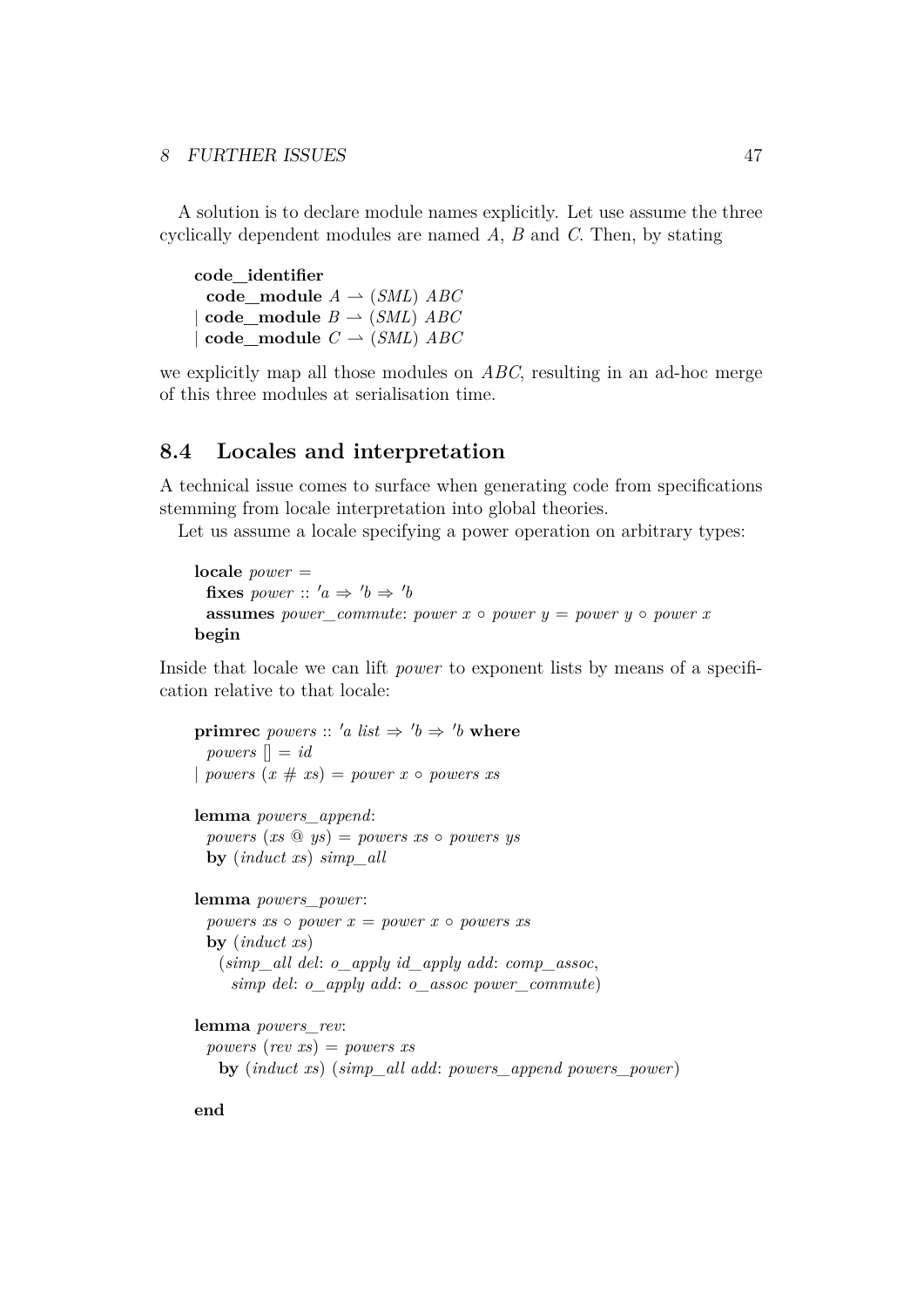<span id="page-48-1"></span>After an interpretation of this locale (say, **[global\\_interpretation](#page-48-1)** *fun\_power*: *power*  $(\lambda n \ (f :: \ 'a \Rightarrow \ 'a) \ f \n\hat{\ } \ n)$ , one could naively expect to have a constant *fun\_power*.*powers* :: *nat list*  $\Rightarrow$   $(a \Rightarrow 'a) \Rightarrow 'a \Rightarrow 'a$  for which code can be generated. But this not the case: internally, the term *fun\_power*.*powers* is an abbreviation for the foundational term *power.powers*  $(\lambda n)(f : a \Rightarrow 'a)$ .  $f \nightharpoonup n$  (see [\[2\]](#page-49-9) for the details behind).

Fortunately, a succint solution is available: a dedicated rewrite definition:

**global** interpretation *fun power*: *power*  $(\lambda n)(f : a \Rightarrow 'a)$ .  $f \sim n$ **defines** *funpows* = *fun\_power*.*powers* **by** *unfold\_locales* (*simp\_all add*: *fun\_eq\_iff funpow\_mult mult*.*commute*)

This amends the interpretation morphisms such that occurrences of the foundational term *power*.*powers*  $(\lambda n \ (f \ :: 'a \Rightarrow 'a) \ f \n\sim n)$  are folded to a newly defined constant *funpows*.

After this setup procedure, code generation can continue as usual:

```
funpow :: forall a. Nat \rightarrow (a \rightarrow a) \rightarrow a \rightarrow a;
funpow Zero_nat f = id;funpow (Suc n) f = f. funpow n f;
funpows :: forall a. [Nat] \rightarrow (a \rightarrow a) \rightarrow a \rightarrow a;
funpows [] = id;funpows (x : xs) = funpow x. funpows xs;
```
## **8.5 Parallel computation**

Theory *Parallel* in ~~/src/HOL/Library contains operations to exploit parallelism inside the Isabelle/ML runtime engine.

### **8.6 Imperative data structures**

If you consider imperative data structures as inevitable for a specific application, you should consider *Imperative Functional Programming with Isabelle/HOL* [\[4\]](#page-49-10); the framework described there is available in session *Imperative\_HOL*, together with a short primer document.

## **References**

<span id="page-48-0"></span>[1] Klaus Aehlig, Florian Haftmann, and Tobias Nipkow. A compiled implementation of normalization by evaluation. In Otmane Aït Mohamed,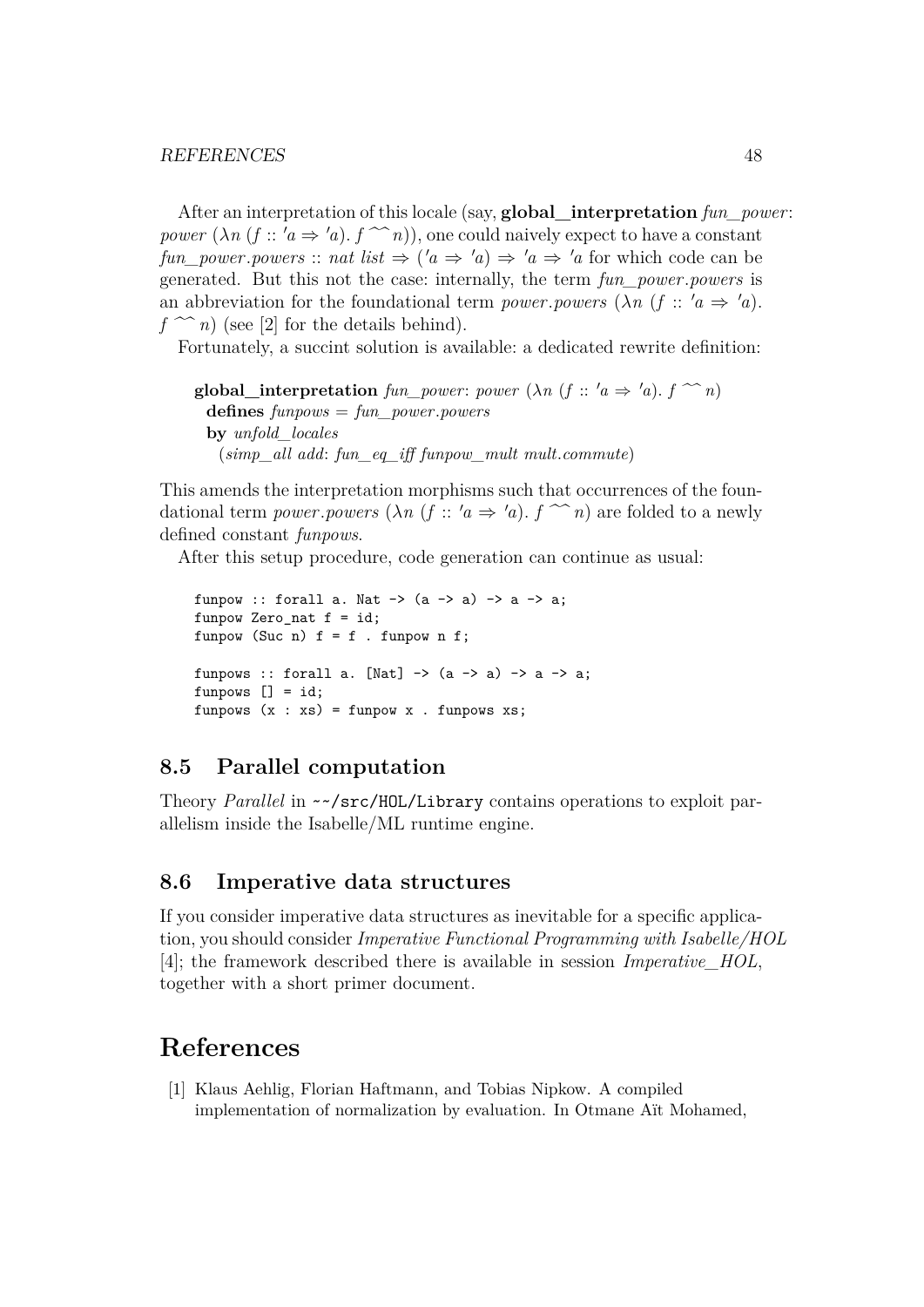César Muñoz, and Sofiène Tahar, editors, *TPHOLs '08: Proceedings of the 21th International Conference on Theorem Proving in Higher Order Logics*, volume 5170 of *Lecture Notes in Computer Science*, pages 352–367. Springer-Verlag, 2008.

- <span id="page-49-9"></span>[2] Clemens Ballarin. *Tutorial to Locales and Locale Interpretation*. [https://isabelle.in.tum.de/doc/locales.pdf.](https://isabelle.in.tum.de/doc/locales.pdf)
- <span id="page-49-7"></span>[3] Stefan Berghofer, Lukas Bulwahn, and Florian Haftmann. Turning inductive into equational specifications. In *Theorem Proving in Higher Order Logics*, pages 131–146, 2009.
- <span id="page-49-10"></span>[4] Lukas Bulwahn, Alexander Krauss, Florian Haftmann, Levent Erkök, and John Matthews. Imperative functional programming with Isabelle/HOL. In Otmane Aït Mohamed, César A. Muñoz, and Sofiène Tahar, editors, *Theorem Proving in Higher Order Logics: TPHOLs 2008*, Lecture Notes in Computer Science. Springer-Verlag, 2008.
- <span id="page-49-3"></span>[5] Martin Odersky et al. An overview of the scala programming language. Technical Report IC/2004/64, EPFL Lausanne, Switzerland, 2004.
- <span id="page-49-6"></span>[6] Florian Haftmann, Alexander Krauss, Ondřej Kunčar, and Tobias Nipkow. Data refinement in Isabelle/HOL. In S. Blazy, C. Paulin-Mohring, and D. Pichardie, editors, *Interactive Theorem Proving (ITP 2013)*, volume 7998 of *Lecture Notes in Computer Science*, pages 100–115. Springer-Verlag, 2013.
- <span id="page-49-5"></span>[7] Florian Haftmann and Tobias Nipkow. Code generation via higher-order rewrite systems. In Matthias Blume, Naoki Kobayashi, and Germán Vidal, editors, *Functional and Logic Programming: 10th International Symposium: FLOPS 2010*, volume 6009 of *Lecture Notes in Computer Science*. Springer-Verlag, 2010.
- <span id="page-49-1"></span>[8] Xavier Leroy et al. *The Objective Caml system – Documentation and user's manual*. [http://caml.inria.fr/pub/docs/manual-ocaml/.](http://caml.inria.fr/pub/docs/manual-ocaml/)
- <span id="page-49-0"></span>[9] Robin Milner, Mads Tofte, and Robert Harper. *The Definition of Standard ML*. MIT Press, 1990.
- <span id="page-49-4"></span>[10] Tobias Nipkow, Lawrence C. Paulson, and Markus Wenzel. *Isabelle/HOL: A Proof Assistant for Higher-Order Logic*, volume 2283 of *Lecture Notes in Computer Science*. Springer-Verlag, 2002.
- <span id="page-49-2"></span>[11] Simon Peyton Jones et al. The Haskell 98 language and libraries: The revised report. *Journal of Functional Programming*, 13(1):0–255, Jan 2003. [http://www.haskell.org/definition/.](http://www.haskell.org/definition/)
- <span id="page-49-8"></span>[12] Makarius Wenzel. *The Isabelle/Isar Implementation*. [https://isabelle.in.tum.de/doc/implementation.pdf.](https://isabelle.in.tum.de/doc/implementation.pdf)